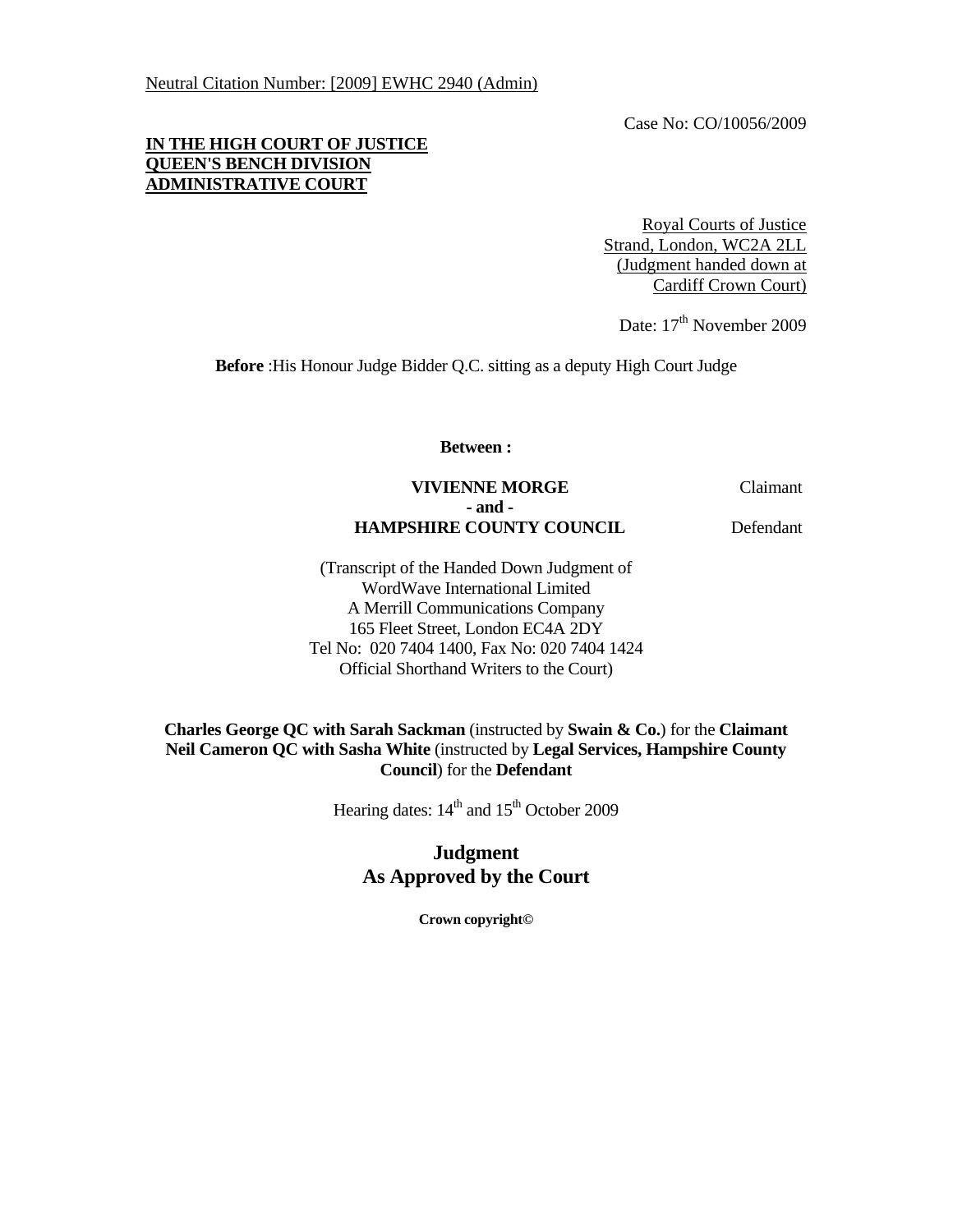# **His Honour Judge Bidder QC :**

- 1. In this claim the claimant seeks to apply for judicial review of a decision by the Defendant to grant planning permission for the "proposed South East Hampshire Bus Rapid Transit Phase 1 Fareham to Gosport from Redlands Lane Fareham south via disused railway corridor to Military Road, Gosport " ("the planning permission"). At the outset of this rolled up hearing I granted permission to apply.
- 2. In brief summary, the grounds of the challenge are that the Council acted unlawfully in that:
	- a) It breached the requirements under EC Habitats Directive (92/43/EEC) and the Habitats Regulations which transpose the Habitats Directive into English law in relation to protection of bats which are strictly protected under European law being a European Protected Species;
	- b) it erred in law and/or acted irrationally in deciding not to treat the proposal as an "EIA development" under the EIA Regulations 1999 on the basis that the schedule 2 development was unlikely to have significant environmental effects.;
	- c) It failed to take account of the extent of harm caused by the proposed development to the large population of badgers which are a protected species (a National Protected Species) under the Protection of Badgers Act 1992.
- 3. Sub paragraphs a and b above are equivalent to grounds 1 and 2 in the application, which grounds are subdivided. Ground three was not pursued and sub paragraph c is the equivalent of ground 4.

### **The background to the challenge**

- 4. South East Hampshire Bus Rapid Transit Phase 1 Fareham to Gosport from Redlands Lane Fareham ( "the BRT scheme") is intended to create a new bus rapid transport in Gosport and Fareham, South Hampshire along 4.7 kilometres of a disused railway line. The intention is that a busway will be created that runs along the path of the old railway line with non-guided buses able to join the existing roads at various points along the route. The railway line was last used in 1969. Since then it has become overgrown and substantial vegetation has grown up on and along the line.
- 5. The scheme will create a new, efficient, modern and highly sustainable form of public transport to the benefit of many residents, workers and visitors to the region.
- 6. The Defendant is the local planning authority for the administrative area in which the proposal is situated. The Defendant is also the applicant for planning permission through its agent Transport for South Hampshire ("TfSH ") who submitted a planning application on  $31<sup>st</sup>$  March 2009.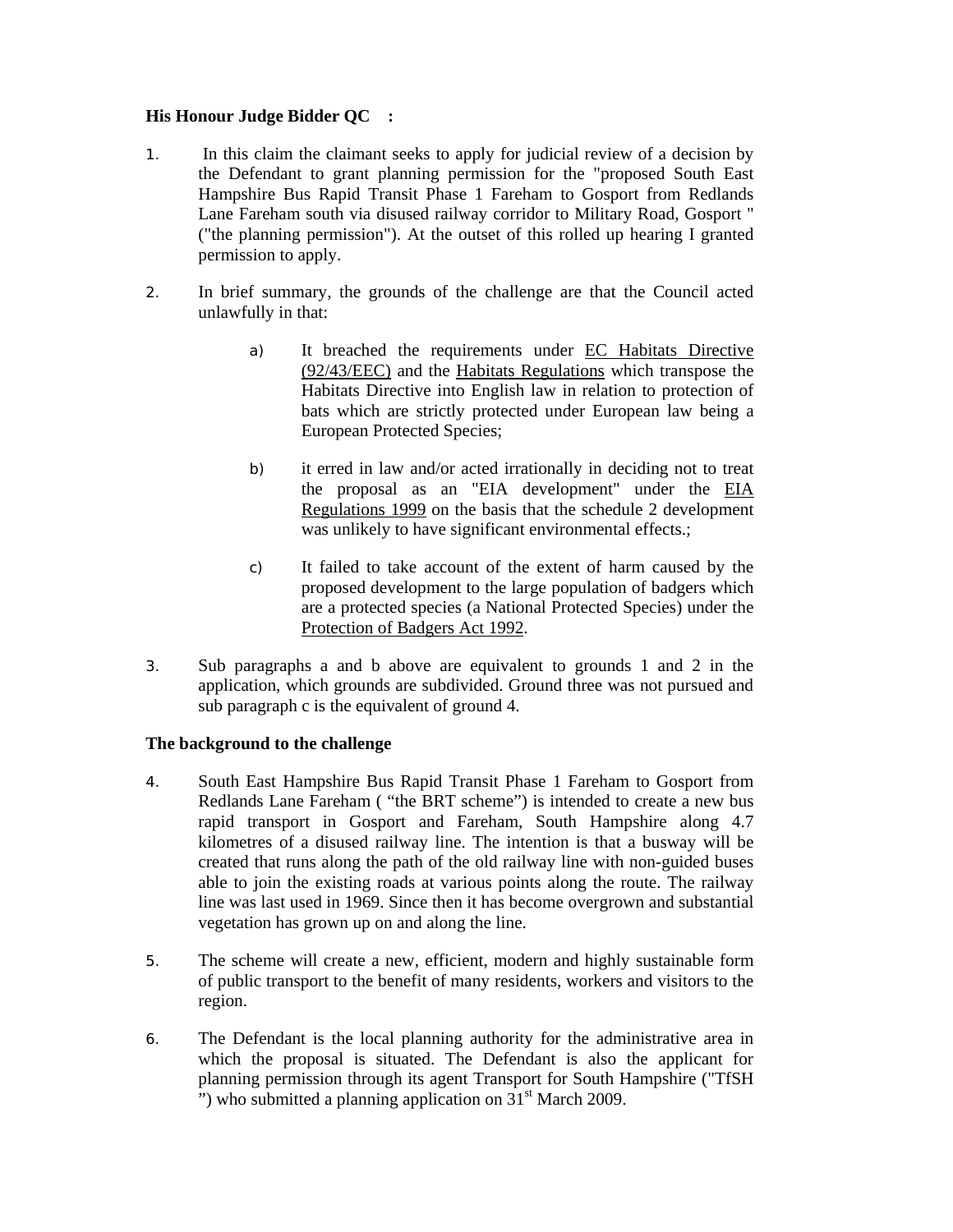- 7. TfSH is the local transport bidding and delivery agency for the South Hampshire sub region working in conjunction with the three highway authorities in the region (Portsmouth CC, Southampton CC and Hampshire CC) and is responsible for delivering transport requirements to implement the regional spatial strategy as contained in the South East Plan.
- 8. The highway network that currently exists in South East Hampshire is constrained by two critical factors, namely, the geographical layout of the area which results in severe access restrictions and the access into the peninsula, which is largely single carriageway and, at present, is extremely congested. By 2011 it is expected that 66% of the route will be over capacity. In order to improve access to the area the Defendant has sought to provide an alternative form of transport to the private car.
- 9. The Defendant believes that this scheme will greatly improve the transport options for the communities and population of Gosport and Fareham. Providing an alternative to the private car accords with the aims and policy of central government.
- 10. The land proposed for the scheme was used as a railway line for 128 years prior to its closure. The proposed busway uses almost totally the existing footprint, except for where buses are to be connected to the present roads by new or altered junctions. Most of the scheme lies within a built-up area. Some, however, passes close to wooded areas.
- 11. The application site is surrounded by designated nature conservation sites, namely the Portsmouth Harbour Site of Special Scientific Interest (SSSI) which forms part of the Portsmouth Harbour Special Protection Area (SPA) the Oakdene Woods Site of Importance for Nature Conservation (SINC) and the Fareham Grassland SINC. The site has also been found to contain a large population of badgers and a number of bat species roost and forage along the corridor.
- 12. Previous schemes for providing alternatives to the private car have foundered for lack of central government funding. This scheme, however, has received a commitment of £20 million from central government. The Defendants contend that if planning permission is quashed the scheme will be delayed by many months if not years. The whole question of funding will also be in debate as the funding currently secured requires a project to be completed by 31 March 2011.
- 13. The scheme is supported by the Fareham Borough Council and the Gosport Borough Council. It was the subject of extensive consultation and questionnaires returned following initial consultation in October 2008 showed that public reaction was mainly positive. There were, however, 291 objections to the scheme. One of the objectors is the Claimant who lives in a property which is close to the junction of one of the best access roads with the new rapid transport road. She has the benefit of legal aid to bring these proceedings.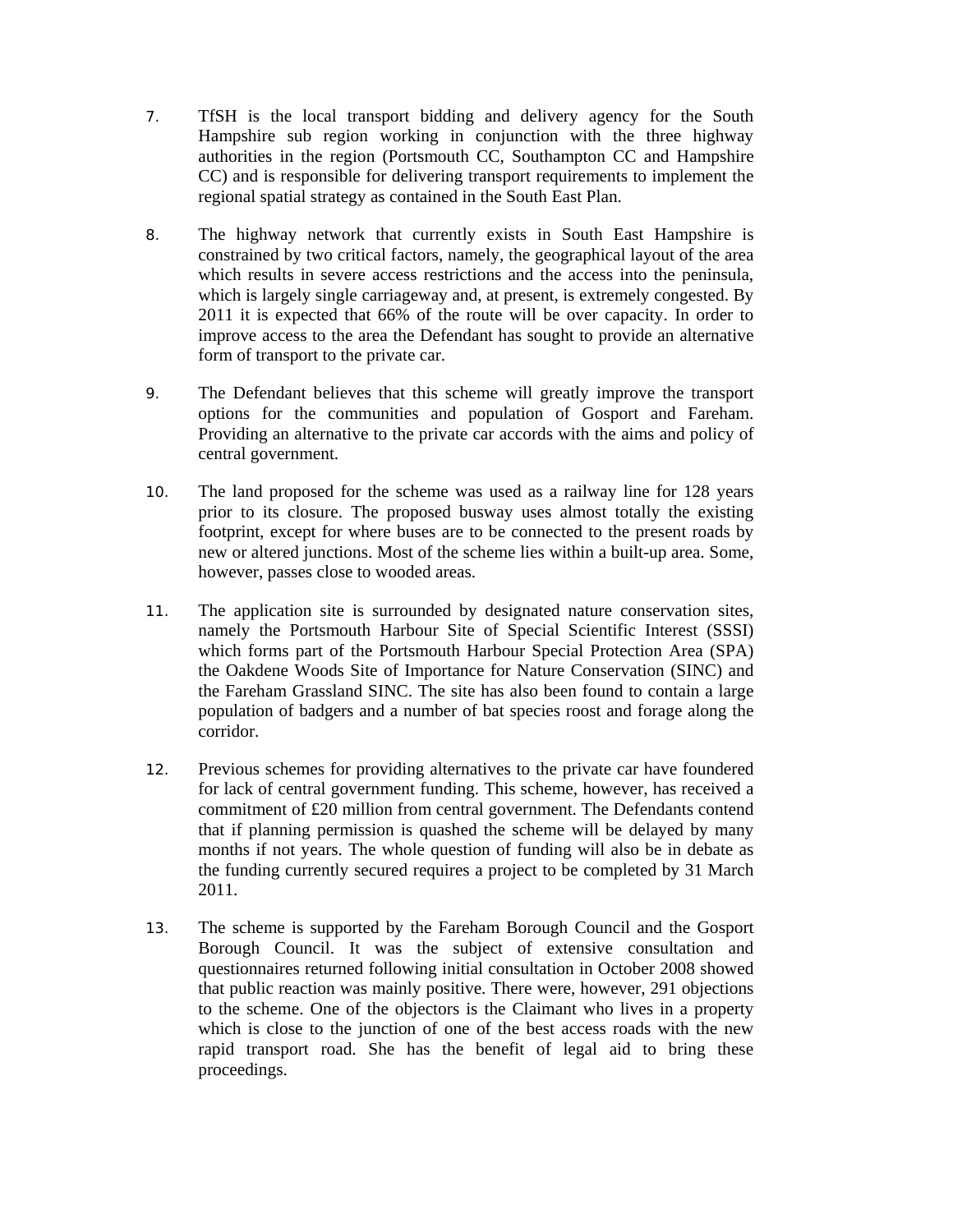# **The planning history**

- 14. The majority of points in issue in this application relate to the impact of the scheme on local ecology.
- 15. The Defendant was obliged to consider the application of articles 12 and 16 of the EC Habitats Directive, the Habitats Regulations, the Environment Impact Assessment Directive and the Environment Impact Assessment Regulations 1999.
- 16. In November 2008 planning consultants Mott Gifford submitted a screening report on behalf of the Defendant. On 9 December 2008 a screening opinion that the development was not EIA development was adopted by the Defendant. On 27 March 2009 the Defendant received notification of Community Infrastructure Fund funding allocation for Phase 1 A of the busway. On 31 March 2009 an application for planning permission, which was for both Phase 1A and B, was submitted together with a Planning Statement, a Detailed Environmental Assessment (DEA) (which is, of course, not the same as an EIA) and an Appropriate Assessment Screening Matrix ("AASM").
- 17. An AASM was conducted because the works proposed under the scheme were some 30 m at their closest point from Portsmouth Harbour which is designated a Specially Protected Area ("SPA"). Before works are carried out that might affect this highest European designation of area, a developer (and a planning authority - in this case identical) have very carefully to look at the potential impact on the SPA. The AASM looks at whether, for example, the Birds Directive and the Habitats Directive are engaged. If they are, a detailed Appropriate Assessment ("AA") is required.
- 18. On 20 April 2009 a second screening opinion that the development was not EIA development was adopted by the Defendant.
- 19. On 30 April 2009 Natural England (the Government's advisor on nature conservation) objected to the planning application due to their concerns about the impact of the development on bats and great crested newts. On 29 June 2009 Natural England reiterated their objection. As a result, the Defendant commissioned an Updated Bat Survey ("UBS") which was submitted on 9 July 2009. On 13 July 2009 the regulatory committee of the defendant visited the site.
- 20. On the 17 July 2009, as a direct result of receipt of the UBS, Natural England withdrew their objection.
- 21. At some stage probably prior to 23 July 2009 the Defendant's planning officers prepared a Decision Report ("DR" DB2/530). On 23 July 2009 Natural England sent a further letter which almost certainly triggered an Addendum Decision Report ("ADR" DB2/561). On 29 July 2009 the Regulatory Committee met to determine whether or not to grant permission for the scheme. The question of permission was the only item in their morning meeting and discussion lasted between 10.30 a.m. and 1.30 p.m. (minutes of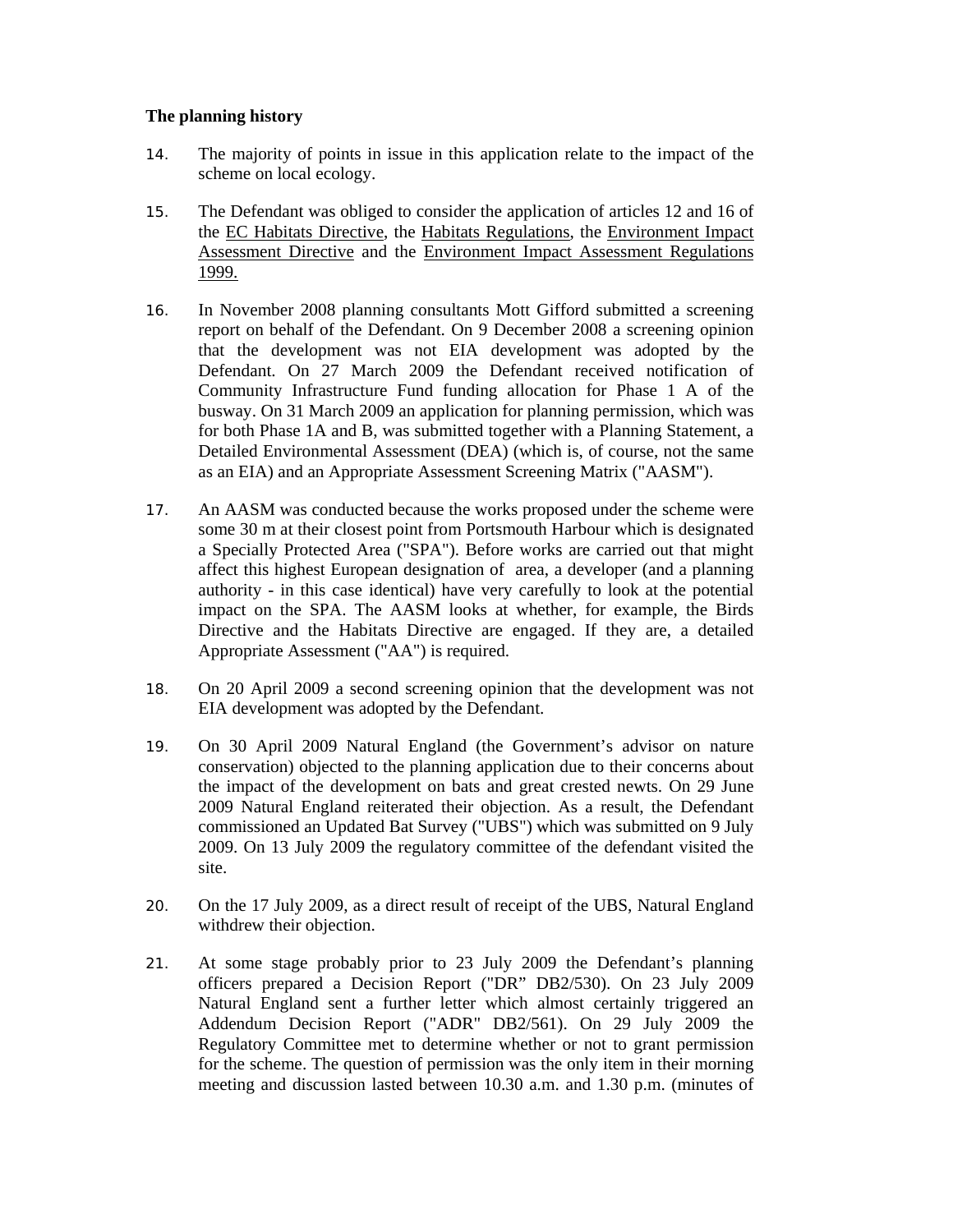the meeting are at DB2/563-564). Their decision (CB1/3.1-3.17) was issued on 31 July 2009. Permission was granted.

22. The parties to this application complied with the pre-action protocol and an application for judicial review (my copy is undated) together with an application for urgent consideration and interim relief was issued. On 9 September 2009 Mr Justice Silber granted interim relief and made an order preventing the Defendant from proceeding with any works in connection with a planning permission. The parties agreed to a variation of that order and detailed directions for this rolled up hearing.

#### **Ground 1 – the legal framework**

23. Article  $12(1)$  of the Habitats Directive provides:

"*Member States shall take the requisite measures to establish a system of strict protection for the animal species listed in Annex IV (a) in their natural range, prohibiting:* 

*(a) all forms of deliberate capture or killing of specimens of these species in the wild;* 

*(b) deliberate disturbance of these species, particularly during the period of breeding, rearing, hibernation and migration;* 

*(c) deliberate destruction or taking of eggs from the wild;* 

*(d) deterioration or destruction of breeding sites or resting places.* 

- 24. Bats of all varieties are protected by this directive.
- 25. Article 16(1) of the Habitats Directive provides:

"*Provided that there is no satisfactory alternative and the derogation is not detrimental to the maintenance of the populations of the species concerned at a favourable conservation status in their natural range, Member States may derogate from the provisions of Articles 12, 13,14 and 15 (a) and (b):* 

*(a) in the interest of protecting wild fauna and flora and conserving natural habitats;* 

*(b) to prevent serious damage, in particular to crops, livestock, forests, fisheries and water and other types of property;* 

*(c) in the interests of public health and public safety, or for other imperative reasons of overriding public interest, including those of a social or economic nature and beneficial consequences of primary importance for the environment;* 

*(d) for the purpose of research and education, of repopulating and reintroducing these species and for the breedings operations necessary for these purposes, including the artificial propagation of plants;*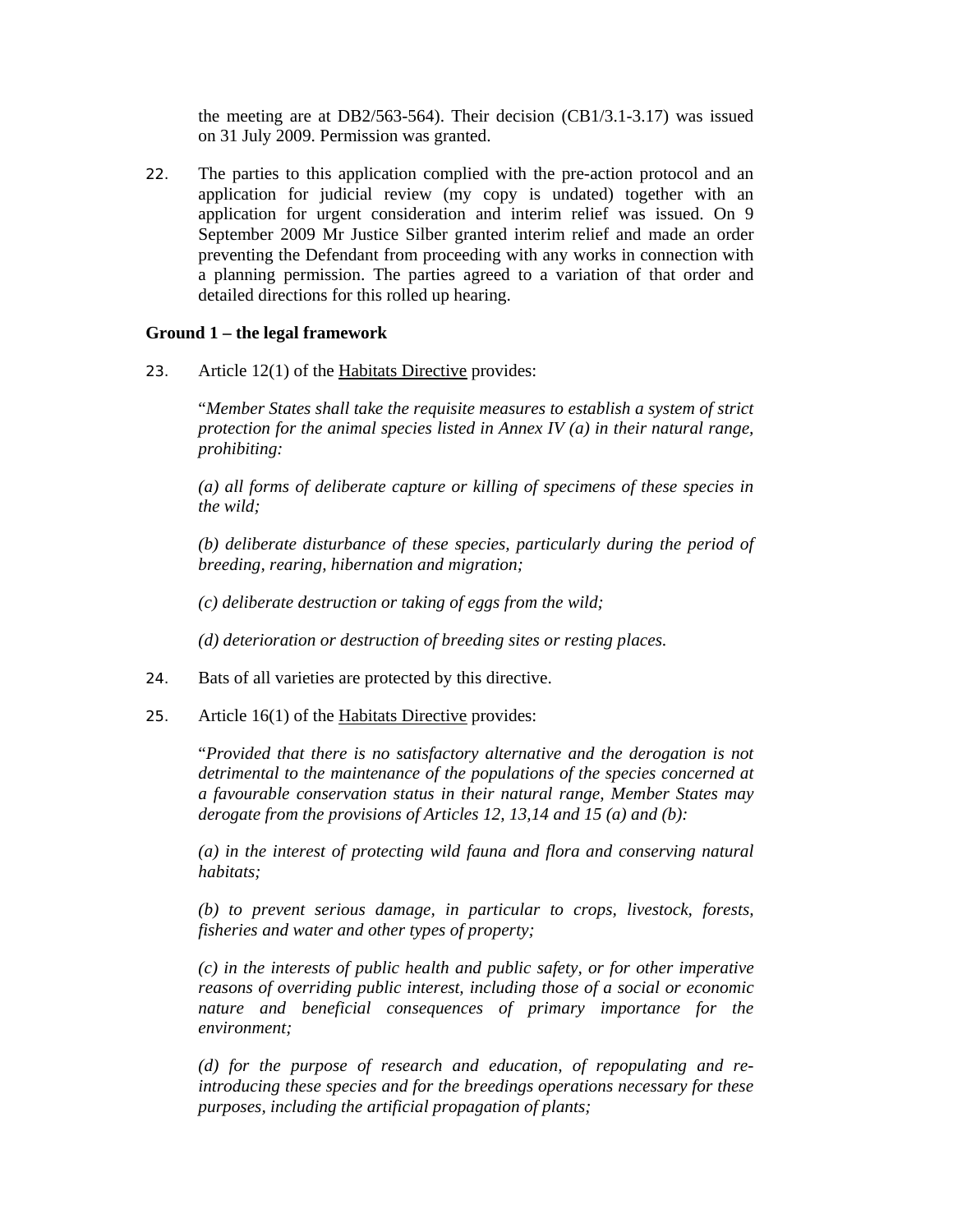*(e) to allow, under strictly supervised conditions, on a selective basis and to a limited extent, the taking or keeping of certain specimens of the species listed in Annex IV in limited numbers specified by the competent national authorities."*

- 26. Following agreed directions, the parties have, most helpfully, agreed propositions of law and in relation to ground 1 they have agreed that the critical issue is whether the proposed development would, directly or indirectly (see the shared view of the ECJ, the Commission and the UK in Case C-6/04 *Commission v UK*), affect the bats in the sense of deliberately disturbing them as set out in article 12 (1) (b) or in the deterioration or destruction of their breeding sites or resting places (article 12 (1) (d)).
- 27. The word "deliberate" was considered in Commission v Spain C-221/04 in the context of Article 12 (1) (a) and it is common ground that the same interpretation should apply throughout article 12 namely that:

"*it must be proven that the author of the act intended the capture or killing of a specimen belonging to a protected animal species, or, at the very least, the accepted possibility of such capture or killing".* 

- 28. While the parties are agreed on the meaning of deliberate, they are not, however, at one as to the correct interpretation of "disturbance" in 12 (1) (b).
- 29. The Conservation (Natural Habitats etc.) Regulations 1994 (SI 1994/2716) transpose the requirements of the Habitats Directive into the law of England and Wales.
- 30. Regulation 3(4) of the Habitats Regulations provides:

*"(4) Without prejudice to the preceding provisions, every competent authority in the exercise of any of their functions, shall have regard to the requirements of the Habitats Directive so far as they may be affected by the exercise of those functions."* 

- 31. It is accepted that the Defendant is a "*competent authority"* for the purposes of section 3(4) and that the exercise of their planning functions are caught by the section. Thus the operation of the Regulations is dependent on whether the requirements are affected by the proposal before the Defendant.
- 32. Regulations 39 (1) and 1A state, so far as relevant:

"*39 (1) It is an offence-…* 

*(b) deliberately to disturb any [European protected species]* 

*(d) to damage or destroy a breeding site or resting place of such an animal.* 

*(1A) For the purposes of paragraph (1) (b), disturbance of animals includes in particular any disturbance which is likely-* 

*(a) to impair their ability-*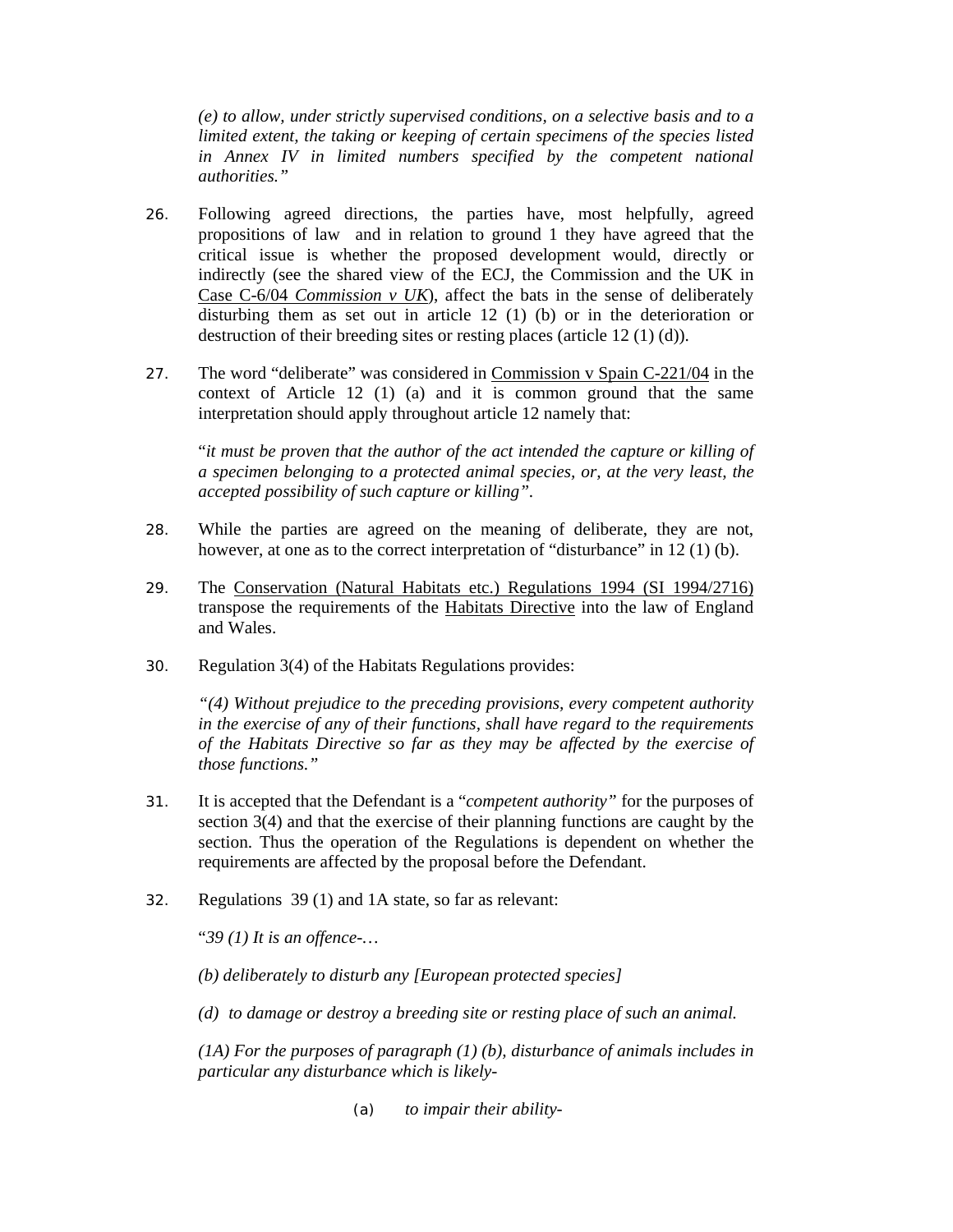- *(i) to survive, to breed or reproduce, or to rear or nurture their young; or*
- *(ii) in the case of animals of a hibernating or migratory species, to hibernate or migrate; or*
- *(b) to affect significantly the local distribution or abundance of the species to which they belong."*
- 33. The effect of the Conservation (Natural Habitats, etc) (Amendment) Regulations 2007 (operative from  $21<sup>st</sup>$  August 2007) is to make clear, following the ruling in Commission v UK that the implementation of a planning permission is not a defence to a Regulation 39 offence.
- 34. Regulation 44 (as amended) establishes a licensing regime which seeks to implement the contents of Article 16 into English Law. Under regulation 44(3) it includes the preconditions for the grant of a licence. The appropriate authority is Natural England who have been given delegated authority by the Secretary of State for Environment, Food and Rural Affairs for this purpose.
- 35. Regulation 39 (1A) was added to the regulations by amendment, it seems clear, so as to ensure the more accurate transposition of Article 12 (1) (b) of the Directive following the decision in Commission v UK C-6/04.
- 36. Commission guidance on the correct interpretation and application of the Habitats Directive is to be found in the "Guidance document on the strict protection of animal species of Community interest under the Habitats Directive 92/43/EEC" (Final Version, February 2007)(tab 9 – agreed bundle of authorities). The Guidance states:

*"(38)…….On the other hand, while "disturbance" under Article 6 (2) [relating to the preservation of special areas of conservation, such as SPAs] must be significant, this is not the case in Article 12 (1), where the legislator did not specifically add this qualification. This does not exclude, however, some room for manoeuvre in determining what can be described as disturbance. It would also seem logical that for disturbance of a protected species to occur a certain negative impact likely to be detrimental must be involved.* 

*(39) In order to assess a disturbance, consideration must be given to its effect on the conservation status of the species at population level and biogeographic level in a Member State…..For instance, any disturbing activity that affects the survival chances, the breeding success or the reproductive ability of a protected species or leads to a reduction in the occupied area should be regarded as a "disturbance" in terms of Article 12. On the other hand, sporadic disturbances without any likely negative impact on the species, such as for example, scaring away a wolf from entering a sheep inclosure in order to prevent damage, should not be considered as disturbance under Article 12. Once again, it has to be stressed that the caseby-case approach means that the competent authorities will have to reflect*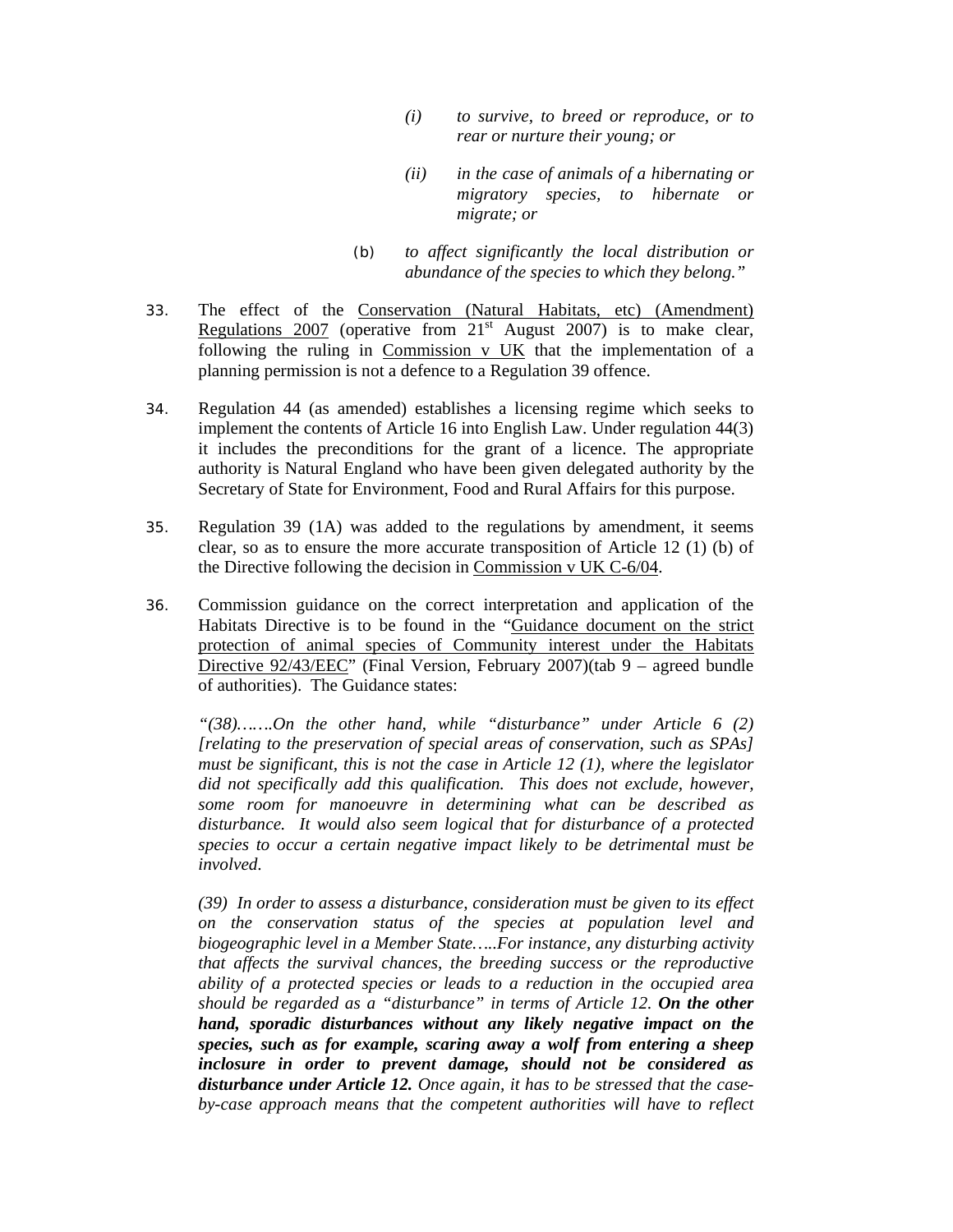*carefully on the level of disturbance to be considered harmful, taking into account the specific characteristics of the species concerned and the situation, as explained above"* 

- 37. In Case C-6/04 Commission v UK the ECJ emphasised the strict and restrictive way in which the Habitats Directive should be implemented and applied (see in particular paras. 74, 80-81,111-112).
- 38. The requirements of the Habitats Directive were considered in R (Simon Woolley v Cheshire East BC [2009] EWHC 1227. In that decision His Honour Judge Waksman QC quashed a grant of planning permission on the ground that the grant of planning permission by Cheshire East BC was in breach of the requirements of Regulation  $3(4)$  namely the failure of the LPA to consider the importance of the bats as a protected European species. That decision seeks to make clear that the LPA needs to engage with the provisions of the Habitats Directive in the sense that it needs to consider the protection afforded to EPS and to consider whether the derogation requirements can be met.
- 39. Paragraphs 27 and 28 of Woolley provide:

*"27...the very clear guidance set out in paragraph 116 of ODPM Circular 06/05 which (a) refers to the giving of weight "to reflect these requirements" and (b) contemplates that as a result of taking account of the Directive the authority might refuse permission altogether. Indeed, Mr. Carter conceded, as he was bound to do in order to give any meaning to the last part of paragraph 116, that in a serious enough case, like an application to build a supermarket on a brown field site which would involve considerable disruption to a local bat population, the authority might refuse permission where there was adequate space somewhere else on the brown field site. But if that is right, it recognises that the local authority should engage with the provisions of the Directive. In my view that engagement involves a consideration by the authority of those provisions and considering whether the derogation requirements might be met. This exercise is in no way a substitute for the licence application which will follow if permission is given. But it means that if it is clear or perhaps very likely that the requirements of the Directive cannot be met because there is a satisfactory alternative or because there are no conceivable "other' imperative reasons of overriding public interest" then the authority should act upon that, and refuse permission. On the other hand if it seems that the requirements are likely to be met, then the authority will have discharged its duty to have regard to the requirements and there would be no impediment to planning permission on that ground. If it is unclear to the authority whether the requirements will be met it will just have to take a view whether in all the circumstances it should affect the grant or not. But the point is that it is only by engaging in this kind of way that the authority can be said to have any meaningful regard for the Directive. The very attenuated duty suggested by Mr. Carter for the Council is in truth, no duty at all.* 

*28. I have considered whether the Council could discharge its duty simply by making the obtaining of a licence a condition of the grant of permission. But that is not sufficient. After all, if no licence is obtained it is a criminal offence*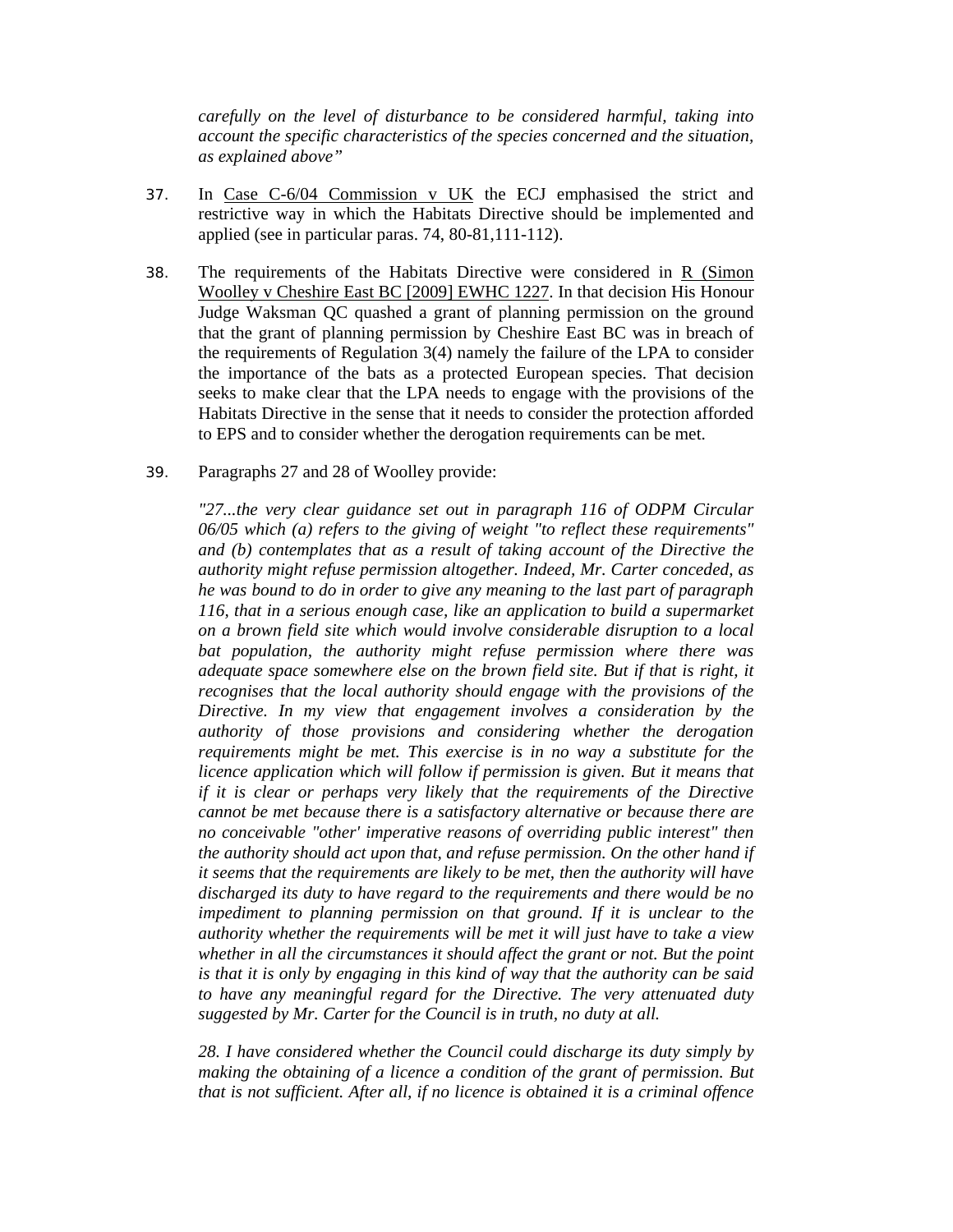*so there is a clear incentive to obtain one anyway. And the making of a condition is not in truth engaging with the Directive."* 

### **Ground 1 – the breaches of the Habitats Directive and the Habitats Regulations**

#### *Ground 1 (i) – Failure to consider the deliberate disturbance of the bats*

- 40. The Decision Report (DR), the Detailed Environmental Assessment (DEA) and the Updated Bat Survey all recognise the extensive presence of bats on the application site. The DR provides that "a number of bat species roost and forage along the corridor" (DB2/533, DR paragraph 3.7) and "the surveys also identified the presence of a diversity of bat species, which are protected, using the trees alongside the [rail] track for foraging" (DR paragraph 8.19). 5 different species of bats had been found regularly at the application site.
- 41. The development involves plans to clear vegetation where bats currently forage including a loss over some 9 years of some 4.6 hectares of vegetation. There will be mitigation planting but for the 18 months of construction, loss along the corridor will be total and it will then take at least 7 years for the mitigation planting to become established (although no doubt there will be a gradual increase over those 7 years in available vegetation for foraging). Although the scheme does not involve the felling of any tree within the envelope of the scheme which has been identified as a bat roost.
- 42. Although funding has not yet been obtained for the Phase 1B scheme, the planning permission was given for Phase 1B and it is again common ground that the effects on the environment of Phase 1B should have been considered by the Defendant. Phase 1B will result in partial severance of vegetation between Oakdene Wood and a bat roost that has been identified in the UBS some 40m east of the works at Tichborne Way across the width of the new road. That will result in an increased risk of collision with vehicles for bats commuting between the roost and Oakdene Wood. The UBS recommended the implementation of additional mitigation to minimise the risk of road casualties in that locality (DB 466). The Claimant contends that, having regard to the EC guidance, the continued disturbance represented by the busway, potentially lasting over many years, cannot be described as "sporadic".
- 43. Noise impact of certain parts of the works was anticipated to be large and would be felt over distances of 10 m over an 18 month period of construction. The UBS indicated that there was potential for species of bat which might be affected by increased noise levels. However, while recognising the adverse effect picked up by the Claimant's representatives at DB2 page 466 it should also be noted that in the same section the UBS indicates that "*With mitigation to minimise construction noise and vibration, it is certain that there will be no significant impact on bats from construction related noise and vibration*".
- 44. The UBS identified a loss of vegetation corridors which were used by bats for commuting between habitats. The short-term impact was anticipated to be negative at a local scale, with the implementation of mitigation (DB 469). The UBS also states that the implementation of mitigation to provide temporary artificial flight lines would reduce the impact to short-term slight adverse.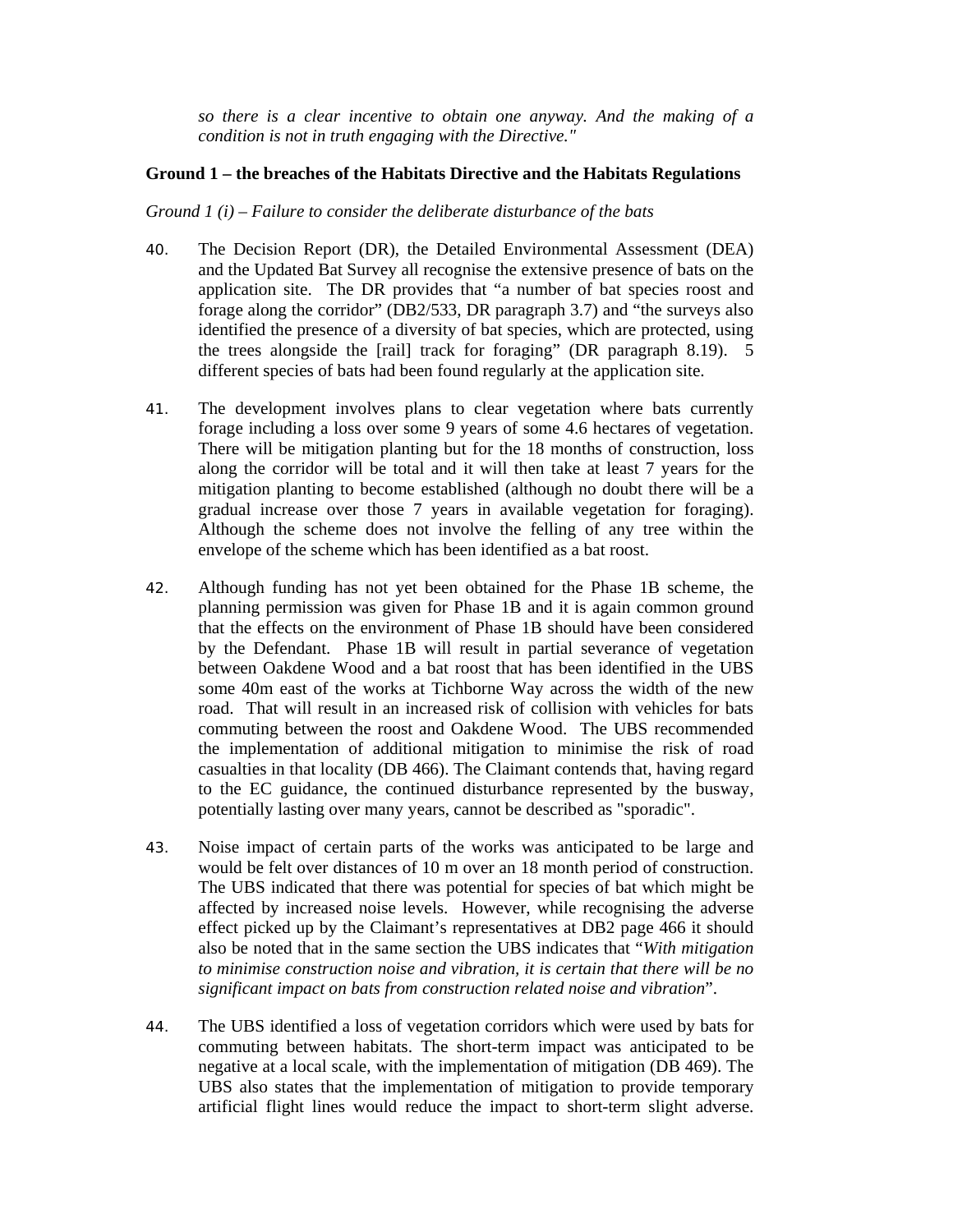Again, though it is correct for the Claimant's representatives to pick up that adverse impact, it should also be noted that in the same section, the UBS indicates that in the long term "once replanting has become established, it is probable that all significant gaps in vegetation connectivity would be filled in and that there would be no residual impact of significance on bats from the fragmentation of habitats."

- 45. The Claimant also points out that the UBS recognises that light pollution may cause a moderate adverse impact on bats (DB 2/467). In fact, the picture was a mixed one, as the section dealing with lighting indicated. It stated: "the majority of bats recorded on the site ... are known to be tolerant of street lighting for foraging but not for commuting ... lighting can attract insects and provide a focus of foraging activity for bats that are tolerant of light. However, this can also result in adjacent habitats containing reduced invertebrate numbers, degrading the quality of the foraging habitat for less light tolerant species, such as Myotis sp. of which low numbers have been recorded onsite." The conclusion of the section is that with mitigation the likely impact upon bats of construction lighting (for the 18 month construction period) would be slight adverse.
- 46. In contrast to the adverse effects highlighted by the Claimant, the Defendant points out that suitable mitigation measures were provided for protected species including bats and policies in the Fareham and Gosport Borough Local plans, relating to protected species were complied with.
- 47. My summary of the points highlighted by the parties from the UBS (not intended to be comprehensive) should not be taken to minimise the great detail that is contained in the UBS. There can be no doubt that the Defendant considered the potential impact on bats most carefully through the investigations contained in that survey. The DR and ADR attempted to summarise that material for the members of the Regulatory Committee. In addition the members would have been aware that the UBS as well as all the other materials in connection with the application were placed on the Defendant's internet web site.
- 48. The Defendant acknowledge and accept that they failed to comply with the provisions of section 100 (B) of the Local Government Act 1972 (Authorities bundle 1 divider 8) which provides that :

"*Copies of the agenda for a meeting of a principal council and, subject to subsection (2) below, copies of any report for the meeting shall be open to inspection by members of the public at the offices of the council in accordance with subsection (3) below*."

49. It is accepted that this must mean hard copies. The Claimant did not, at the relevant time, have an internet connection and so would not, unless she went to a public library, have had access to the many reports and other materials which accompanied the application. Letters sent to affected householders, as well as to members and interested parties, contained web links directing them to the web site but, while that, for many computer literate people with access to the web, would increase access to that material, it is conceded that the web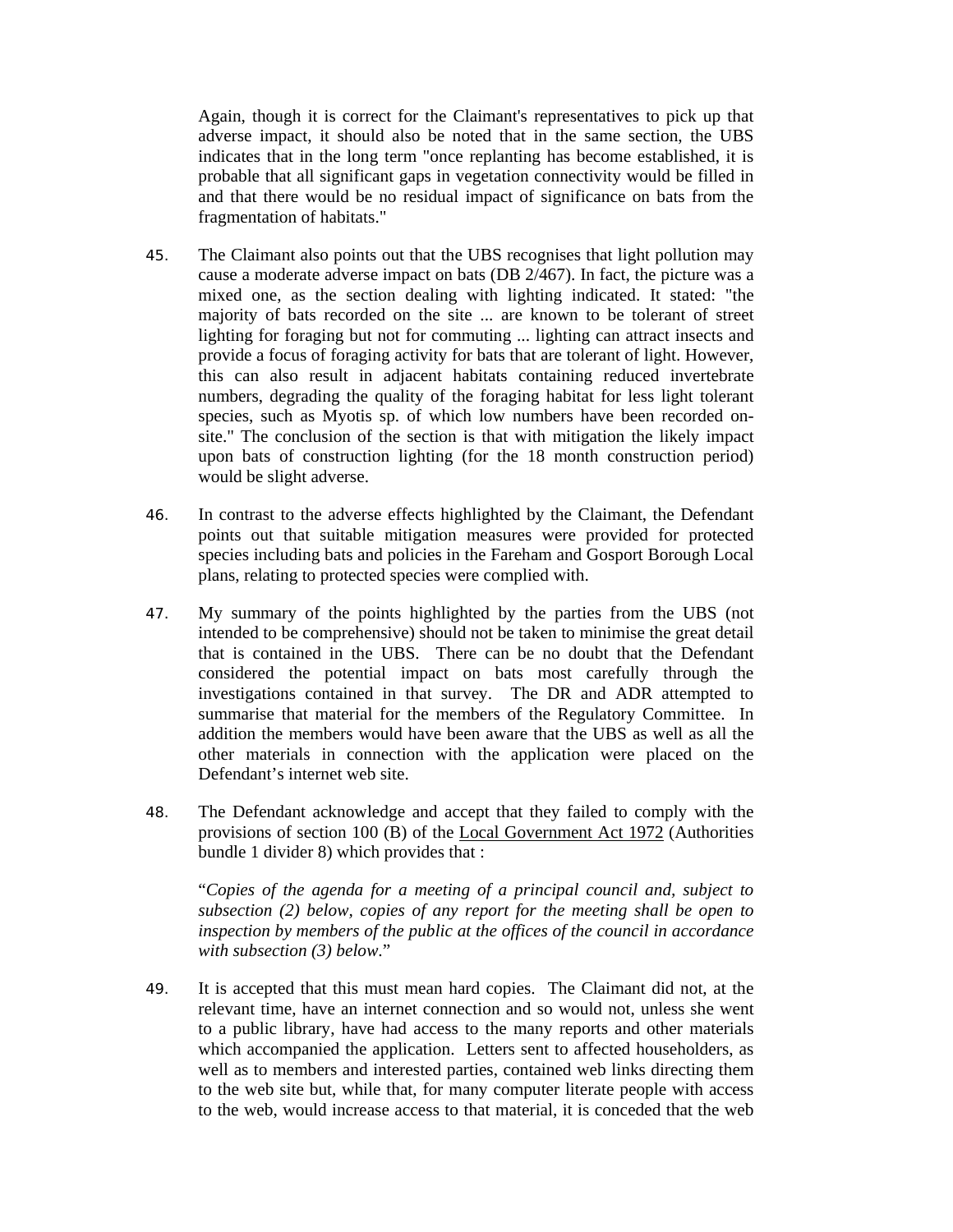access did not amount to compliance with the section. However, the breach of section 100 (B) is not a ground of the application for judicial review and there is no evidence that the members of the committee were unable, if they wished, to get access to the source material summarised in the DR and ADR.

### *Content of Officers' Reports*

- 50. It is the contention of the Claimant in relation to the issue of disturbance to bats, in relation to the Habitats Directive and indeed more generally, that the DR and ADR were inadequate, not a fair summary of the application and supporting reports and material and, indeed, were positively misleading. It may be appropriate at this juncture, therefore, to consider the legal requirements for a Planning Officer's Report (POR) and the general submissions of the parties on this issue before looking at the specific issues relating to disturbance of bats and its treatment in the DR and ADR.
- 51. Again the parties agreement on propositions of law is most useful. I have had an opportunity as well, both during the hearing and afterwards, to look at the original sources for the following propositions, which I consider to be accurate.
- 52. A planning officers' report:
	- i) Is not to be construed as if it were a statute
	- ii) The overall effect and fairness of the report must be considered.
	- iii) Members of planning committees can be assumed to have substantial background and local knowledge.
	- iv) The purpose of a report is to inform members of the relevant considerations relating to the application.
	- v) The duty on the planning officer is to provide sufficient information and guidance to enable members to reach a decision applying the relevant statutory criteria.
	- vi) Members rely on officers to produce fair, accurate and objective summaries and are not expected to discover imbalances in the report from studying other documents.
	- vii) In the same way that a planning officer cannot be expected to draw attention to every fact, it is not necessary for him to refer to each and every statutory duty. For example, there is no need to make express reference to section 70(2) of the Town and Country Planning Act 1990 and section 38(6) of the Planning and Compulsory Purchase Act 2004.
	- viii) An application for JR will not normally merit consideration unless the overall effect of the report significantly misleads the committee about material matters.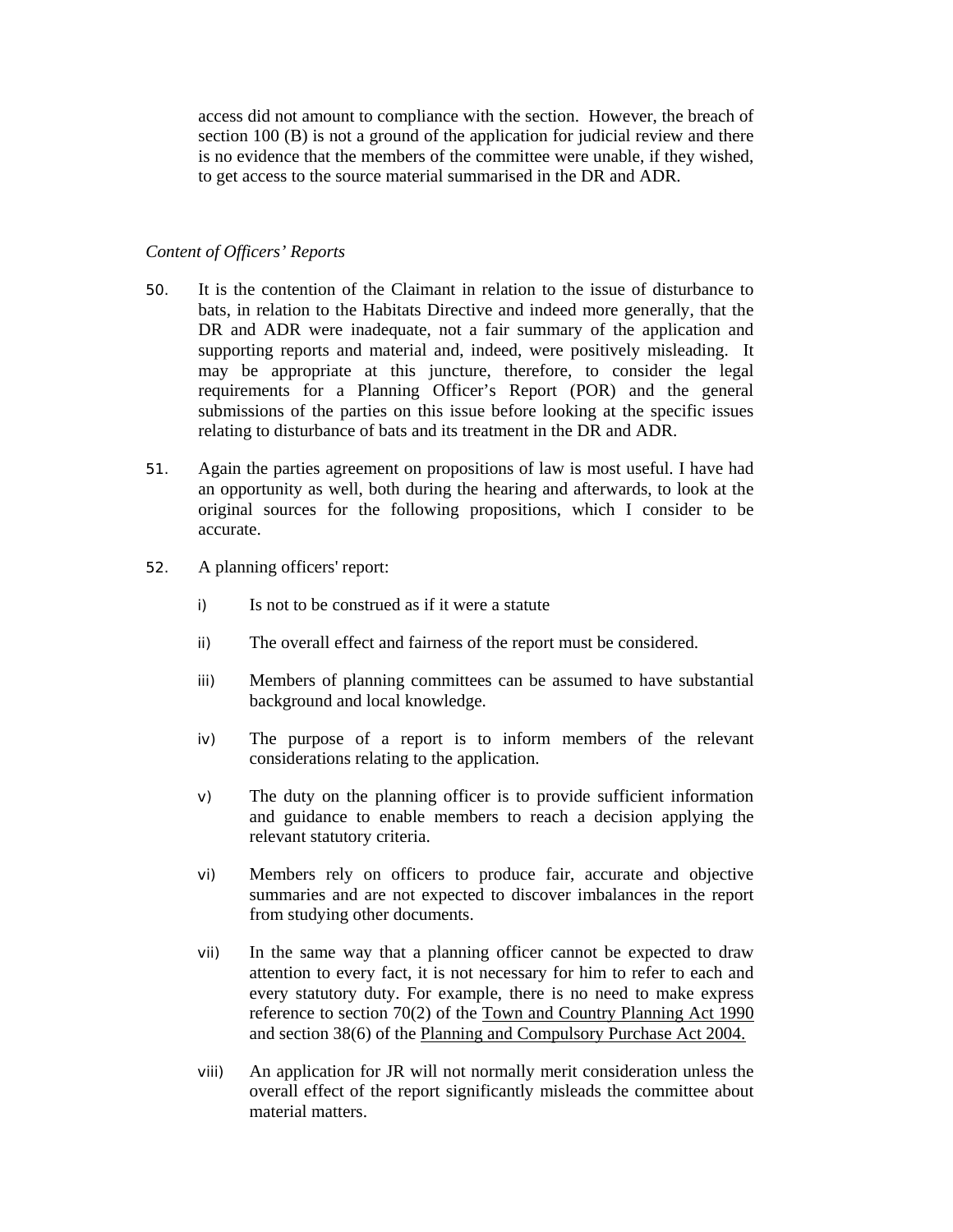53. I also gained considerable assistance in dealing with this aspect of the case from the judgment of Lord Justice Pill in Oxton Farms v Selby District Council (unreported – Court of Appeal  $18<sup>th</sup>$  April 1997):

"*It is important that those who make determinations under the planning acts are familiar with sections 70(2) and 54A of the 1990 Act and apply the test imposed by Parliament. It follows that a planning officer reporting to and advising council members who are to make a relevant decision must keep the test in mind in the information and advice he provides and in the manner in which he provides it.* 

*Clear mindedness and clarity of expression are obviously important. However that is not to say that a report is to be construed as if it were a statute or that defects of presentation can often render a decision made following its submission to the council liable to be quashed. The overall fairness of the report, in the context of the statutory test, must be considered.* 

*It has also to be borne in mind that there is usually further opportunity for advice and debate at the relevant council meeting and that the members themselves can be expected to acquire a working knowledge of the statutory test. In my view the report itself in the present case was not only comprehensive in its treatment of the facts but sufficiently advised the Committee upon the statutory and policy framework within which the decision was to be taken. The Committee were adequately advised and their decision should stand. I would dismiss these appeals."* 

54. Judge LJ (who agreed with Pill LJ) stated:

*"In my judgment an application for judicial review based on criticisms on the planning officer's report will not normally begin to merit consideration unless the overall effect of the report significantly misleads the committee about material matters which thereafter are left uncorrected at the meeting of the planning committee before the relevant decision is taken."* 

55. Assistance is also to be gained from the judgment of Sullivan J. in  $\overline{R}$  v. Mendip ex parte Fabre (2000) 80 P & CR 500(at page 509):

*"Whilst planning officers' reports should not be equated with inspectors' decision letters, it is well established that, in construing the latter, it has to be remembered that they are addressed to the parties who will be well aware of the issues that have been raised in the appeal. They are thus addressed to a knowledgeable readership and the adequacy of their reasoning must be considered against that background. That approach applies with particular force to a planning officer's report to a committee. Its purpose is not to decide the issue, but to inform the members of the relevant considerations relating to the application. It is not addressed to the world at large but to council members who, by virtue of that membership, may be expected to have substantial local and background knowledge. There would be no point in a planning officer's report setting out in great detail background material, for example, in respect of local topography, development planning policies or matters of planning history if the members were only too familiar with that*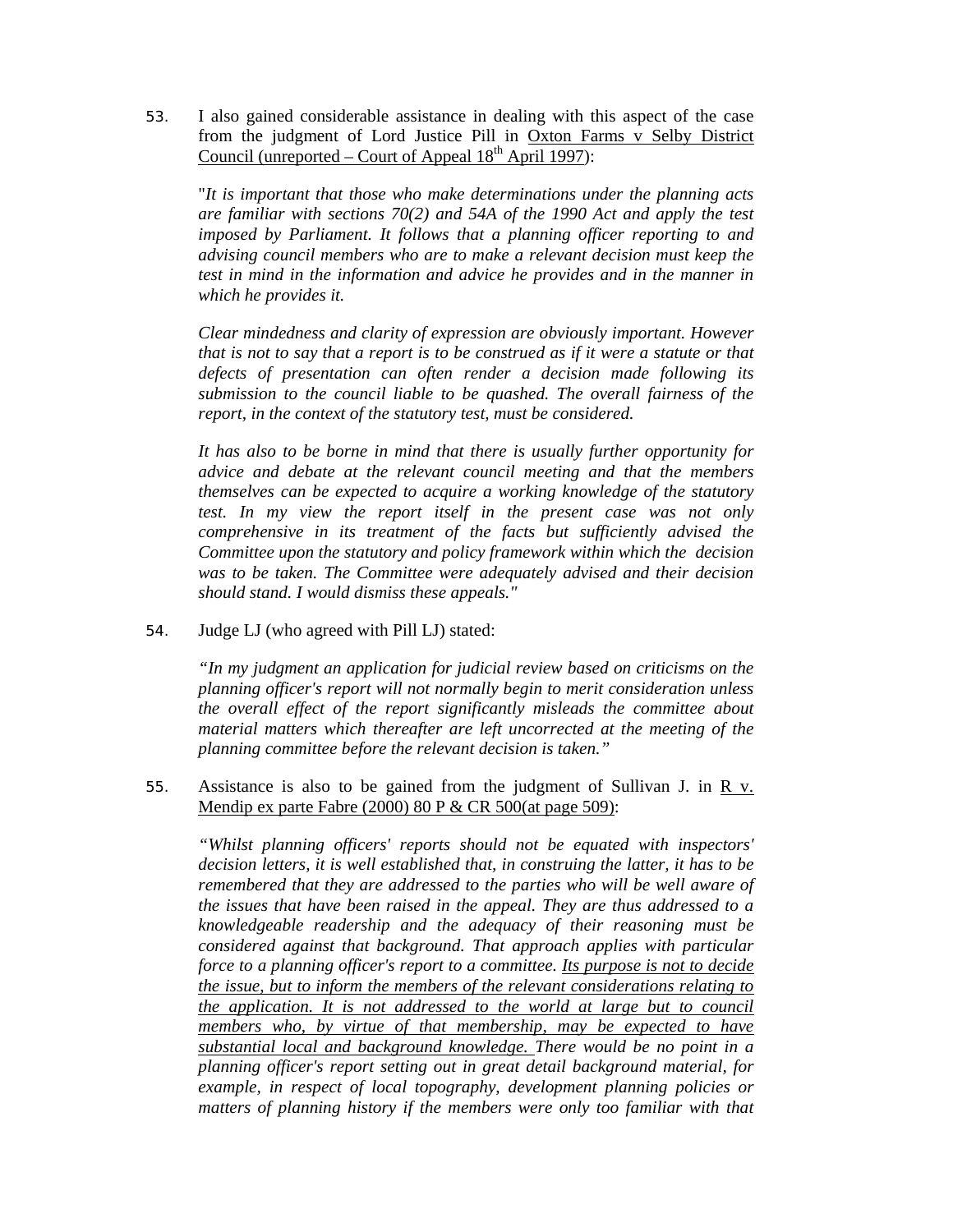*material. Part of a planning officer's expert function in reporting to the committee must be to make an assessment of how much information needs to be included in his or her report in order to avoid burdening a busy committee with excessive and unnecessary detail.* 

56. I also had regard to the practical guidance of Hickinbottom J. in R (Miller) v. North Yorkshire [2009] EWHC 2172 (Admin) at paragraph 49, considering Judge LJ's approach in Oxton Farms:

*In my respectful judgment, the duty on a Planning Officer goes beyond a duty simply not to mislead the Committee - but rather "includes a positive duty to provide sufficient information and guidance to enable members to reach a decision applying the relevant statutory criteria" (R (Lowther) v Durham County Council [2001] EWCA 781 at [98] per Pill LJ: see also the formulation of Sullivan J as to the purpose of a POR in Fabre above, namely to "...inform the members of the relevant considerations relating to the application"). However, Judge LJ was certainly (and, in my respectful view, properly) not encouraging to those who contend that deficiencies in a POR led to an unlawful planning decision by the relevant authority.* 

57. Finally, my attention was drawn to the judgment of McCullough J in Cran and others v London Borough of Camden [1995] RTR 346:

*"Taken in isolation the reports to members appear to be balanced and objective, but the more familiar one becomes with the papers as a whole the more is this impression dispelled. Council members are busy; meetings are held in the evening and last, so far as the evidence goes, two or three hours. There are large agenda to get through. Reports are many (20 or more in most of the meetings with which this case is concerned), often accompanied by even longer appendices. Members rely on officers to produce fair, accurate and objective summaries. It is not sufficient to leave members to ferret out some point of significance or to discover some imbalance in the report from studying an appendix. One cannot expect perfection in the field of local government administration - or in any other - but affected citizens and representative organisations are entitled to expect objectivity in those whose duty it is to convey to decision - makers what they have suggested."* 

- 58. The Claimant contends that, despite the evidence in the UBS, members were not invited to consider the disturbance to bats. Instead, at paragraph 8.19 of the DR the Claimant contends that the members were simply told that the UBS had "been submitted with measures to ensure that there was no significant adverse impact to [the bats] from these proposals". To be accurate, that passage from 8.19 reads in full: "*The surveys also identified the presence of a diversity of bat species, which are protected, using the trees alongside the track for foraging. An Updated Bat Survey Method Statement and Mitigation Strategy has been submitted with measures to ensure there is no significant adverse impact to them from these proposals."*
- 59. It was also the case that in the ADR the members were told, as stated in the DR that Natural England had initially raised a holding objection to the application "*requiring additional survey information concerning potential for*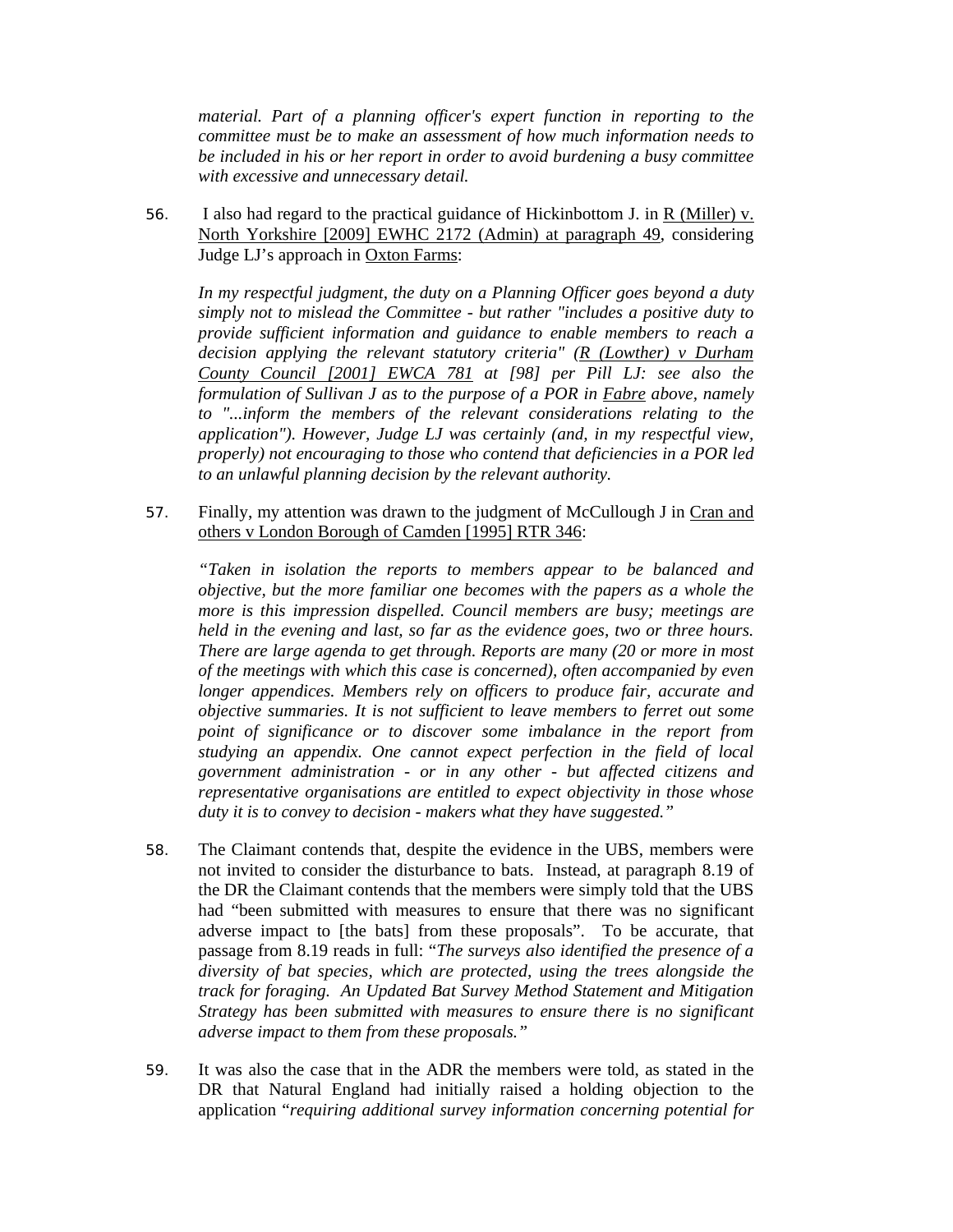*the presence of … bats, which are protected species. This survey work was undertaken and sent to Natural England, who are now satisfied and subsequently withdrew their objection*."

60. Although it is correct to say that the DR and ADR both referred to bats as protected species and not European protected species, that omission and the limited detail in relation to bats is balanced by drawing the attention of the members to the Updated Bat Survey, to which the members had easy access and, most importantly, to the withdrawal of the objection of Natural England. The significance of that withdrawal is that it might be confidently expected that Natural England were aware of the terms of the Habitats Directive, the Commission Guidance and the Habitats Regulations, given that they were the authority responsible under the Regulations for granting licences under regulation 44 for anything done for the purposes listed in regulation 44 (2) which include "other imperative reasons of overriding public interest". By regulation 44 (3) Natural England ("the appropriate authority")

"shall not grant a licence under this regulation unless they are satisfied:

- a) that there is no satisfactory alternative, and
- b) that the action authorised will not be detrimental to the maintenance of the population of the species concerned at a favourable conservation status in their natural range."
- 61. Regulation 44 transposes into the law of England and Wales the provisions of Article 16 of the Habitats Directive with its strict derogation provisions.
- 62. The Claimant contends that, as the DR and ADR make no further reference to the deliberate disturbance of the bats and their habitat nor do they refer to the duration of such disturbance, there was not an accurate summary of the findings of the UBS and, thus, the members' attention was not drawn to the relevant facts to enable them to reach a decision applying the relevant statutory criteria. Although the Claimant concedes that members were entitled to take into account mitigation measures, where an EPS will be deliberately disturbed for a period of up to 9 years, the Defendant was, following Woolley, under a duty to engage with the provisions of the Directive and afford it substantial weight in their decision making.
- 63. The Claimant further contends that, contrary to regulation 3 (4), the members failed to have regard to the requirements of the Habitats Directive in so far as they might be affected by the exercise of their functions, in particular, in failing to address their minds to the requirement under the Directive to the strict protection of bats against disturbance (in relation to which the DR and ADR failed to alert the members to their obligation by references only to bats as "protected species" as opposed to EPS), to the fact that, as there was a disturbance of bats, that a derogation from article 12 was required, and to the fact that the Article 16 derogation requirements could not be met. Indeed, the Claimant goes so far as to maintain that Natural England themselves appeared to be ignorant of the need for a derogation in these circumstances.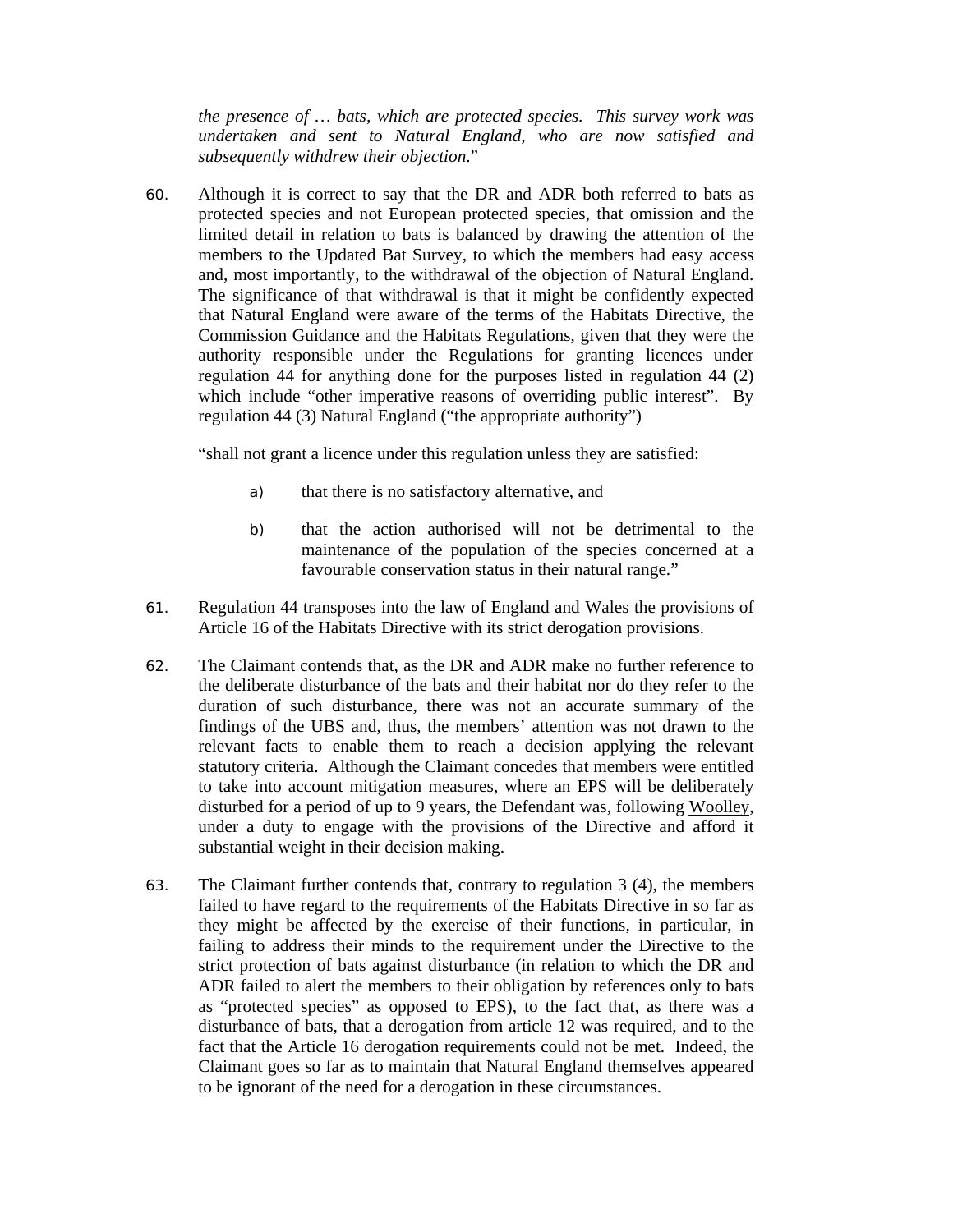- 64. As to the latter point, Mr Chadwick, the Development Control Manager in Planning and Development in the Environmental Department of the Defendant Council, produces the letter from Natural England of  $30<sup>th</sup>$  April 2009 (DB1/523) objecting to the grant of planning permission and calling for surveys to determine whether bats would be adversely affected by the proposals, a short letter of the  $29<sup>th</sup>$  June 2009 reiterating Natural England's opposition and then, following the UBS a letter of  $17<sup>th</sup>$  July 2009 withdrawing their objection, while making certain recommendations for mitigation of effects on the environment (such as restricting night time working). A further letter of the  $23<sup>rd</sup>$  July 2009 was produced to me at the hearing which gives their advice in relation to the impact on the Portsmouth SPA and indicating that they had no objection to that either. It is true that detailed reasons for the stance that Natural England took were not contained in these letters and the Defendant's legal services department sought some clarification from Natural England of their stance in the light of the allegation in the Claimant's skeleton argument for this hearing that Natural England had been unaware of the requirements of the Directive.
- 65. A somewhat tart response was received to that request from Natural England in a letter of  $13<sup>th</sup>$  October 2009 (D2/603) setting out Natural England's status as the government's statutory advisor in relation to nature conservation matters. It was created by the Natural Environment and Rural Communities Act 2006 (NERC) and its purposes set out in section 2 of NERC which states that "Natural England's general purpose is to ensure that the natural environment is conserved, enhanced and managed for the benefit of present and future generations thereby contributing to sustainable development." It confirms that they are the proper licensing authority in relation to EPS for the purposes of the Habitats Regulations. Later in the letter they state:

"*We are slightly dumbfounded by the unfounded suggestion in the Claimant's skeleton argument (paragraph 17) that Natural England does not understand the ramifications of the Habitats Directive or the Habitats Regulations (as amended) for EPS. Natural England is the government's statutory advisor on such matters. Its officers work on a daily basis with both the European and UK legislation and associated guidance, many are experts in this area, all are more than familiar with the statutory duties and tests that need to be applied when it is consulted in relation to a planning application for development and we would strongly refute any suggestion to the contrary.*"

66. The Claimant also points out that nowhere in the DR or ADR is there mention of section 40 of NERC. Section 40 states:

"*Every public authority must, in exercising its functions, have regard, so far as is consistent with a proper exercise of those functions to the purpose of conserving biodiversity*"

67. As to the meaning of disturbance, Mr. George QC for the Claimant points out, first, that the definition of disturbance under section 39 (1A) of the Regulations does not restrict disturbance to the particular types of disturbance set out in (1A) (a) and (b) and that there can be disturbance in breach of the Regulations (and, thus, of the Directive) where that disturbance was not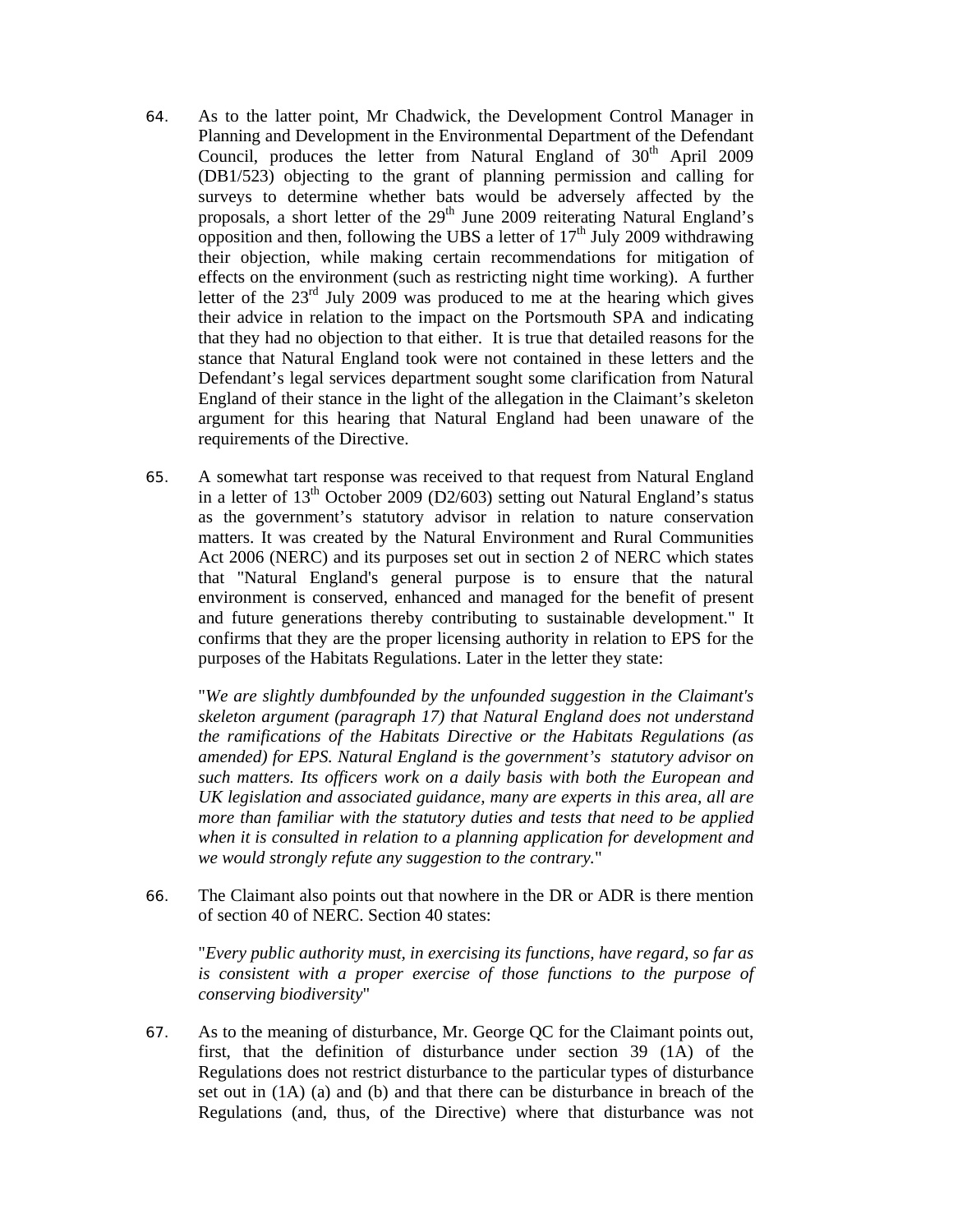detrimental to the maintenance of the species, otherwise regulation  $44$  (3) (b) – the second matter of which the licensing authority must be satisfied before granting a licence to do work (i.e. the derogation provision) – would be redundant.

- 68. Mr. George also points out that it was government policy (Planning Policy Statement (PPS) 9, Nature Conservation) that "*Planning authorities should ensure that protected species are protected from the adverse effects of development, where appropriate, by using planning conditions or obligations. Planning authorities should refuse permission where harm to the species or their habitats would result, unless the need for, and benefits of the development clearly outweigh the harm*". There is no doubt, however, that the UBS considered PPS 9 (see DB2/458).
- 69. Mr George refers to paragraph 37 of the EC guidance and its reference to "negative impact" and contends that in the reports, particularly the UBS, it is absolutely clear that there is negative impact for bats.
- 70. Finally, Mr George invites me to consider making a reference to the ECJ under Article 234 of the EC Treaty, in relation to the interpretation of "disturbance". I should only refer if I cannot with complete confidence resolve the issue myself (R. v International Stock Exchange, ex p Else [1993] QB 534).
- 71. The Defendant's case is that there was no requirement to make specific reference to article 12 of the Habitats Directive in the DR or ADR as the works proposed would not cause deliberate disturbance to bats. Thus there would be no need to consider derogation. It stresses the conclusion of the bat survey:

"These surveys identified the presence of additional species of bats compared to the 2008 surveys, including Nathusius' pipistrelle and Myosotis sp. The surveys also identified greater levels of foraging and commuting activity along the disused railway. No roost sites were identified that are likely to be impacted by the scheme, although the presence of a Common pipistrelle roost was confirmed adjacent to the works.

As a result of the additional surveys, a greater level of confidence can be given to the predicted impact on bats. It is probable that there will be a short term moderate adverse impact on bats which can be reduced to slight adverse through mitigation. With successful mitigation, the long-term impact on bats of the works is anticipated to be slight adverse, and no significant impacts to bats are anticipated."

- 72. The conclusion of the bat survey and the response of Natural England in withdrawing their objection to the planning permission were, in the Defendant's contention, facts that demonstrate as clearly as possible that the Claimant's claim in ground 1 has no merit.
- 73. The Defendant contends that the case of Woolley can be distinguished in that there, despite the fact that a bat roost was actually to be demolished if the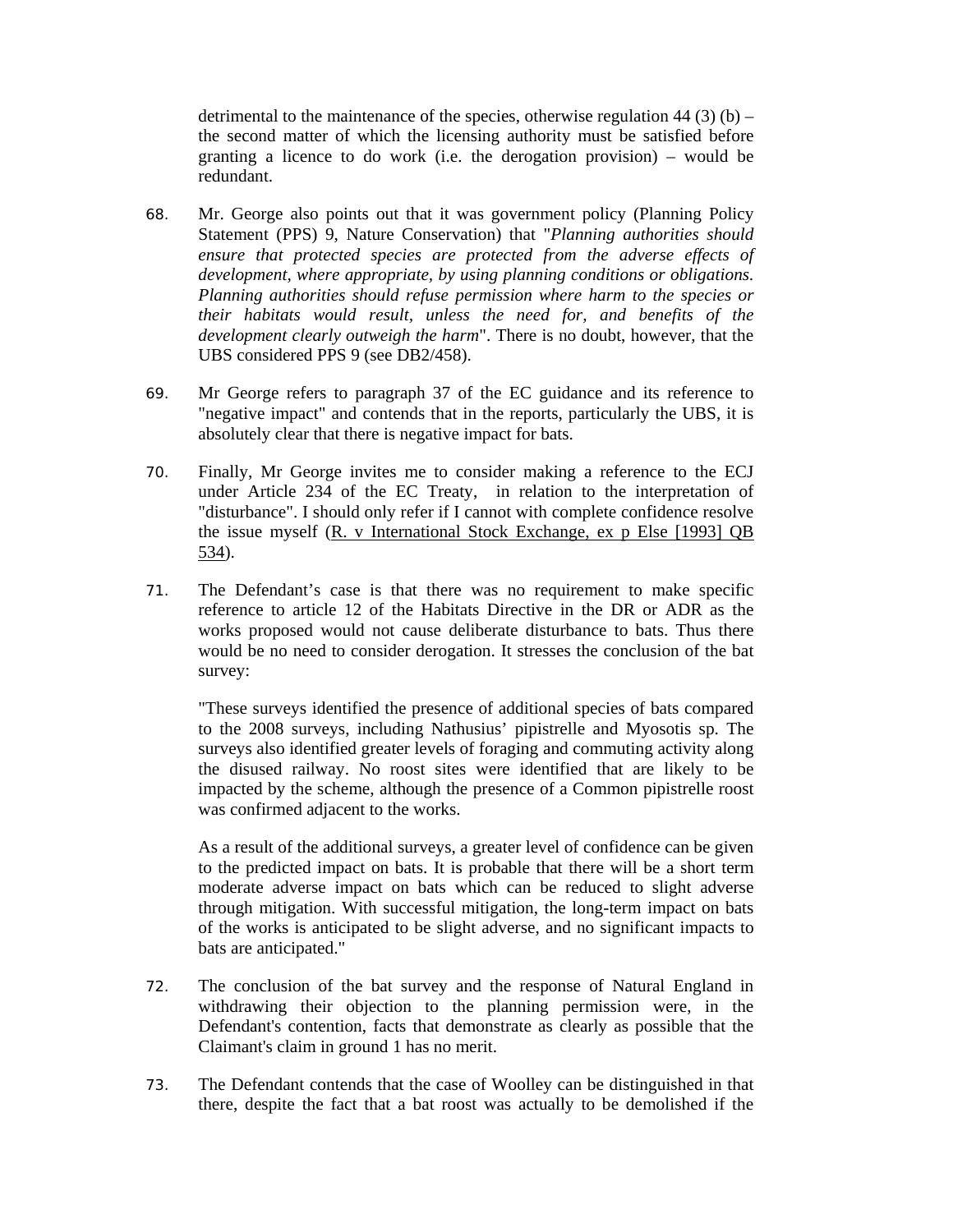planning permission were granted, the planning authority did not engage with the provisions of the directive. In this case, if the Defendant's submission that neither article 12 (1) (b) or (d) is engaged is correct, then consideration of derogation does not arise. Moreover, having regard to the detailed consideration of the impact of the development on bats, both in the screening report, the Detailed Environmental Assessment (DEA) and in the UBS, there can be no doubt that the Habitats Directive was engaged.

- 74. The Defendant also points out that the DR indicated that a condition would have to be imposed to secure a method statement concerning the mitigation for bats.
- 75. Mr Cameron QC for the Defendant maintains that the DR was not misleading and was a fair summary in that it reported to the members on the outcome of the process of consulting with Natural England, referred to the fact that bats both roost and forage, made express reference in paragraph 5.6 to the further work was carried out to assess the impact on bats and in paragraph 8.19 referred members to the fact that surveys identified a diversity of bat species (which were protected) using the trees alongside the track for foraging, that the UBS had been submitted and that measures were proposed to ensure that there was no significant adverse impact on bats.
- 76. In relation to the allegation of disturbance, Mr Cameron argues that if regulation 39 (1) (b) is read with 39 (1A) the fact that (1A) does not attempt to achieve inclusion by referring to a minimum level of disturbance, but to particular forms of material disturbance it can be concluded that there is some restriction on the extent that can be given to the meaning of that word in this context. He maintains that a proposal to carry out works in an area where bats have been seen to forage and commute does not affect survival chances, breeding success, or the reproductive ability of the animal and does not amount to deliberate disturbance of the wild animal. It was stated in Commission v UK that articles 12 and 16 were intended to protect the population of the species concerned. However, in oral argument he accepted that the concept of disturbance is not limited to disturbance that would be detrimental to the maintenance of the population of the species concerned at a favourable conservation status in their natural range.
- 77. He also contends that the wide ambit of disturbance argued for by the Claimant would open up many people to prosecution or would cause Natural England to be inundated with applications for licences. Mr Cameron argues that the mere fact that there is a slight adverse impact on bats does not mean that there is disturbance within the meaning of that term in the directive. The Guidance strongly suggests that there must be a certain negative impact. The risk of collision with vehicles, mitigated so as to minimise the risk, cannot be said to be deliberate disturbance.
- 78. Mr Cameron does not invite me to make a reference to the ECJ.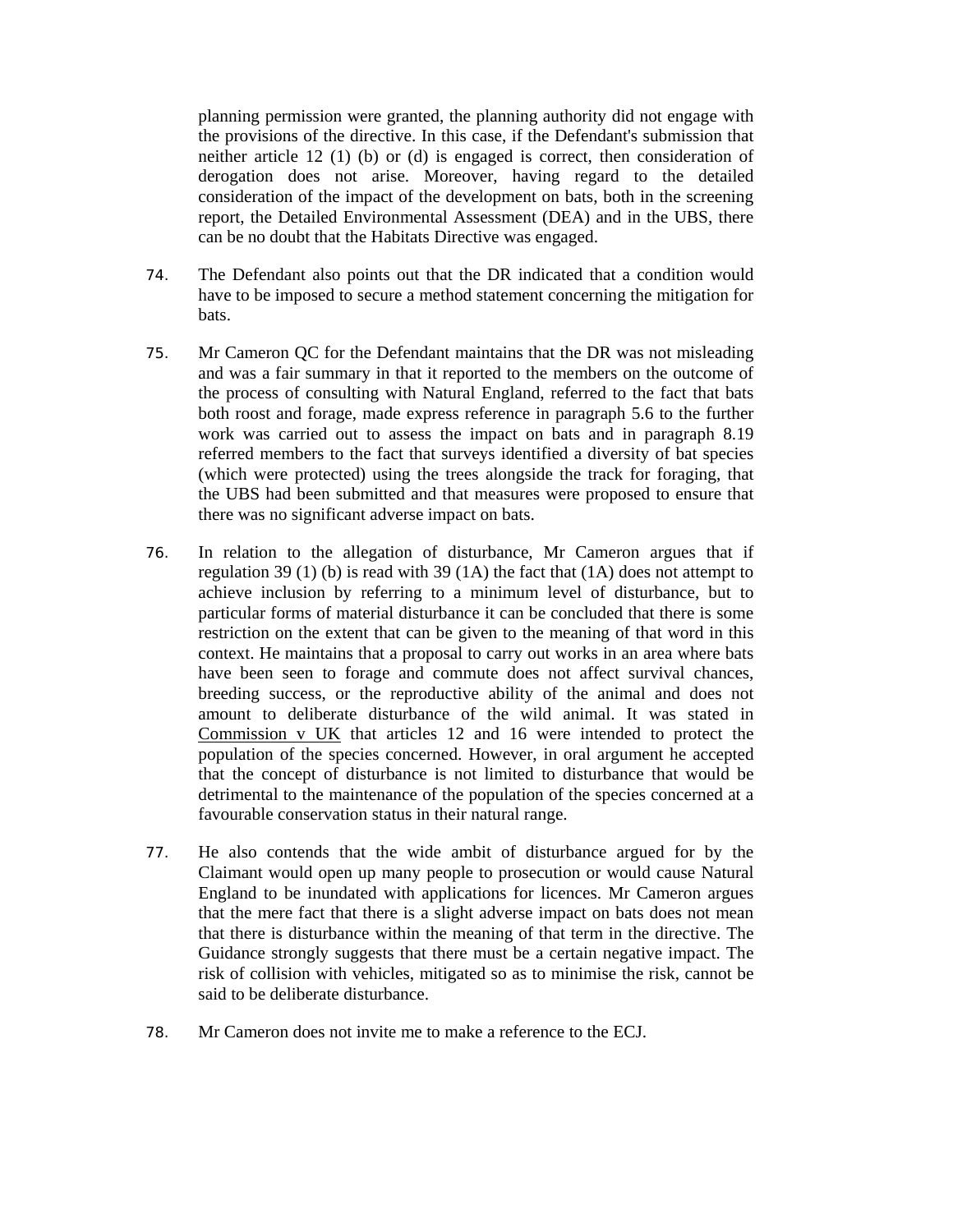# *Ground 1(ii) – Failure to consider the destruction of bat breeding sites and resting places*

- 79. The Defendant's case is relatively simple in relation to this sub ground. The requirements of Article 12 (1) (d) of the Directive did not apply as the application proposals would not result in the deterioration or destruction of breeding sites or resting places so that there was no need to consider the derogation provisions in Article 16, transposed into the law of England and Wales by regulation 44 of the Habitat Regulations.
- 80. The Claimant contends that it is insufficient to rely on the conclusion of the UBS which states that "no roost sites were identified as likely to be impacted by the scheme, although the presence of the Common Pipistrelle roost was confirmed adjacent to the works".
- 81. The Claimant contends that the UBS acknowledges the limitations of the bats surveys and the high degree of uncertainty about its conclusions that there are no bat roost. In particular it is contended that the UBS focused only on the trees affected by Phase 1A of the scheme and that no additional surveys were undertaken on the trees with moderate to high potential for bats roost along the lengthy Phase 1B section of the scheme. The UBS also cites the statement of the Bat Conservation Trust which provides that trees with high potential for bat roosts should be assumed to be used at some part of the year or in the future. The UBS acknowledges that bats move roosts frequently. It is therefore contended that the surveyed trees may be used as roosts at different times of the year and are plainly at risk of being destroyed or damaged.
- 82. The Claimant also argues that members were never asked to consider whether the development would lead to the deterioration or destruction of sites concerned nor to consider the potential for indirect impairment. There is a significant risk that the Defendant's plans for the felling of trees with high "bat potential" are in breach of article 12 (1) (d).
- 83. The original contentions of the Claimant have, it is acknowledged by Mr George, to be taken with the caveat that, as a result of consideration of the Claimant's skeleton argument Mr Chadwick produced a third witness statement in which he referred to the bat survey maps which are an appendix to the UBS. Those do indeed identify trees with medium to high potential for roosting within Phase 1B. Mr Chadwick states (DB 1/A124):

" *There were trees of high and medium potential along the eastern end of Oakdene Wood. Although this extended into Phase 1B these were surveyed for the purposes of the UBS and considered in paragraph 6.7 of the UBS which states "no bats were seen swarming or entering any roost sites within the trees along the eastern end of Oakdene Wood""* 

84. Mr George argued that in any event there were lots of trees identified by the survey which had high potential for roosting and at some time he contended that they would be used. Moreover, he contends that the reference in the bat survey to the Common pipistrelle roost not being directly affected by the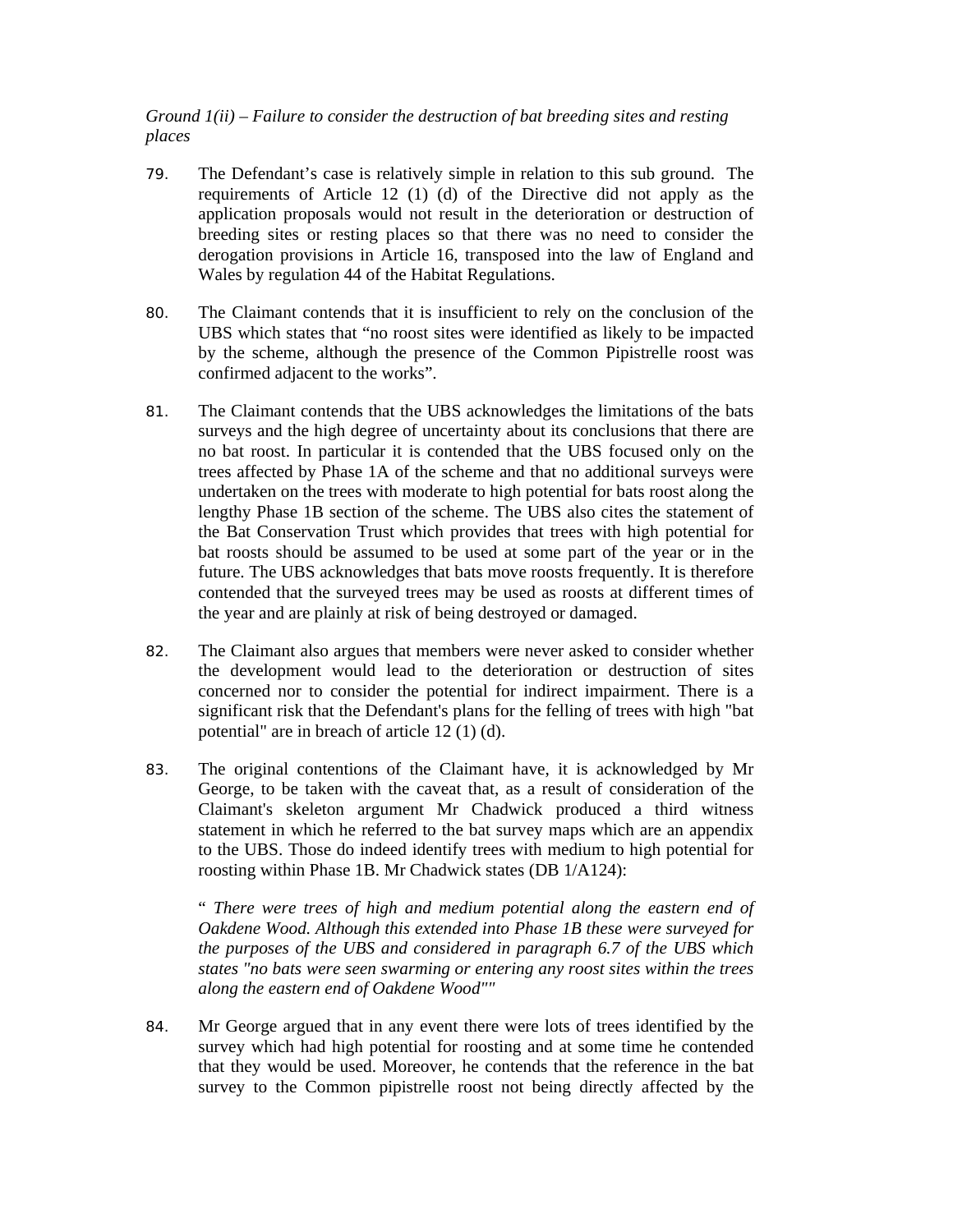works ignores that there is equal concern under Article 12 (1) (d) for "indirect" impact.

85. Here reliance is placed on paragraph 17 of the parties "Agreed Propositions of Law" which states: "*In the present case the critical issue is whether the proposed development would, directly or indirectly, affect the bats in the sense of deliberately disturbing them as set out in 12 (1) (b) or in the deterioration or destruction of their breeding sites or resting places [in 12 (1) (d)]*" (the bracketed addition was at the invitation of Mr. George at the hearing). It is argued in paragraph 22 of the original Claimant's Skeleton Argument (CSA) that "*It was the shared view of the Commission, UK and ECJ that Article 12 (1) (d) protected breeding sites and resting places not only against activities having a direct effect on them but also indirect impairment".* Paragraphs 80- 81 of Commission v UK Case C-6/04 is cited as authority for that proposition, which clearly founds the basis of the above cited "Agreed Proposition" but, while I differ from a proposition of law agreed between the parties with some hesitation, I doubt whether the proposition as drafted is supported by either the Directive, the Guidance or the cited passage from Commission v UK. The passage in the judgment reads:

" *80. Third, the Commission stated that the United Kingdom legislation as currently drafted would protect breeding sites and resting places only against activities having a direct effect on them, and does not take account of indirect impairment in accordance with the requirements of article 12 (1) (d) of the Habitats Directive.* 

*81. This argument cannot be upheld. The Commission has adduced no evidence capable of proving that the United Kingdom has failed to fulfil its obligations in this regard."* 

- 86. Regulation 39 (1) (d) of the Habitat Regulations, which transposes the directive into English and Welsh law has not been amended as a result of Commission v UK. Moreover, there is no explicit reference in Article 12 to the prohibition of "direct or indirect" deterioration or destruction of breeding sites or resting places. The term "deterioration" suggests the degradation of sites on the way to destruction and the transposition by the Regulations has utilised "damage" for "deterioration". The ECJ did not consider that there was any evidence that the UK had failed in its obligations to transpose.
- 87. It is also to be noted that the Commission Guidance to article 12 (1) (d) distinguishes it from the other prohibitions of Article 12 in that it does not "concern directly the species but protects important part of their habitats".
- 88. Thus, it seems to me that, contrary to the agreed proposition of law, it is unnecessary to read in to 12 (1) (d) or 39 (1) (d) any concept of "indirect" effect.
- 89. Thus, it seems to me that the argument of Mr. George that the existence of the busway which obstructs commuting of bats to and from the roost situated outside the area of works does not involve a breach of article 12 (1) (d) which is concerned not directly with the species but with its habitat.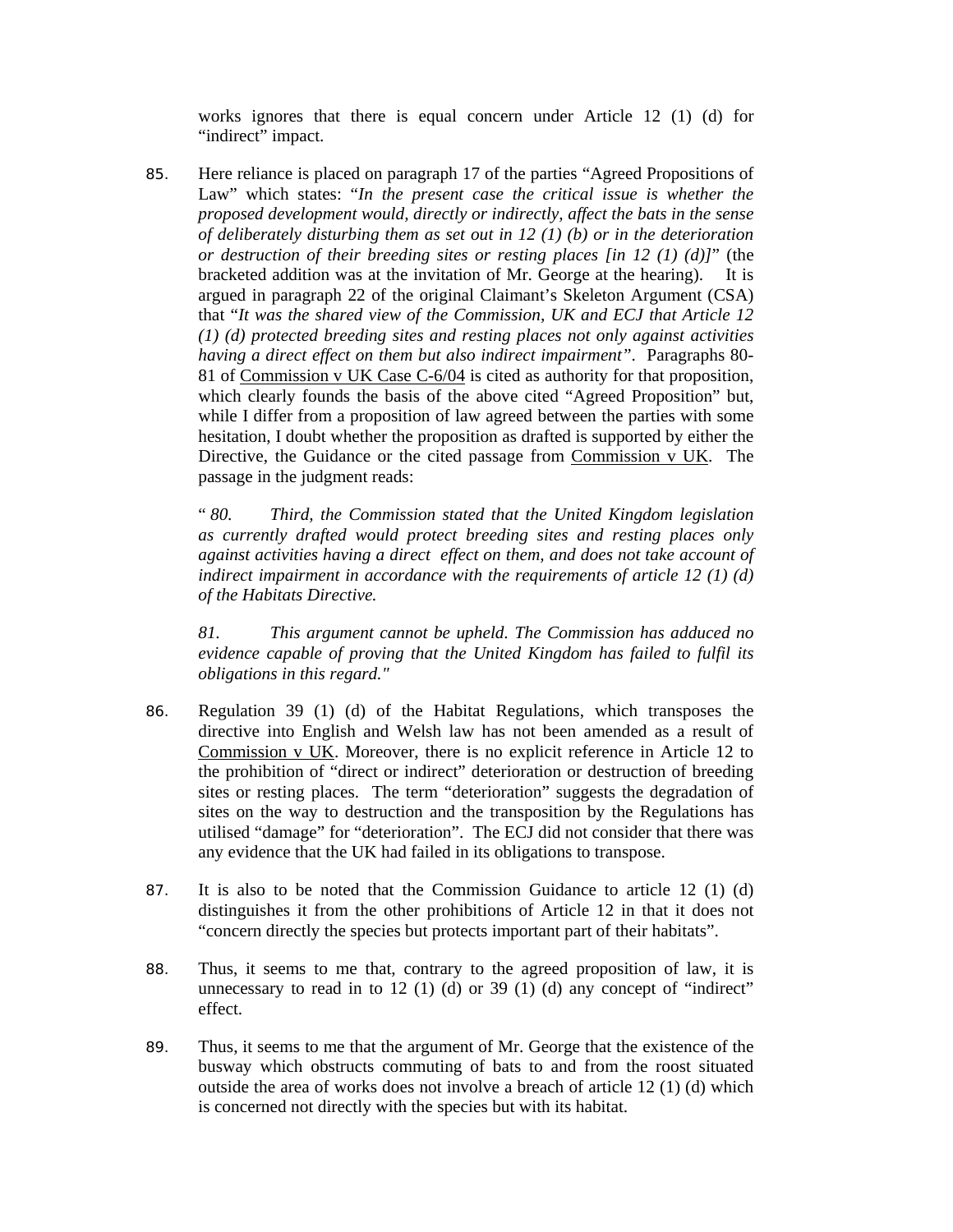- 90. The Defendant points out that the Detailed Environmental Assessment reported that a Phase 1 habitat survey was conducted (CB2-3/280) and that no roosts were identified in the bridges or in trees (CB2-3/331) and that Phase 1B was considered at CB2 – 3/379-380. There is detailed analysis of these sections of the DEA in paragraph 58 of Mr. George's Skeleton Argument in Reply but that analysis is undercut by the evidence of Mr. Chadwick that trees of moderate and high potential in Phase 1B had been surveyed to establish if they held roosts and none had been found. It is, of course, right, that the potential for roosts was a factor to be taken into account when "disturbance" was considered but it has limited relevance to an alleged breach of 12 (1) (d).
- 91. In any event, the DEA was to a great extent superseded by the UBS prepared in response to Natural England's objection. That survey did focus both on trees affected by Phase 1A and also included trees with high or moderate roost potential lying within Phase 1B which are restricted to Oakdene Wood. The only other trees with high or moderate potential in Phase 1B are not within the works corridor (DB1: A127). There was one tree which was initially assessed in the DEA as having high potential and which was subsequently, in the UBS, assessed as having low potential. The additional surveys did not identify any bat roosts within the trees or structures affected by the works and no roost sites were identified within the works footprint. Thus the Defendant contends, as a matter of fact, on the basis of original and updated detailed surveys by a team of trained ecologists, no known roosts would be lost during the works. That satisfied Natural England. There will, contends the Defendant, be no deterioration or destruction of any breeding site or resting place and, as a result Article 12 (1) (d) was not engaged.

# **Ground 4 – Failure to take into account the extent of harm caused by the proposals to badgers**

- 92. It will be convenient to deal next with ground 4, ground 3 having been abandoned by the Claimant, before moving on to ground 2 as one of the subgrounds of ground 2 also relates to badgers and much of the factual material is common to both.
- 93. The Protection of Badgers Act 1992 section 3 establishes a criminal offence if badgers' setts are damaged, destroyed or obstructed.
- 94. Under section 10 (1) a licence may be granted by the appropriate Conservancy Council authorising interference with a badger sett but imposing conditions on the licence.
- 95. Circular 06/05 advises that the effect of a development upon badgers is capable of being a material consideration in planning decisions.
- 96. It is common ground between the parties that the effect of a proposal on badgers is capable of being, and in this case was, a material planning consideration.
- 97. In the Claimant's skeleton argument it is indicated that "*Members were told, in the DR, that there was "a large population of badgers along the railway*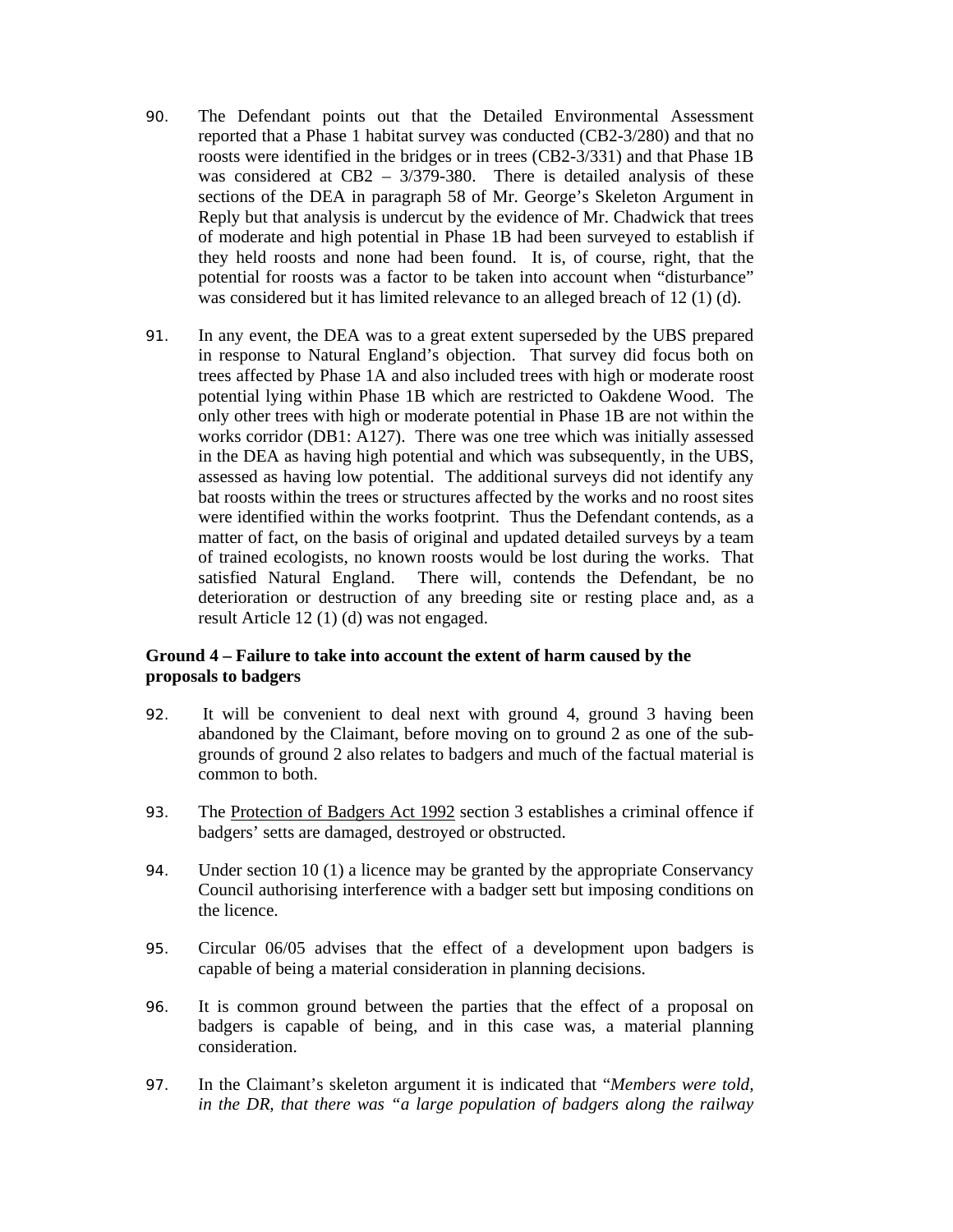*corridor (three main setts, two subsidiary setts and one outlier sett in the vicinity)*" and that there were "*a large number of badger setts and large numbers of badgers along the route, some of which would need to be moved"*.

- 98. To be entirely accurate, that passage at 3.7 of the DR begins "*Detailed ecological surveys have been undertaken across the site over the last 18 months*". Given that the Claimant's case involves an allegation that the officers' reports were inadequate and misleading, it seems to me to be right to note that members' attention was drawn to the fact of surveys which were (in contrast to the belief of the Claimant when the first skeleton argument was drafted) published on the Defendant's website and were easily available to members.
- 99. The Claimant maintains that the members should have been told, but were not, the extent of the harm that would be involved to badgers and at paragraph 49 of the main skeleton argument quotes in detail from the DEA. In particular, the DEA indicated that loss of main setts was likely to cause significant impacts on the local badger population and to result in the killing and injuring of badgers in the affected setts and that it was only probable, not certain, that a major negative impact could be reduced by mitigation measures to a "slight adverse" impact. Neither were the members told, according to the Claimant, that Natural England considered that "*good protected species…will be lost as a result of the development*" and that it considered that there should be additional compensation habitat, so as to ensure a total net gain (DB2/529, letter of  $23<sup>rd</sup>$  July 2009).
- 100. The Claimant contends it was insufficient simply to have told the members, at paragraph 3.7 of the DR that "*Accordingly, a strategy to mitigate the impact on these species [including badgers] has been developed. The main principles of the strategy are implementation of a badger sett exclusion and creation regime…and enhancement of the habitat of the retained embankment to provide continued habitat for displaced species"*.
- 101. It is contended that the Defendant erred in failing to take into account and affording at least some weight to the harm to badgers as a material planning consideration. Had members been made aware of the extent of the harm to badgers it is likely that at least one further member would have voted against the grant of permission in which case permission would have been refused.
- 102. The Claimant again complains of the failure to refer in the DR to NERC section 40 and contends that instead of being told that there would be dead badgers, the members were given an anodyne and misleading summary.
- 103. The Defendant contends that there was again very careful consideration of the impact of the proposals on badgers, not only in the DEA but also in a confidential mitigation strategy (to prevent wide knowledge of the whereabouts of relocated badgers) which was submitted to the Defendant and considered by officers.
- 104. The Defendant also points out that the DR at 8.19 refers in detail to the mitigation measures which were set out in the Environmental Report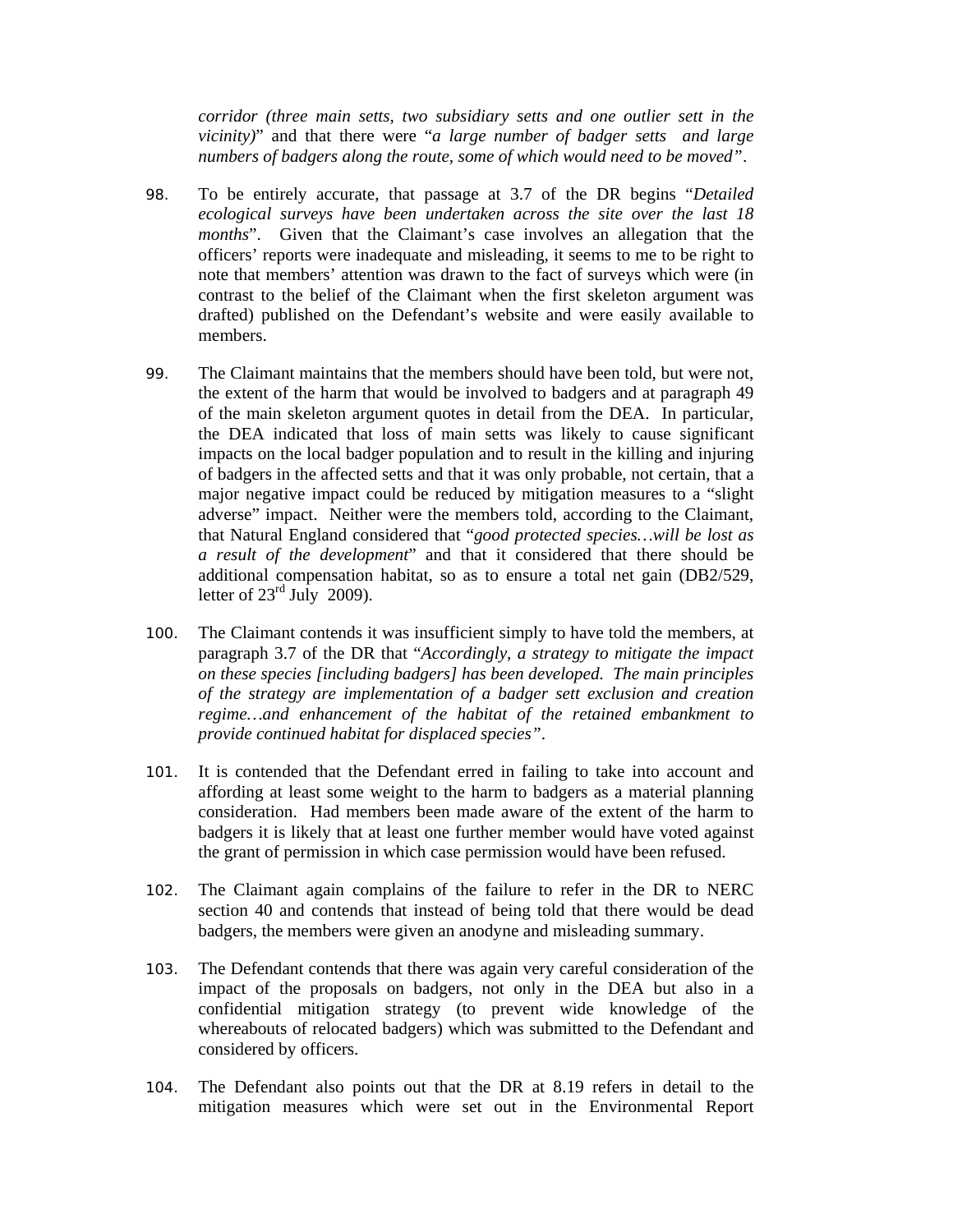(specifically referred to) and that the design and methodology of the proposals had been agreed with Natural England. Suggested condition 13 dealt expressly with the mitigation and the translocation of badgers. There was also reference to legal consents being required.

- 105. Mr. Cameron argues that if the detail required of the officers in relation to the examples of harm listed in the Claimant's skeleton were to be reflected generally in the DR that report would have been hundreds of pages long. He contends that the DR contained a proper summary of the effect on badgers and how that would be mitigated. It is accepted that at 3.7 of the DR the number of setts is not consistent with the DEA  $(3.10.70 - CB 3-334)$  but that is not enough significantly to mislead the members.
- 106. The Defendant had all the information it needed (particularly the DEA) to adopt a screening opinion in April 2009.

#### **Ground 2 – failure to treat the proposal as an "EIA" development under the EIA Regulations 1999**

- 107. Ground 2 is based upon a contention that the Defendant erred in law and/or acted irrationally in concluding that the proposed development was not EIA development.
- 108. The construction of a road where the area of works exceeds 1 hectare is a Schedule 2 development for the purposes of the 1999 EIA Regulations. The screening report submitted in November 2008 acknowledged (at paragraph 1.2.6) that the proposal was Schedule 2 development. The status of the development is agreed between the parties.
- 109. The issue for the Defendant was whether the proposed development was EIA development within the meaning given to that term by regulation 2(1) of the 1999 EIA Regulations namely:

"*Schedule 2 development likely to have significant effects on the environment by virtue of factors such as its nature, size or location*".

110. Regulation 3 (2) provides:

" *The relevant planning authority or the Secretary of State or an inspector shall not grant planning permission or subsequent consent pursuant to an application to which this regulation applies unless they have first taken the environmental information into consideration, and they shall state in their decision that they have done so."*

111. Regulation 4(5) of the 1999 EIA Regulations provides:

*"Where a local planning authority or the Secretary of State has to decide under these Regulations whether Schedule 2 development is EIA development the authority or Secretary of State shall take into account in making that decision such of the selection criteria set out in Schedule 3 as are relevant to the development."*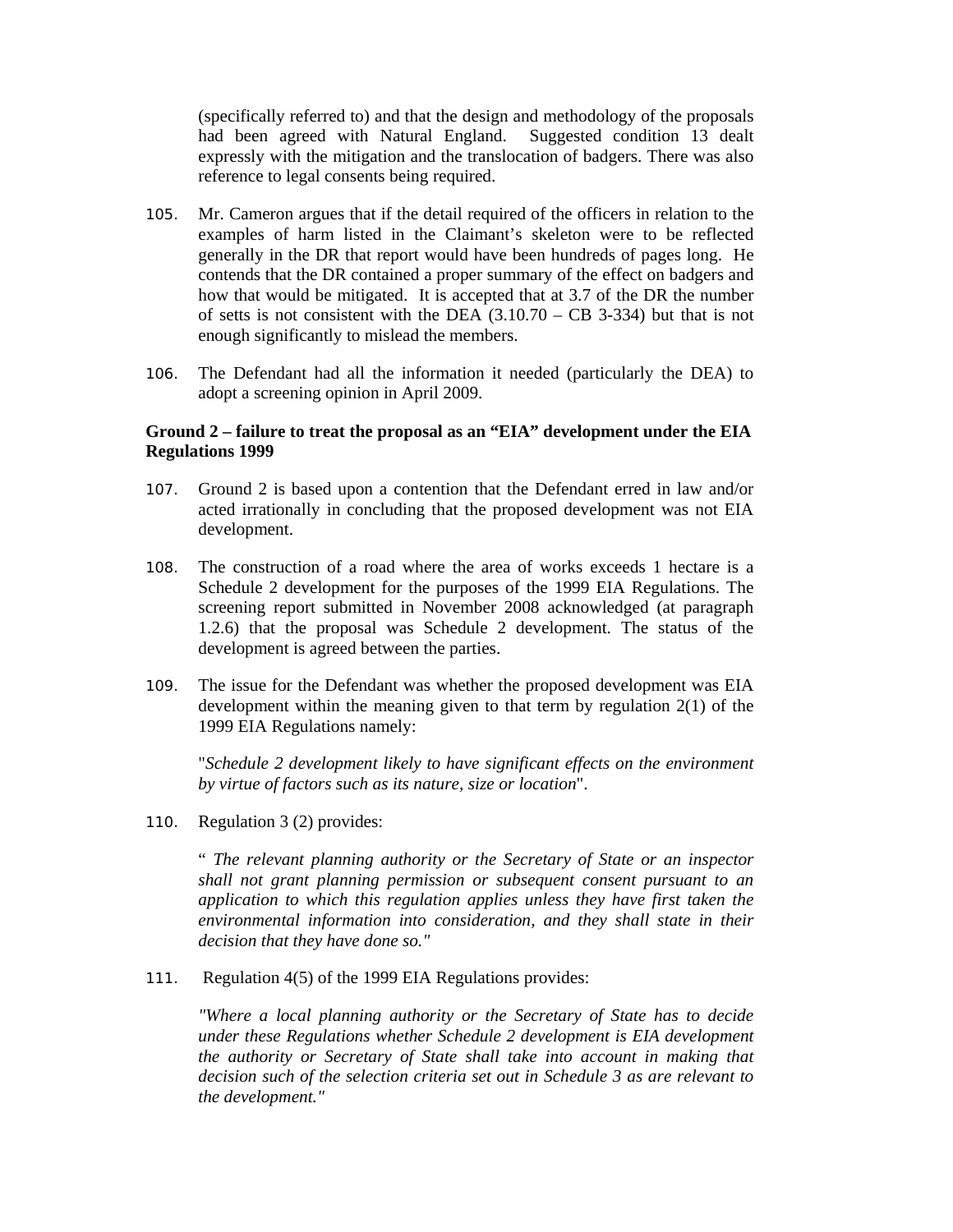- 112. Where an EIA is required, Schedule 4 Part 1 para 4 of the EIA Regulations 1999 provides that the environmental statement must include "*A description of the likely significant effects of the development on the environment, which should cover the direct effects and any indirect, secondary, cumulative, short, medium and long-term, permanent and temporary, positive and negative effects of the development...".*
- 113. In R (Jones) v Mansfield DC [2003] EWCA Civ 1408, Dyson LJ (with whom Carnwath and Laws LJJ agreed) stated, at paragraph 17:

*"Whether a proposed development is likely to have significant effects on the environment involves an exercise of judgment or opinion. It is not a question of hard fact to which there can only be one possible correct answer in any given case. The use of the word " opinion" in reg.2(2) is, therefore, entirely apt. In my view, that is in itself a sufficient reason for concluding that the role of the court should be limited to one of review on Wednesbury grounds."* 

114. In R (Anderson) v. York City Council [2005] EWHC 1531 (Admin), Elias J (at paragraph 52) considered the distinction between significant adverse effects and adverse effects:

*"Again it seems to me that this is not a sustainable criticism. It is perfectly reasonable for the officer to conclude that there will be no significant adverse environmental impact yet, at the same time, for it to be thought desirable there should be some further investigation in order to ensure that such impact as there is, is reduced as far as possible.* 

115. At paragraph 60, Elias J considered the consideration that can be given to mitigation at the screening stage:

*"Again, it seems to me that it is perfectly proper for an officer to conclude that a particular development will have no significant adverse environmental effects and rely upon the fact that there will be mitigating measures. It always will depend on the circumstances. In this case, the mitigating measures were tried and tested measures commonly adopted for difficulties of this kind."*

116. In R (Dicken) v. Aylesbury Vale DC [2007] EWCA Civ 851 Laws LJ (with whom Richards and Mummery LJJ) agreed) stated (at paragraph 16):

*"It is to be borne in mind that the test for the judicial review court is the irrationality test. Provided the local planning authority asked themselves the right question and arrived at an answer within the bounds of reason and the four corners of the evidence before them, then it seems to me their decision cannot be categorised as unlawful. Mr Clayton has been at pains to emphasise that the context of the issue here is one that engages the law of the European Union; that is of course right. But there are boundaries to the requirement for an EIA, set as surely by the Directive as by the Regulations. Much has been made of the suggested impact of EU law, but in my opinion I think there is a real risk of over-complicating what in essence is a relatively straightforward matter. If on the question whether the proposed development is likely to have significant environmental effects there is anything of substance to argue, then*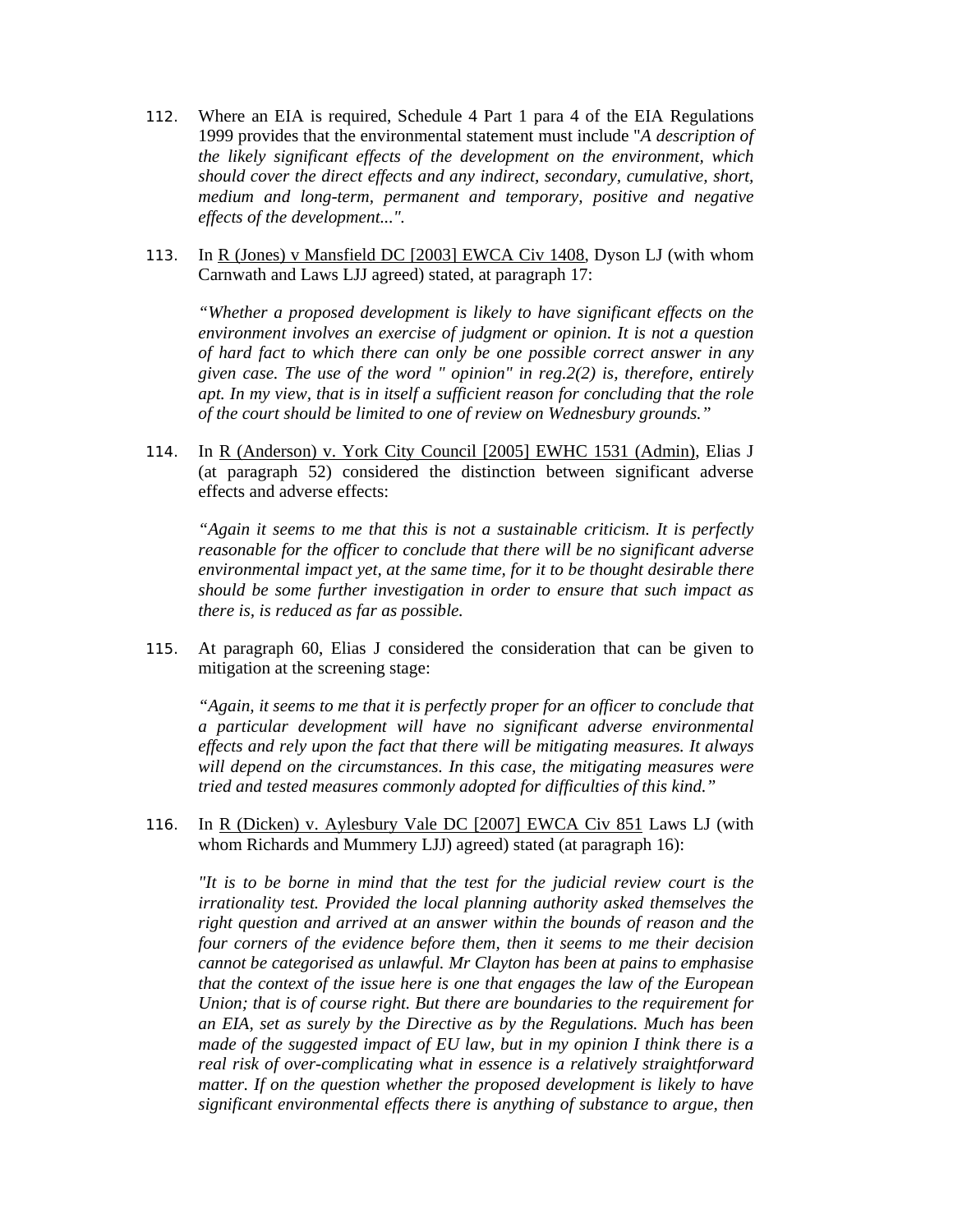*the process of the Directive and the Regulations requires democratic public participation in that argument. This is, of course, a very important legal requirement as Lord Hoffman's opinion in Berkeley demonstrates. But if in truth there is nothing of substance to dispute, having regard, it may be, to plainly effective remedial measures, whether or not part and parcel of the development itself, then as I see it there is no requirement for an EIA. This case, as the LPA were entitled to find, is in the latter category. In short, they were entitled to conclude that there were no issues that required determination through the EIA process."* 

117. In R (Catt) v. Brighton and Hove [20091 EWHC 1639 (Admin) Sir Thayne Forbes summarised the position in this way (at paragraph 18):

*" As it seems to me, it is clear that each case is fact-sensitive: Thus, in Lebus and in Gillespie , the particular facts of those cases justified the quashing of the planning permission in each case. They also concern, in contrast with the present case, prospective measures, rather than controls that had been tried and tested in relation to the very development under consideration. That distinction is an important one, because the development that was the subject of the screening opinion in this case was a continuation of an existing use, with no significant or other additional features making the environmental considerations more serious than those that were the subject-matter of the 2005 permission."*

118. In R (Miller) v. North Yorkshire County Council [2009] EWHC 2172 (Admin), Hickinbottom J summarised the position as follows (at paragraph 30 - 31):

*"..."likely" was considered in a different European environmental context (namely EC Directive No 79/407, the "Birds Directive") by Sullivan J in R (Hart District Council) v The Secretary of State for Communities and Local Government [2008] EWHC 1204. There he said (at [78]):"To an English lawyer, a need to establish a likelihood imposes a more onerous burden than a need to establish risk. The concept of a 'standard of proof is of little if any assistance in environmental cases, but the nearest analogy would be the difference between the balance of probability (more likely than not) and the real risk standards of proof...." Although concerned with a different directive, that at least confirms and explains that, in a European environmental context, "likely" does not necessarily mean "more probable than not".* 

*In the context of the ElA Directive and Regulations, "likely to have significant effects on the environment" is a phrase that has to be construed as a whole: and I respectfully agree with Dyson LJ in ]ones that, rather than a hard-edged question of fact, it involves a question of planning judgment and opinion such that, in any set of circumstances, there is a range of valid answers. For a development to be likely to have significant environmental effects, it is certainly not necessary for it to be more likely than not that the development will have particular environmental consequences. For example, if a development has the potential for an environmental catastrophe, before the relevant provisions are brought into play it does not have to be more probable than not that such an event will occur in the future. As well as any inevitable*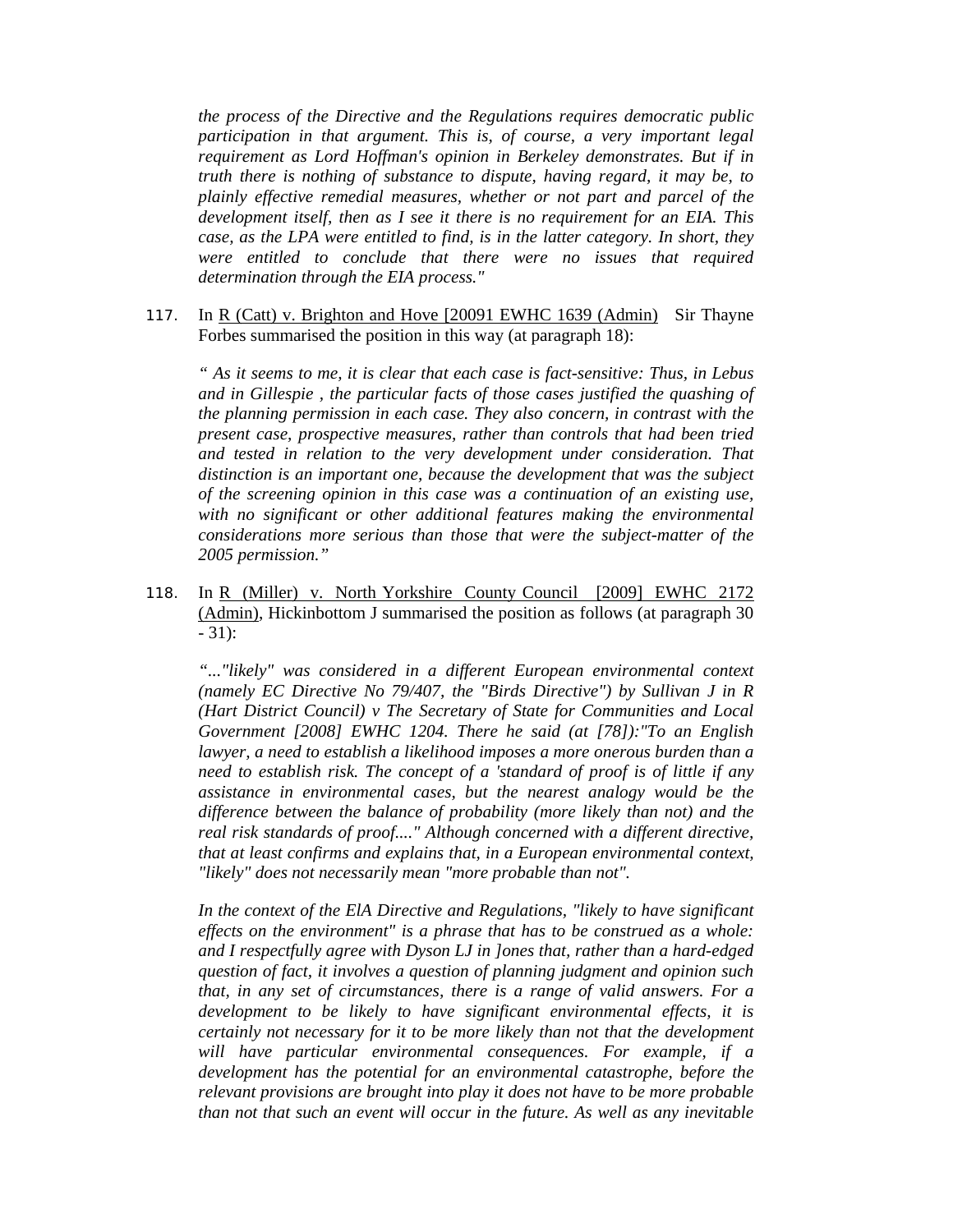*environmental consequences that will flow from a development, the phrase requires consideration of future environmental hazards or risks. That in turn requires consideration of both the chance of an effect occurring, and also the consequences if it were to occur."*

- 119. It is also agreed by the parties as propositions of law (and I accept), that the scope of the EIA directive is wide, its purpose is very broad and it must be implemented in that spirit. Moreover, the fact that a project will have beneficial effects on the environment is not relevant in determining whether it is necessary to make that project subject to an assessment of its environmental impact. Circular 02/99 which gives guidance on EIAs indicates that in relation to the question of whether a development which falls within Schedule 2 should require an EIA "it is not possible to formulate criteria or thresholds which will provide a universal test of whether or not an EIA is required. The question must be considered on a case by case basis" [paragraph 43 of the Circular]
- 120. However Annex A to the Circular provides criteria on which EIAs are more likely to be required. In relation to roads it is stated that an EIA is more likely to be required for new development over 2 km in length [paragraph A22 of Annex A]. The busway is 4.7 km in length.
- 121. In order to set the background for his submissions Mr George quotes from the screening report (DB 1/32):

"*Since the railway fell out of use [in 1969], most of the railway corridor has become overgrown with vegetation. The section of the corridor taken up by the old railway tracks has been invaded by brambles, young trees and general scrub vegetation. On the outer side of this corridor the embankment and cuttings are now thickly vegetated with shrubs and trees, some of which are quite mature. This vegetation currently contributes positively to these surrounding urban (sic). It provides an amenity value to the surrounding residential and industrial areas as a linear green space dividing and softening the surrounding built environment. Consisting largely of native species, it is a useful wildlife habitat and ecological corridor for various flora and fauna. The scheme would require a corridor approximately 8 m wide to be cleared of vegetation to allow for the new hard surfacing and associated linear drainage.*"

- 122. The Claimant contends that even with mitigation it is difficult to see that there is not at least a risk that the project would have "*significant effects on the environment by virtue of factors such as its nature size or location*".
- 123. Although he does not shrink from arguing that the Defendant's decision that the proposed development was not EIA development was Wednesbury unreasonable, he acknowledges the height of the hurdle that he would have to leap (summarised by Laws LJ in Dicken, above), and couples with that argument, and at the front of it, his contention that the approach of the Defendant to the consideration of EIA development status was wrong in law on 6 subsidiary grounds, namely, that the Defendant failed to consider, properly or at all,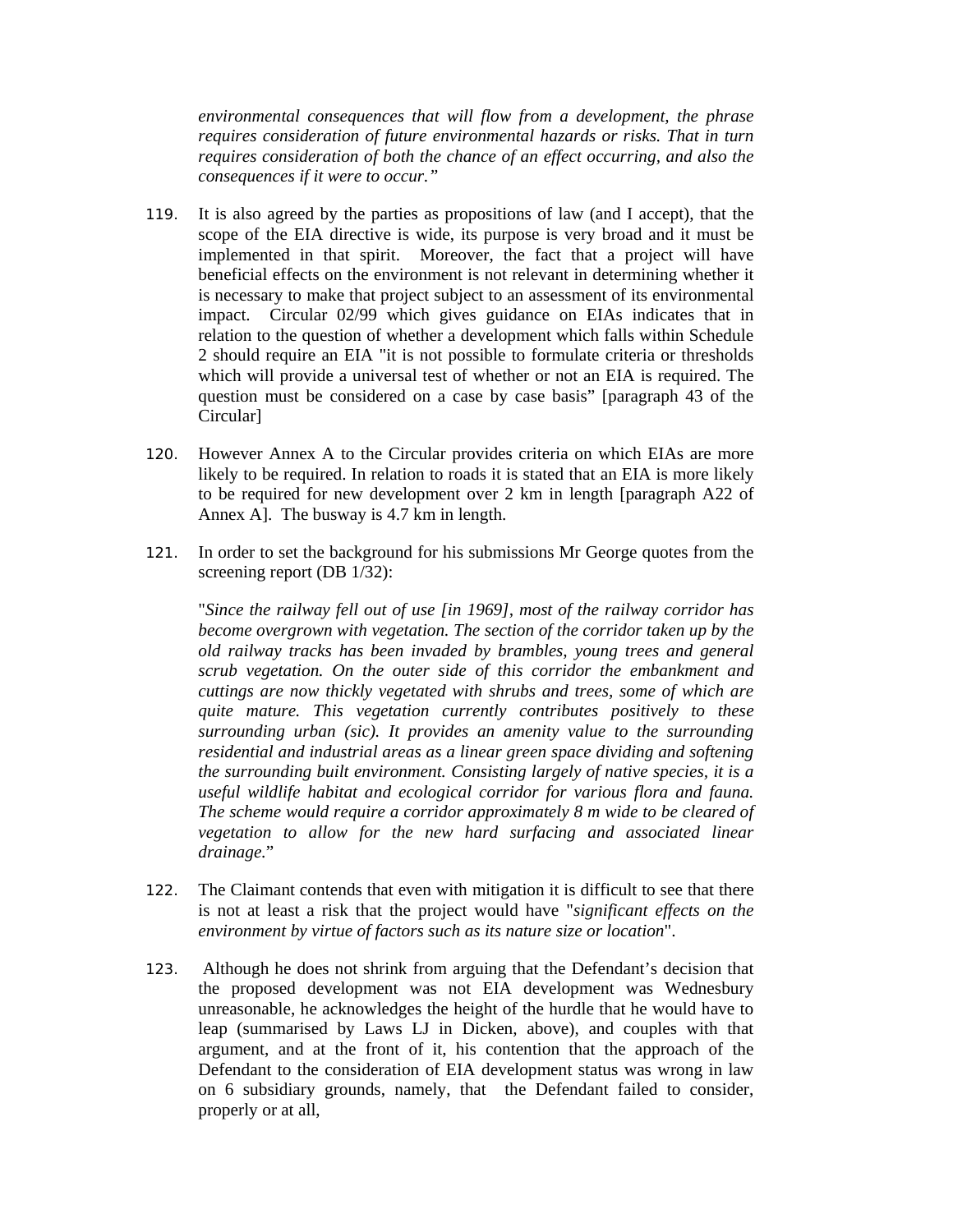- i) The presence of European Protected Species;
- ii) the environmental impact of the Phase 1 proposal in the context of the whole of the South East Hampshire Bus Transit Scheme – in other words, they were guilty of "splitting" a larger scheme so that it was not caught by the EIA regulations;
- iii) the potential for significant effects on the Portsmouth Harbour SPA;
- iv) the extent of the impacts on bats, an EPS;
- v) the extent of the impact on badgers, a National Protected Species (NPS);
- vi) the visual, noise and contamination impacts of the scheme on the environment
- 124. Associated with sub-ground (vi) is a submission that the Defendant concentrated on the overall net impact of the scheme.
- 125. Sub-ground (i) is not, so far as I can see, contained in the Amended Grounds. Mr. Cameron, for the Defendant, took no point on that (indeed I suspect that its absence had not been noticed). On the assumption that Mr. George seeks further to amend the grounds to add it, I am content to give him permission.
- *Sub-Ground (i) the presence of EPS*
- 126. The Claimant argues that where there is a risk of, or potential for, any, save an absolutely minimal impact on EPS, there is (as a matter of law) a "significant effect on the environment".
- 127. Mr George acknowledges that a similar submission was rejected in R v St Edmundsbury BC ex p Walton [1999] JPL 805 at 813 but contends that this was in the context of significantly different provisions in the Habitats Regulations, which appeared to permit damage to EPS if planning permission was granted. It is of course correct that that no longer is the case as a result of the Conservation (Natural Habitats) Amendment Regulations 2007. He also argues that Walton was decided before the broad remit of EIA had become clear, and before the proper meaning of "likely" (as explained by Hickinbottom J in Miller) had been established.
- 128. In R v Cornwall County Council ex parte Hardy [2001] Env. L R 25, the Defendant Council produced an environmental statement which suggested the potential presence on bats on badgers. Mr Justice Harrison held at paragraph 61:

"*Our bats are European protected species. They and their roosts or resting places are subject to strict protection under the Habitats Directive. There was evidence in the ecological report that bats or their resting places may be found in the mine shafts if surveys were carried out. The strong advice of English Nature, Cornish Wildlife Trust and the Cornwall Bat Group was that those surveys should be carried out. The respondent concluded that those*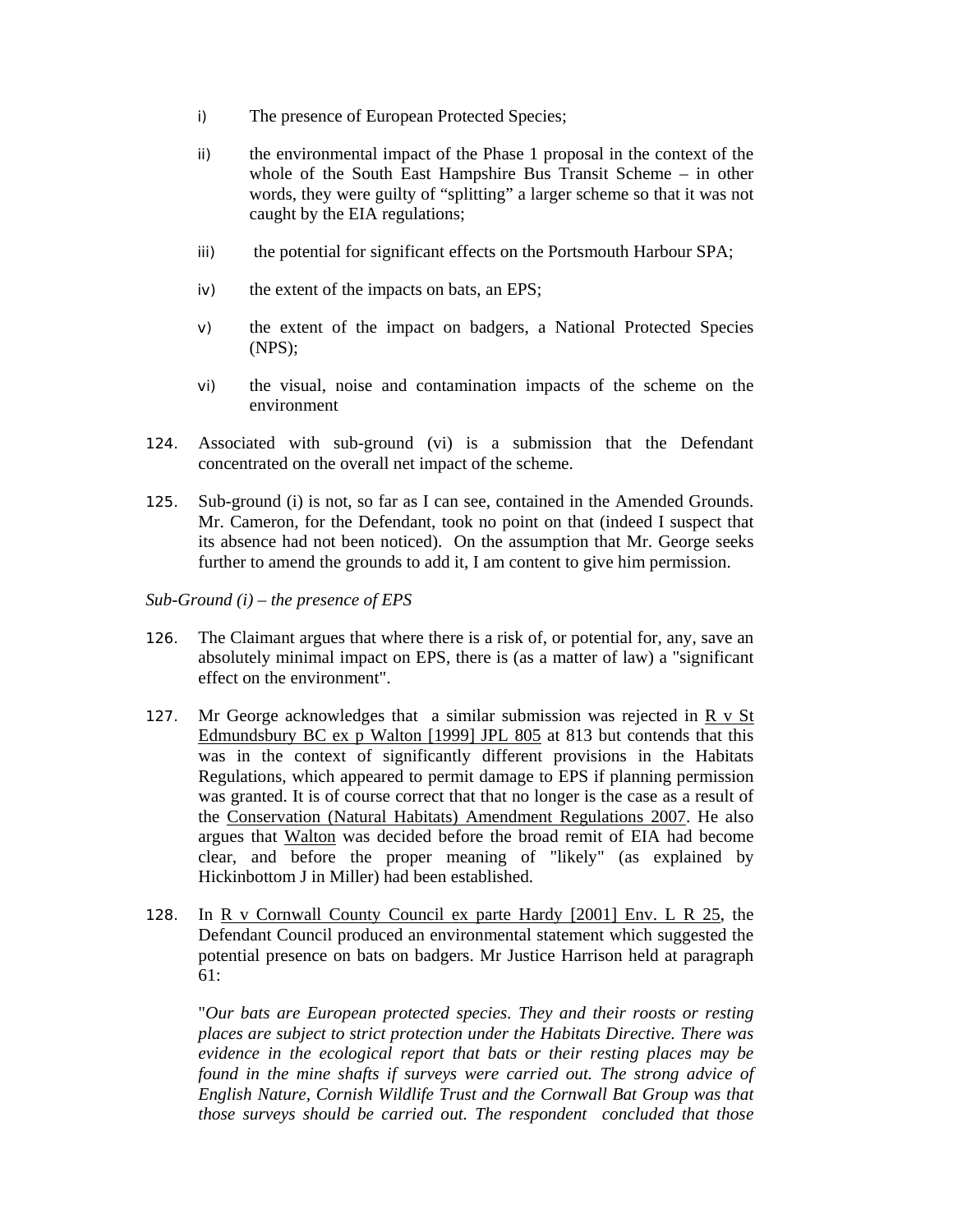*surveys should be carried out. They could only have concluded that those surveys should be carried out if they thought that bats or their resting places might, or were likely, to be found in the mine shafts. If their presence were found by the surveys and if it were found that they were likely to be adversely affected by the proposed development, it is, in my view, an inescapable conclusion, having regard to the system of strict protection for these European protected species, that such a finding would constitute a "significant adverse effect" and a "main effect" within the meaning of paragraphs 2 and 3 of Part II of Schedule 4 to the Regulations, with the result that the information required by those two paragraphs would have to be contained in the environmental statement and considered by the Planning Committee before deciding whether to grant planning permission."* (Claimant's stress)

- 129. Mr. George also invites me to consider an Article 234 reference in relation to this point as well.
- 130. The Defendant contends that the reasoning in St Edmundsbury should stand. The submission made in that case was based upon a contention that there was an absolute bar on any deliberate disturbance of the species and destruction of breeding sites. That submission was rejected as (in part) the Habitats Regulations did not impose such an absolute bar. It is correct that the Regulations have since been amended but the effect of regulations 39 and 40 are not to impose an absolute bar on deliberate disturbance or destruction.
- 131. Hardy, on the other hand, concerned the interpretation of paragraphs 2 and 3 of Part II of Schedule 4 to the EIA regulations and not the definition of EIA development in regulation 2(1). The "inescapable conclusion" referred to by Harrison J relates to the need to include an assessment of the effect on bats in an ES, not to the question of whether an ES is required.
- 132. Thus, Mr. Cameron argues that Mr. George's contention based on Hardy is not supported by authority and is not supported by a clear reading of the definition of EIA development.
- 133. He accepts however that the presence of EPS is a factor to take into account when considering if Schedule 2 development is EIA development. However, the statutory test is quite clear, namely whether the development is likely to have significant effects on the environment by virtue of factors such as its nature size or location. He contends that the Defendant, in this case, had sufficient information, including a screening report, a DEA and the DR (based on the UBS) to enable it to consider whether the development was likely to have significant effects on the environment, and on bats in particular. He stresses the conclusion to the executive summary of the UBS ("no significant impacts to bats are anticipated"). Woolley is distinguished in relation to the inclusion of conditions 2 and 15 on the planning permission, in that, in contrast to Woolley, those conditions required specific and known mitigation measures to be implemented.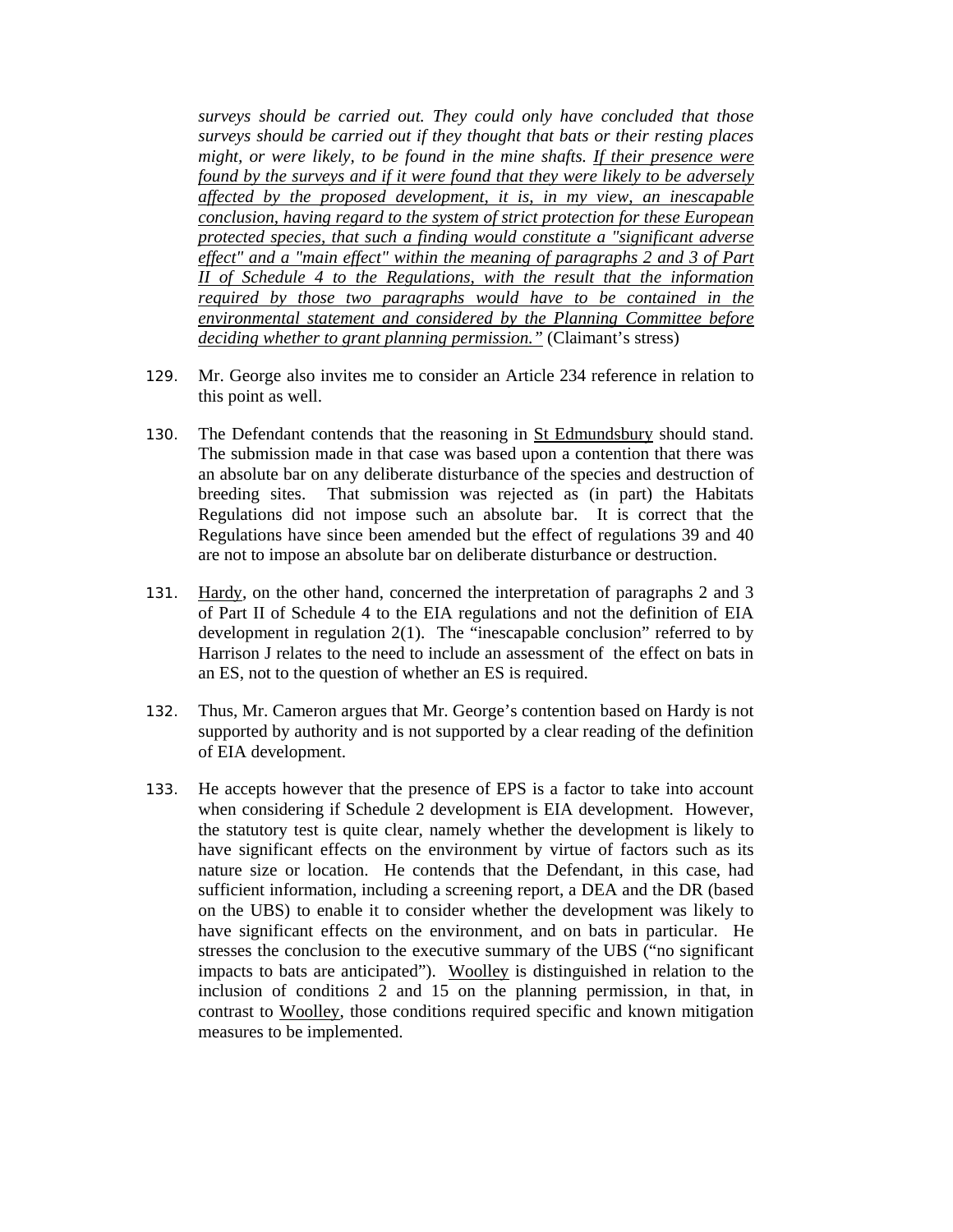*Sub-Ground (ii) – Should the impact of a wider scheme have been considered?* 

134. The proposition that developers should not be allowed to split up a larger project in order to avoid the requirements of the EIA Directive was set out by the ECJ in Commission v. Spain [2005] Env LR 20 at paragraph 53 :

*"If the argument of the Spanish Government were upheld, the effectiveness of Directive 85/337 could be seriously compromised, since the national authorities concerned would need only to split up a long-distance project into successive shorter sections in order to exclude from the requirements of the Directive both the project as a whole and the sections resulting from that division."* 

135. Advocate General Kokott noted in her Opinion in Ecologistas at paragraph 51 (and was upheld by the ECJ at paragraph 44):

*"Lastly, the objective of the EIA Directive cannot be circumvented by the splitting of projects. Where several projects, taken together, may have significant effects on the environment within the meaning of Article 2(1), their environmental impact should be assessed as a whole. It is necessary to consider projects jointly in particular where they are connected, follow on from one another, or their environmental effects overlap (see Case C-392/96 Commission v Ireland, paragraph 76 and Case C-2/07 Abraham and Others, paragraph 27)."*

136. In a very early EIA case, R v Swale BC ex p RSPB [1991] 1PLR 6*,* at 16 it was said:

"…*the question of whether "it would be likely to have significant effects on the environment by virtue of factors such as its nature, size or location" should, in my judgment, be answered rather differently. The proposals should not then be considered in isolation if, in reality, it is properly to be regarded as an integral part of an inevitably more substantial development."* (my stress).

137. Swale was the stated basis for the statement in Circular 02/99 paragraph 46 (which I assume to be the most up to date Government Guidance on EIA development) :

"*For the purposes of determining whether EIA is required, a particular planning application should not be considered in isolation if, in reality, it is properly to be regarded as an integral part of an inevitably more substantial development. In such cases, the need for EIA … must be considered in respect of the total development."*

138. Mr. George argues that Swale was decided before the meaning of "likely" had been elucidated (in 2008, as far as the UK was concerned, but that did not lead to the Circular being amended) and that its test of "inevitability" is inconsistent with more recent case law in relation to the precautionary aspects of the EIA directive. He, thus, argues, that if more substantial development cannot be said to be inevitable, but merely likely, it ought to be assessed as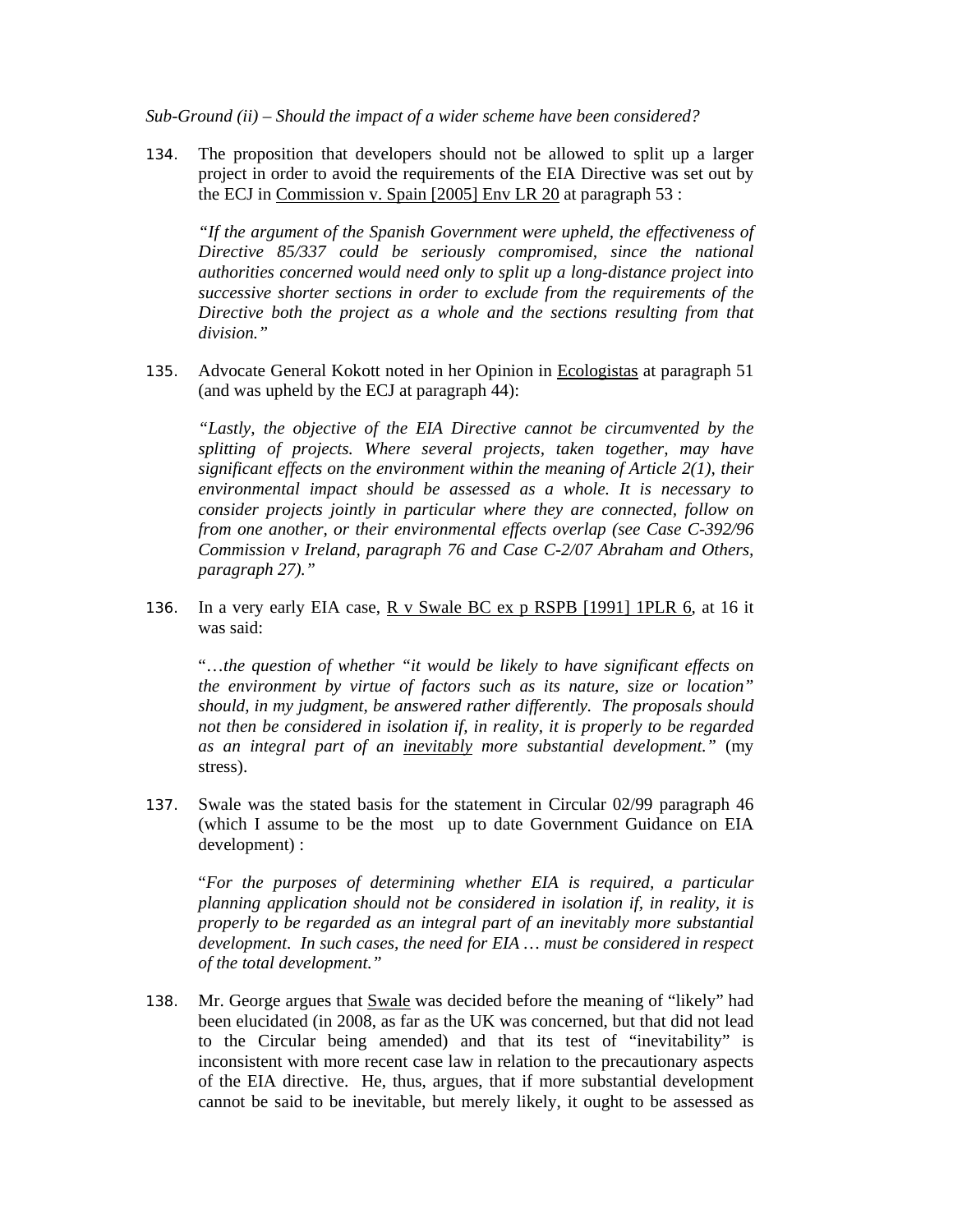part of the effects of the project. If I have any doubt about the proper approach to this issue he again invites me to consider an Article 234 reference.

139. He refers also to the Advocate General's opinion in Case C-396/92, Bund Naturschutz in Bayern eV v Freistat Bayern [1994] ECR I-3717 ("the Bavarian Roads case"). The AG reinforced the purposive and precautionary approach to the environmental assessment of Phased projects:

*" the subject matter and content of the environmental impact assessment must be established in the light of the purpose of the Directive, which is, at the earliest possible stage in all technical planning and decision making processes, to obtain an overview of the effects of the project on the environment and have projects designed in such a way that they have the least possible effect on the environment. That project entails as far as practically possible account should also be taken of any current plans to extend the project at hand"* 

- 140. He further contends that it was practicable for the effects of potential later Phases to be assessed, relying on the Mott Gifford draft route selection report which assessed a large number of routing options and provided a basis for the Phases and the options which need then to be considered, to a response to the DfT at the end of 2008 referring to the inclusion of a major interchange at Fareham Railway Station and improvements to on street sections in Gosport and towards Fareham on which work was underway at the end of 2008 and to a Mott Gifford report of May 2009 which anticipated further "off road" schemes.
- 141. Mr. Cameron contends that the mere fact that the busway is 4.7km in length does not inevitably mean that it should be found to be EIA development or such projects would have been included as Schedule 1 developments for which EIAs are required.
- 142. The Defendant adopted a screening opinion on the  $9<sup>th</sup>$  December 2008 (DB 182) as a result of a November 2008 screening report (DB1). The screening opinion adopted on  $20<sup>th</sup>$  April 2009 (DB 338) referred to the proposal submitted for planning permission and on the  $29<sup>th</sup>$  July 2009 the Regulatory Committee adopted a screening opinion to the effect that the proposed development was not EIA development (DB 564).
- 143. Paragraphs 8.7 to 8.10 of the DR (DB1/545-546) contained detailed advice on screening and correctly set out the criteria in Schedule 3 to the Regulations and the advice given in the Circular.
- 144. Moreover, the Defendant contends that to the extent that it was able to do so and to the extent that it was relevant, the Defendant did consider the effect of the wider South East Hampshire Bus Transit Scheme (SEHBTS). It is, in any event, not clear factually that the development is plainly part of a wider scheme. The business case submission makes clear that the application scheme is capable of and designed to join with existing services and is not dependent on any further or wider scheme. In that respect, it differs from a number of the European authorities where it is plain that what was firmly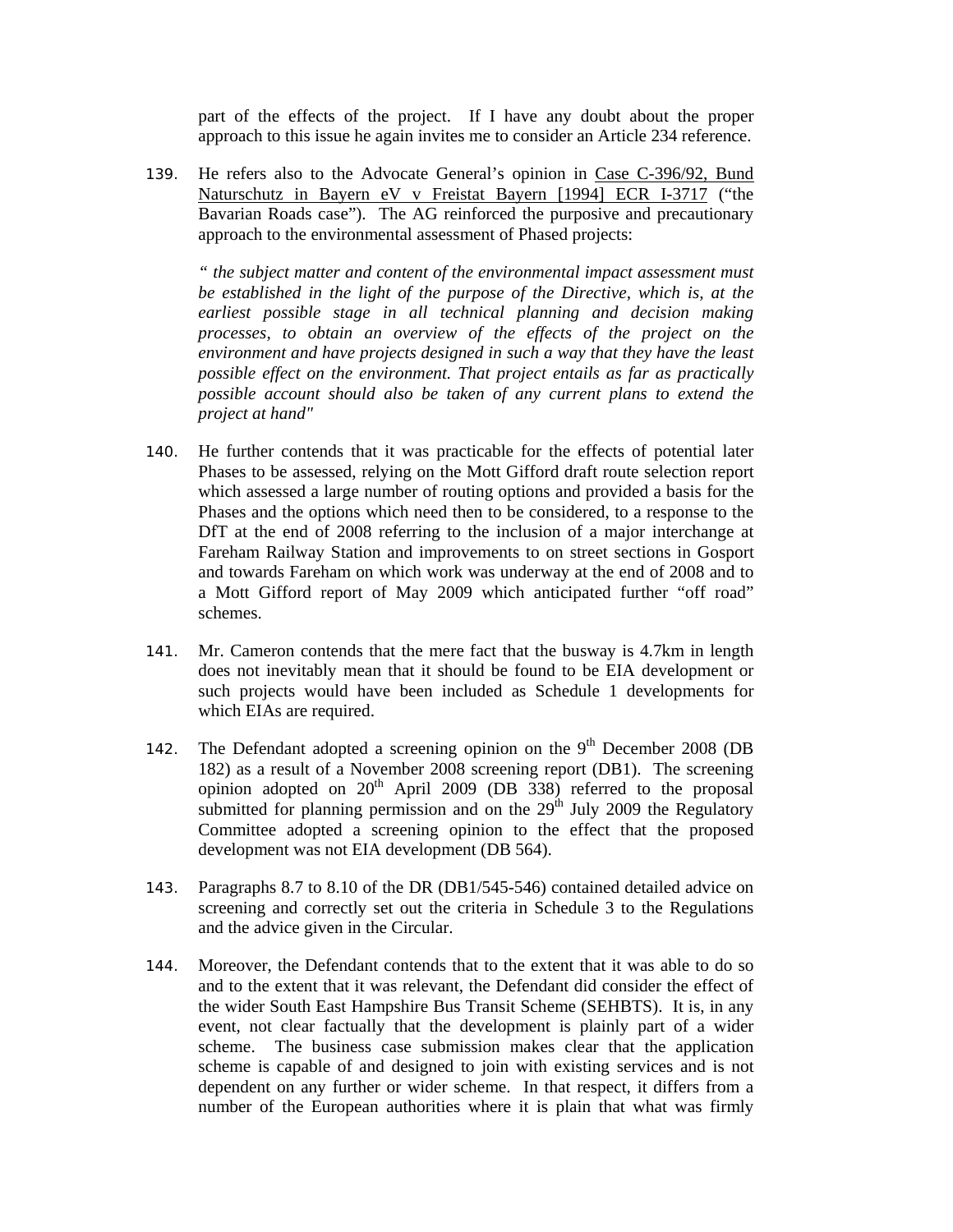planned was, indeed, a larger scheme which was being built in parts. Here, the Defendant contends that there is no developed wider scheme; rather, at best, there is a "vision" for such a scheme (Screening report paragraph 4.1: DB 1- 21).

- 145. The Defendant also argues that there is no evidence to support the contention that any wider scheme would have significant environmental effects as asserted by the Claimant.
- 146. The screening report submitted in November 2008 upon which the first screening opinion was adopted described the "vision" for the BRT system as being for an extensive network of high quality services connecting Gosport and Fareham eastwards to Portsmouth, Waterlooville, Havant and the QA Hospital and westwards to Whiteley, Segensworth and beyond. The cumulative effect together with a wider BRT scheme was considered in section 15.7 of the report and Table 15.5. That table was the subject of considerable criticism in oral argument from Mr. George, who complained that it was criticisable for "netting" the adverse effects of the scheme with its wider benefits for the community and the environment but I was satisfied when it was explained to me orally by Mr. Cameron that the adverse effects could still be distinguished but that the report also looked, as was essential it did, at the cumulative effects of the wider scheme coupled with the application scheme.
- 147. A further screening opinion was adopted on  $20<sup>th</sup>$  April 2009 which also referred to the vision for a wider scheme. There is no doubt that the effects of both Phase 1A and 1B were considered.
- 148. As far as the advice given in the DR and its reference to whether the scheme should properly be regarded as an integral part of an inevitably more substantial development, which led to the advice to the members that the screening should only be for the proposal submitted, Mr. Cameron relies on the fact that the wording in Swale was adopted in the 1999 Circular and contends that the Defendant cannot be criticised through its officers from relying on the advice in an extant circular.
- 149. However, he points out that the DR does not advise members that the question of whether the proposal was inevitably part of a more substantial development was the sole test to be applied – it made it clear that that was one issue and not the sole issue. He refers to the minutes of the meeting of the Regulatory Committee which record that "*Members were advised that an EIA was not required as the proposal was a free standing project that did not give rise to "significant environmental effects*".

# *Sub-ground (iii) – did the Defendant fail to consider the potential for significant effects on the Portsmouth Harbour SPA*

150. The Portsmouth SPA lies, at its closest, within 30 m of the application site. Condition 7 was imposed on the permission for the reason that "there is potential for unexpected contamination to be identified which may pose a risk for controlled waters". As, in general, monitoring conditions should not be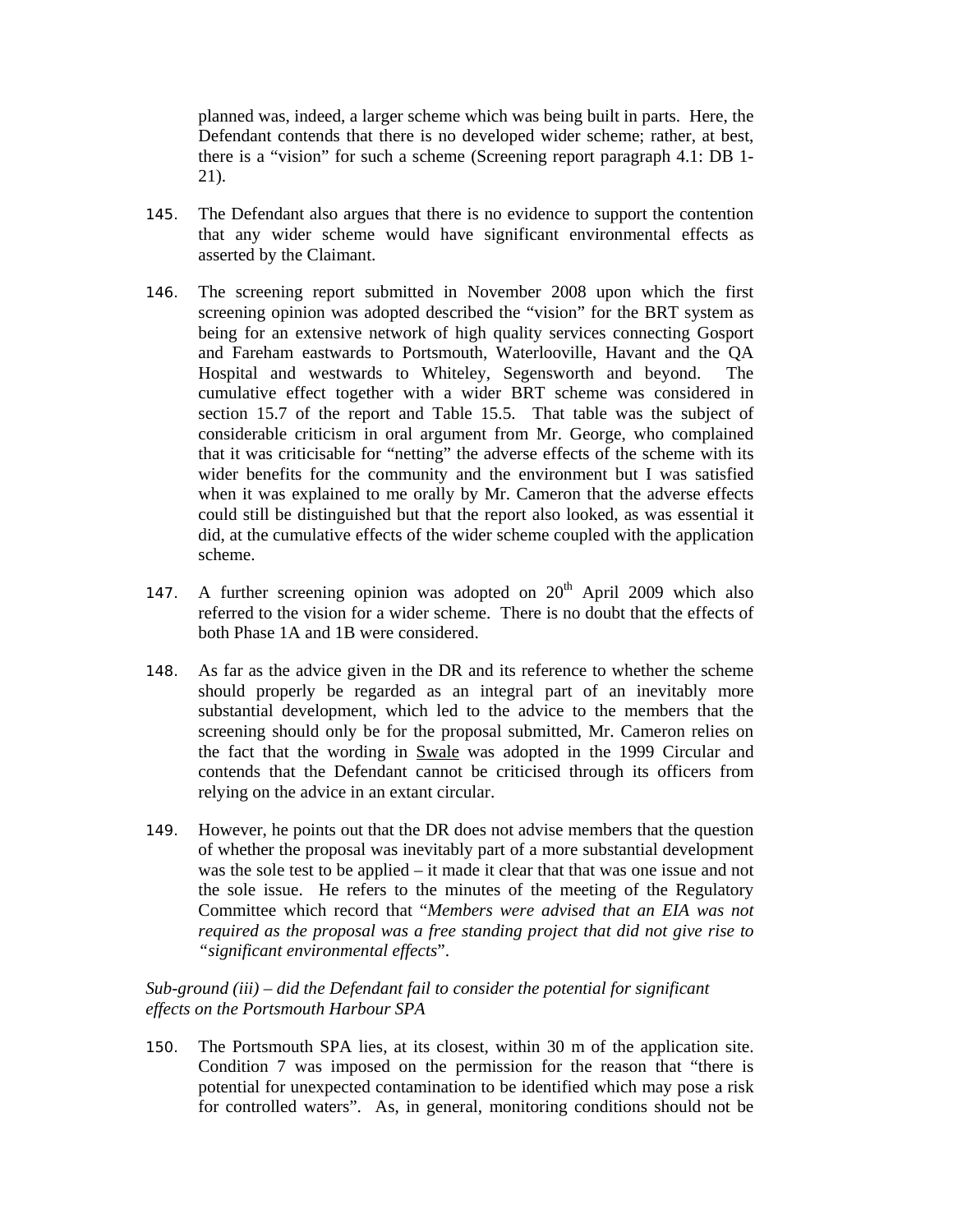imposed unless it is necessary to do so (see Hereford Waste Watchers Ltd. v Hereford Council [2005] EWHC Admin 191) the Claimant contends there is a risk of contaminated run off and thus telling the members in the DR that there was "zero probability or risk" to the SPA meant that they failed to take account of that risk to the SPA and were, thus, in breach of the EIA Directive and Regulations. The Claimant also contends that the Full Business Case (FBC) and Appropriate Assessment Screening Matrix (AASM) accepted that the works had the potential for disturbing the foraging of overwintering birds.

- 151. The Defendant points out that the DEA considered effects on nature conservation and biodiversity and noted that it was anticipated that the proposed works wound not have an impact on the SPA. Moreover, mitigation measures can be taken into account when screening for EIA and for appropriate assessment. The AASM assessed the effects of pollution due to run off as "negligible".
- 152. Additionally, the members were entitled to take account of the views of Natural England, whose advice was that subject to avoidance measures being fully implemented the proposal would not be likely to have a significant effect on the SPA. There was no need for the planning officer to set out reasons for the adoption of the screening opinions when reporting the Planning Application to the Regulatory Committee as long as his report was a fair and accurate summary. The DR in fact refers to the AASM, correctly records that the impact of the proposals on the important sites in the vicinity was negligible. That advice was consistent both with the DEA and the AASM. The ADR drew the members' attention to the advice of Natural England. The fact that a condition was imposed does not undermine the conclusion that the development would not be likely to have significant effects on the environment – it simply ensured that necessary mitigation measures would be put in place.

# *Sub-ground (iv) – did the Defendant fail to take account of the significant effect on bats?*

- 153. Mr. George again relies on Hardy and the significance of the presence of an EPS. He also contends that the DR and ADR failed properly to summarise the adverse effects on bats. I have already tried to summarise his arguments on bats and his original skeleton and reply need not be further summarised by me.
- 154. The Defendant reiterates that the conclusion of the UBS was that no significant impacts to bats were anticipated.

# *Sub-ground (v) – failure to take account of the extent of the impact on badgers, a National Protected Species (NPS);*

155. The Claimant contends that the advice in the DR at paragraph 8.19 that "suitable mitigation measures are proposed for badgers" and that there would be a "badger sett exclusion and creation regime" together with the inclusion of the condition (14) relating to "*precautionary measures…to protect badger setts that remain*" failed to address the issue of whether the development might cause a significant environmental effect on the badgers.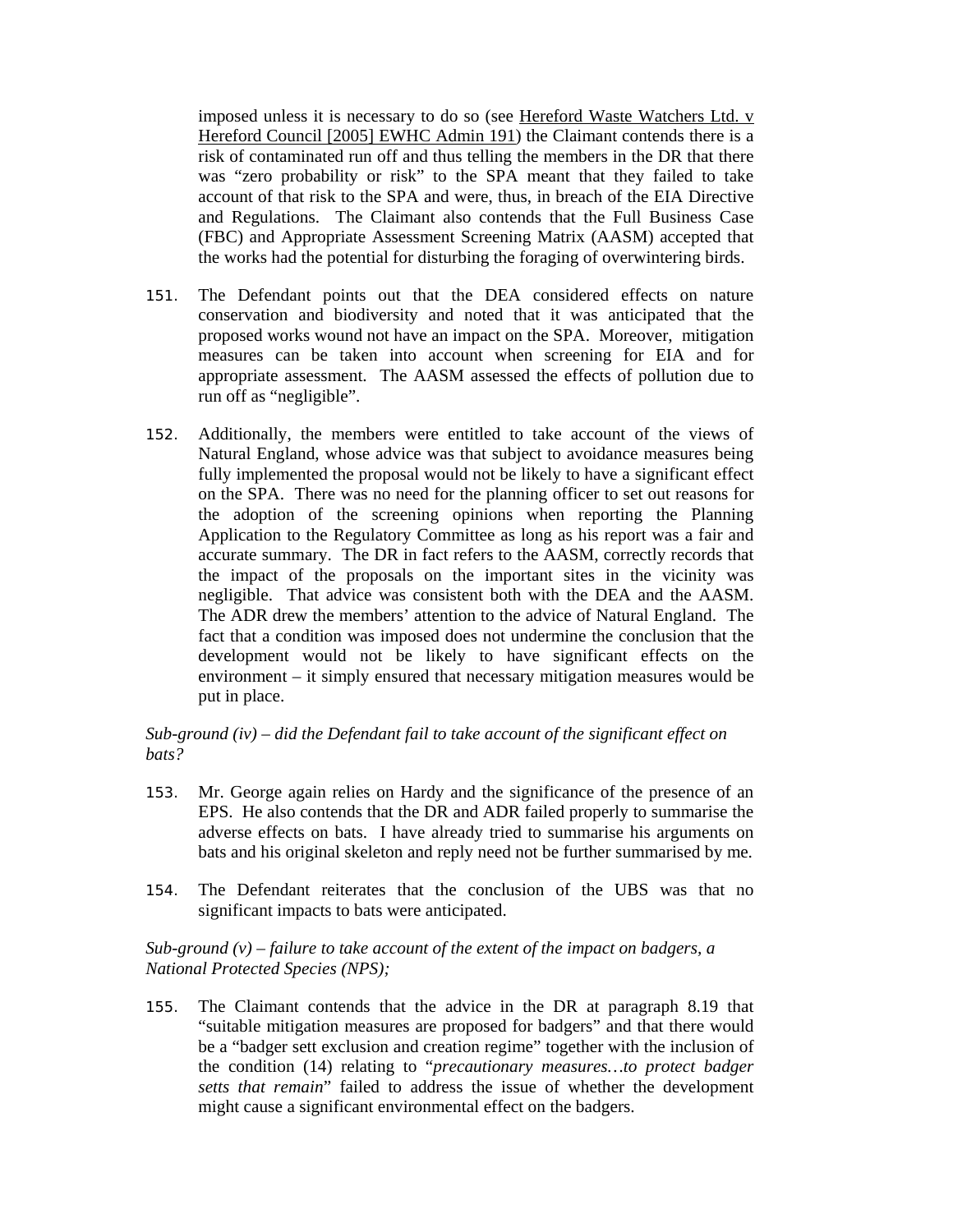- 156. Moreover, she argues that it would be irrational to suppose that conditions on the permission or licences obtained under section 10 of the Protection of Badgers Act 1992 could or would prevent a significant impact on the badgers.
- 157. Mr. George contends that the DEA references in his main skeleton argument relating to specific impact on badgers could not rationally be considered not to constitute a significant effect on the environment
- 158. The Defendant indicates that at the time of adopting the December 2008 screening opinion the Defendant took into account the information in the November screening report which contained information on the extent of the impact on badgers and when they adopted the April 2009 screening opinion they also took account of detailed information in the DEA as well as taking account of the confidential mitigation strategy.
- 159. The potential impact on badgers was also summarised in the DR.
- 160. Thus it simply cannot be said that the Defendant failed to take account of the extent of the impact on badgers when it determined that the proposal was not EIA development. The DEA concluded that with mitigation measures the effect on badgers would be, at worst, slight adverse, i.e. not significant.

*Sub-ground (vi)- failure properly to consider the visual, noise and contamination impacts of the scheme on the environment – did the Defendant concentrate on the overall net impact of the scheme?* 

161. The Claimant relies on the dictum of Hooper J. in R v St. Edmundsbury BC ex p Walton (op cit):

"*[the planning officer] was attaching too much weight in deciding whether the effect is "significant" to the fact that the road is, in one sense, only of local importance, that is to the inhabitants of Bury St. Edmunds. A road may have a significant effect albeit that its effect is local in this sense"(Claimant's stress)* 

162. The Claimant first contends, again, that the DR was misleading in that it made material omissions from the DEA. As far as construction noise was concerned, it omitted that there was likely to be "significant impact" (after mitigation) at one residential property in Phase 1A and "significant impacts" in Phase 1B (CB2/3-474 paras 6.8.3 and 6.8.5). In relation to construction vibration, there was likely to be "s*ignificant vibration impacts…at seven dwellings*" in Phase 1A and "Eight dwellings…would be impacted significantly by vibration" in Phase 1B (CB2/374 paras. 6.8.4 and 6.8.7). The DEA also indicated that "*37 dwellings would experience a significant residual adverse noise impact*" in Phase 1A and a further 1 additional building (a school), would experience a significant residual impact in Phase 1B(CB2/3- 474-5, paras.6.8.9 and .15) (paragraph 106 (c) of the original Claimant's skeleton is in error, as was pointed out by Mr. Cameron and accepted by Mr. George at the hearing). As far as operational vibration was concerned, 1 dwelling in Phase 1A and one in 1B would be affected. Finally, in relation to visual impact, the DEA refers to "*significant adverse visual impacts for the majority of receptors close to the scheme*".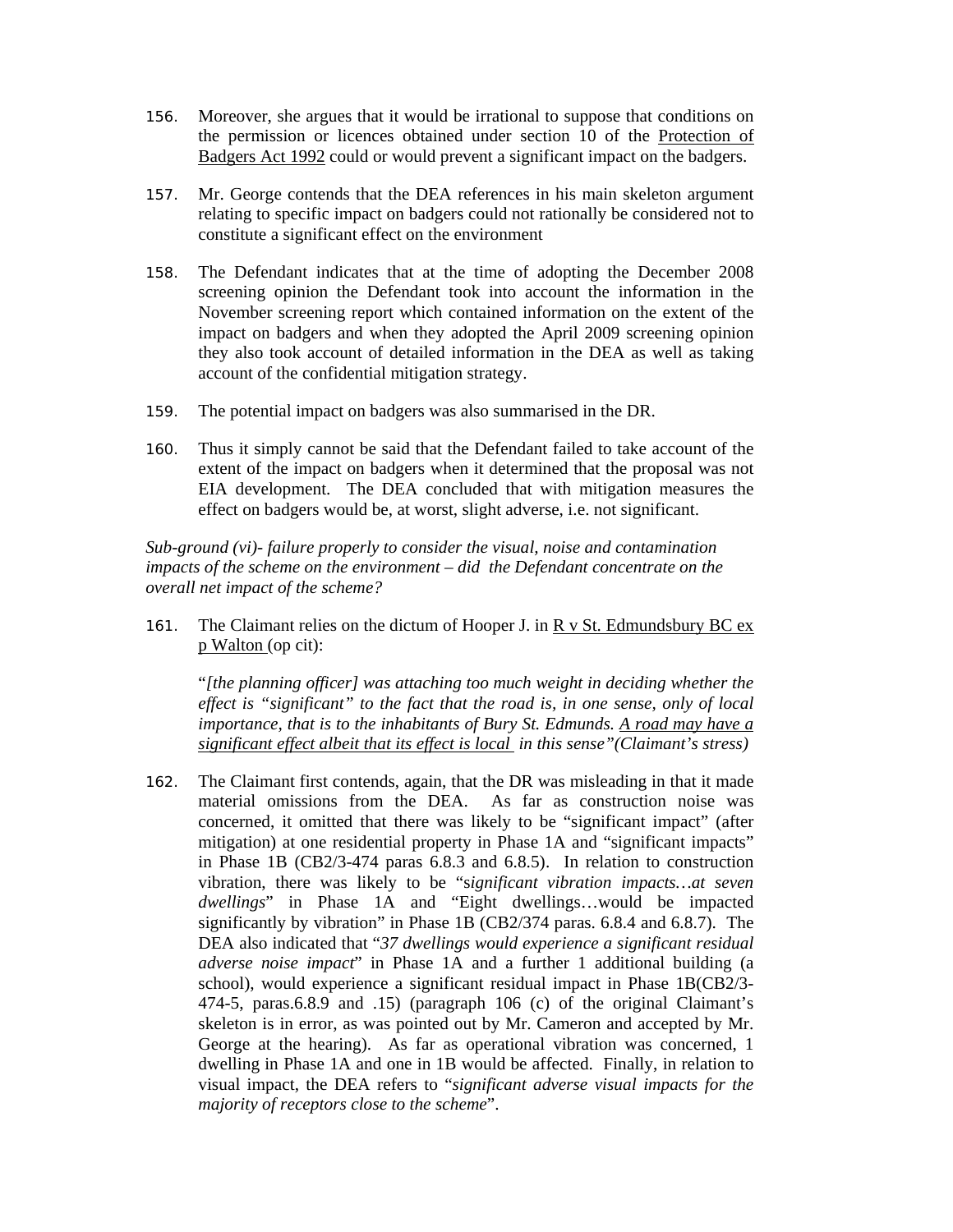- 163. In the DR, in contrast, members were told that major adverse impacts from construction noise, after mitigation, were only likely at 2 locations (which, Mr. George contends, left out of account Phase 1B), and that 37 houses would suffer an increase of in excess of 3dB, and that the impact on the school in Phase 1B was ignored. As to visual impact, the DR described the impact as "locally intrusive". The opinion in the DR that "*any impacts would be negligible or within accepted standards*" is described by Mr. George as without justification, as is the failure in the DR opinion to accept the finding in the DEA that there *would* be numerous residual significant effects.
- 164. The DEA showed that the scheme was likely to result in a "*significant adverse effect for most visual receptors with close to middle distance views towards the scheme*". In contrast the DR provides that "*once operational the development's visual impact would still be apparent for those who live close by the site but the impact would be mitigated by additional planting and landscaping*". In the DEA it is stated that the majority of the significant adverse effects would reduce to "slight adverse" only once the mitigation planting forms a screen "15 years after the opening of the scheme". That is not mentioned in the DR. In Phase 1B the majority of residential properties along the route out of a total of 170 dwellings would experience "moderate adverse" effects on visual amenity even 15 years after the opening of the busway.
- 165. Mr. George takes issue with Mr. Cameron's denomination of the works as "relatively minor" (in the sense, presumably, that there was already a route prepared for the bus way which had simply to be converted) and contends that they were "significant engineering works". It seems to me that the members were experienced enough to be able to judge the extent of the works themselves.
- 166. Mr. George argues that the mere fact that an impact is temporary does not mean that it cannot be significant and I accept that Schedule 4, Part 1 para 4 of the EIA Regulations 1999 (accurately transposing the directive) provides that an environmental statement must include "*A description of the likely significant effects of the development on the environment, which should cover the direct effects and any indirect, secondary, cumulative, short, medium and long-term, permanent and temporary, positive and negative effects of the development"*.
- 167. Some effects, clearly, in relation to significant residual adverse noise impacts to 75 dwellings and significant adverse visual impacts for the majority of receptors close to the scheme, were not temporary. Mr. George also contends that those impacts did not affect a small number of receptors.
- 168. Mr. George contends that had these omissions not occurred and had the members taken into account and been properly directed on the real local effects of the development, it would not have been possible for them to have concluded that there was not, at least, a "risk" that the project would have "significant effects on the environment". If they did take the impacts noted in the DEA into account then their decision was irrational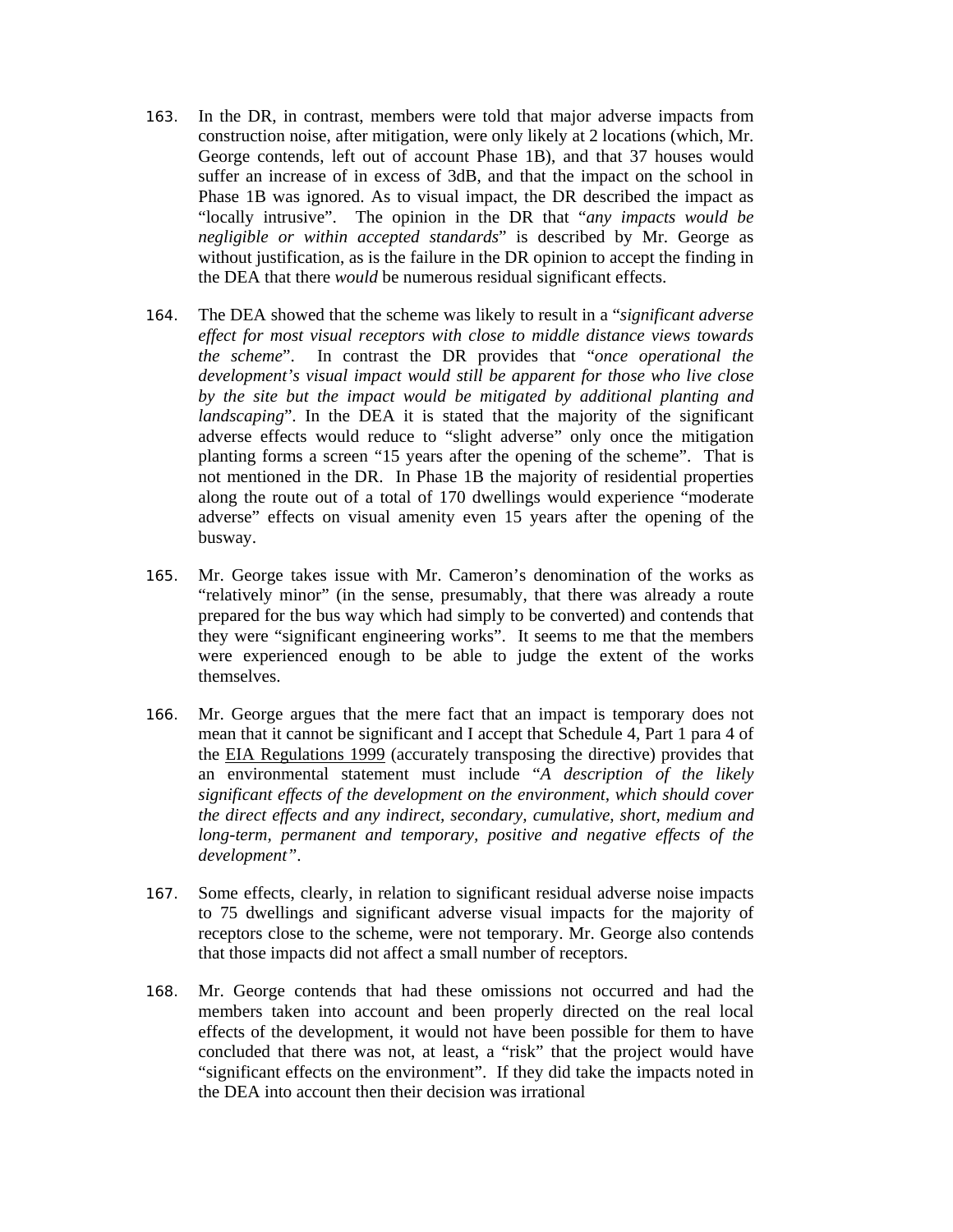- 169. In relation to the accuracy and fairness of the DR, Mr. Cameron again maintains that it cannot be right that every possible impact should be set out in the DR. The material impacts were fully considered in the DEA and screening report and those documents were available as background reports for the members It was necessary for the members to be aware of the material impacts and whether they would have a significant effect on the environment. The DR accurately summarised the effect of the impacts which had been correctly identified in the background documents.
- 170. If the reports to the members were not misleading, then Mr. Cameron contends that there is nothing to indicate that the opinion reached by the Defendant was irrational. The construction impacts identified were temporary (albeit lasting over a reasonably long term period) and they and the visual impacts affected a limited number of receptors.
- 171. It is also convenient at this stage to consider a more general point made by the Claimant in relation to what she alleges is the Defendant's failure to comply with its obligations under the EIA Regulations and the Directive. It is contended that the Defendant erred in concentrating on the overall net impact of the scheme; in other words, in its screening process, the Defendant identified the overall or net environmental effects of the scheme rather than seeking to assess whether there were *any* significant effects of the scheme.
- 172. A scheme might bring overall environmental benefits which might outweigh its potentially adverse environmental effects; that is a very material consideration for the decision maker when making the final decision to grant planning permission but that does not mean that the potentially adverse environmental benefits should not themselves be subject to the EIA process, which itself contains an important element of public consultation.
- 173. Mr. George relies heavily on the ECJ ruling in Ecologistas en Accion-CODA v. Ayuntamiento de Madrid- Case C-142/07 making it clear that the fact that a project will have beneficial effects on the environment is not relevant in determining whether it is necessary to make that project subject to an assessment of its environmental impact
- 174. Mr. George submitted that the incorrect approach of the Defendant was exemplified by the title of chapter 15 of the Screening Report (DB1/145) "Combined and Cumulative Effects") and the conclusions in that chapter such as "*the "slight adverse" noise and visual impacts are more than offset by the beneficial effects of relieved severance, improved journey time and improved accessibility to socio-economic community resources*". He also suggested that the "netting" procedure could be seen in table 15 to that chapter and other references in that chapter which he sets out in his skeleton arguments and also in oral argument.
- 175. He contends in summary that while the DR correctly identified the 5 issues which had required further detailed information in the DEA (DR para. 8.10) it nowhere directed members to consider whether there were *any* potential significant environmental effects, as opposed to applying an overall approach, which approach, he contends virtually assured the conclusion by the members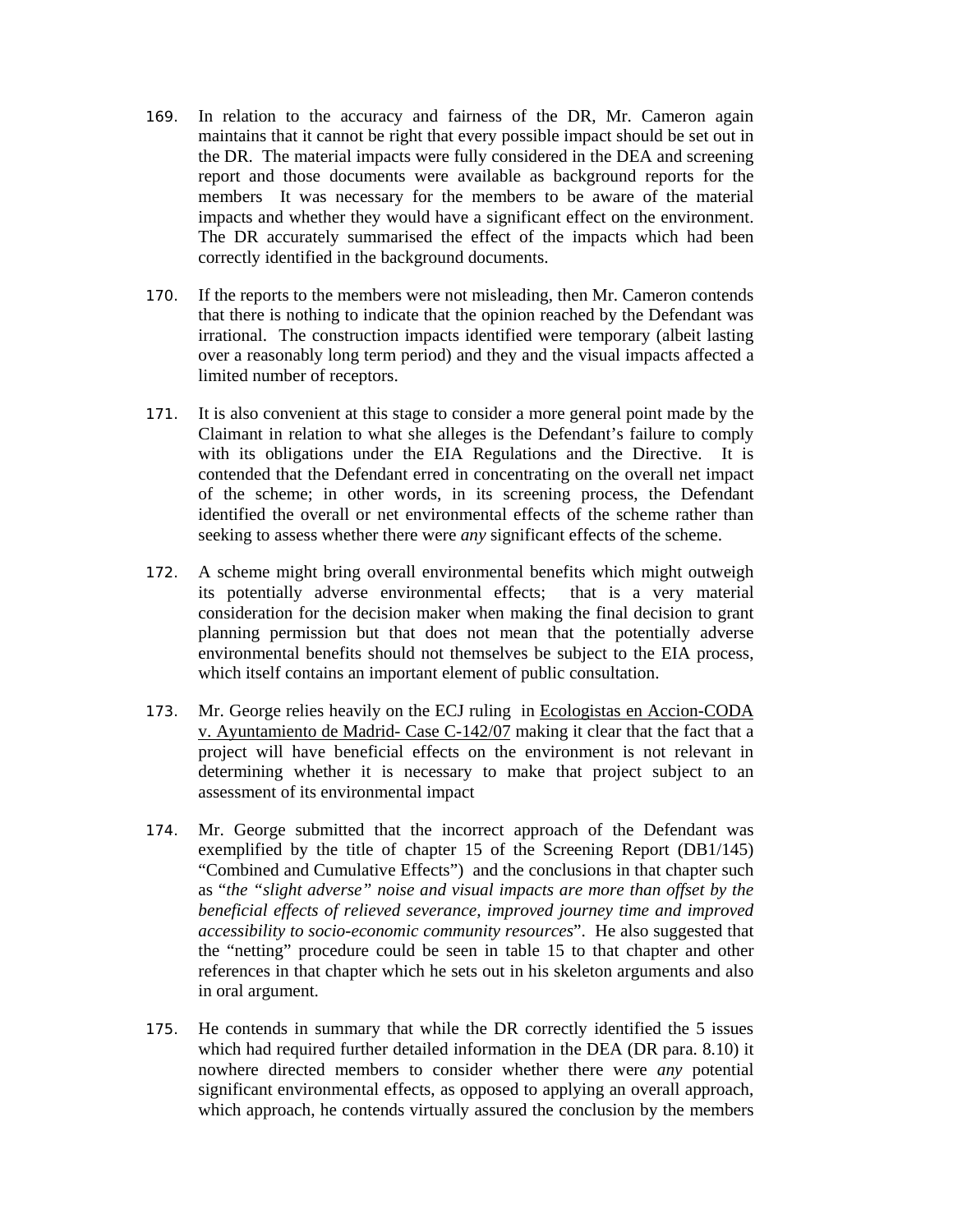that the proposals were not EIA development, albeit by a small majority (see minutes of the critical meeting of the Regulatory Committee at DB2/ 563-564 – the screening opinion that the proposed development was EIA development was adopted by 7 votes for and 2 against with one abstention; the proposal that no appropriate assessment was required in relation to the effect of the proposal on the SPA was adopted by 10 votes to 1 with 2 abstentions; the grant of planning permission for the scheme (Phase 1) was passed by 6 votes to 5 with 2 abstentions).

- 176. Mr. Cameron submits that the Claimant has confused chapter 15 with a conclusion. He pointed out that, in line with the guidance in the Directive and the Schedule to the EIA regulations, the Screening Report follows a conventional layout for environmental assessment. Individual earlier chapters consider construction and operational effects on various aspects of the environment and then there is a chapter (15) on combined and cumulative effects which can include consideration of impact interactions. It is not intended to be a summary of the previous chapters but performs an entirely different function.
- 177. He pithily concludes "neither a combined nor a cumulative effect is a net effect."

### **Conclusions**

*Ground 1 – Habitat Directive- sub ground (i) -Disturbance to Bats* 

- 178. Having regard to the agreed propositions of law and the guidance in Oxton Farms, Fabre, Miller and Cran, I am not persuaded that the DR and ADR were inadequate, inaccurate, unfair or misleading. In relation to disturbance of bats, given that the conclusion of the bat survey was that: "*With successful mitigation, the long-term impact on bats of the works is anticipated to be slight adverse, and no significant impacts to bats are in anticipated"* and that Natural England had withdrawn its objection, a fact referred to by the officers, the references in 3.7 of the DR are in my judgement a short but adequate summary of the position.
- 179. I do not consider the absence of a reference to section 40 of NERC renders the report defective. I do consider that awareness of that section can be assumed in members of the Regulatory Committee. In any event, in my judgement, the point of section 40 is that every public authority shall have regard to the purpose of conserving biodiversity in practical terms and not pay lip service to it. Here, in the screening opinion, the DEA and in the UBS, the authority was in a very practical and detailed way, having regard to the section.
- 180. Equally, the reference to bats as a protected species, rather than an EPS did not make the report significantly misleading, particularly when directed to the Regulatory Committee.
- 181. It seems to me to be correct that if the conclusion was correctly drawn by the officers, as a result of their detailed investigations, culminating in the bat survey and as a result of the withdrawal of the objection by Natural England,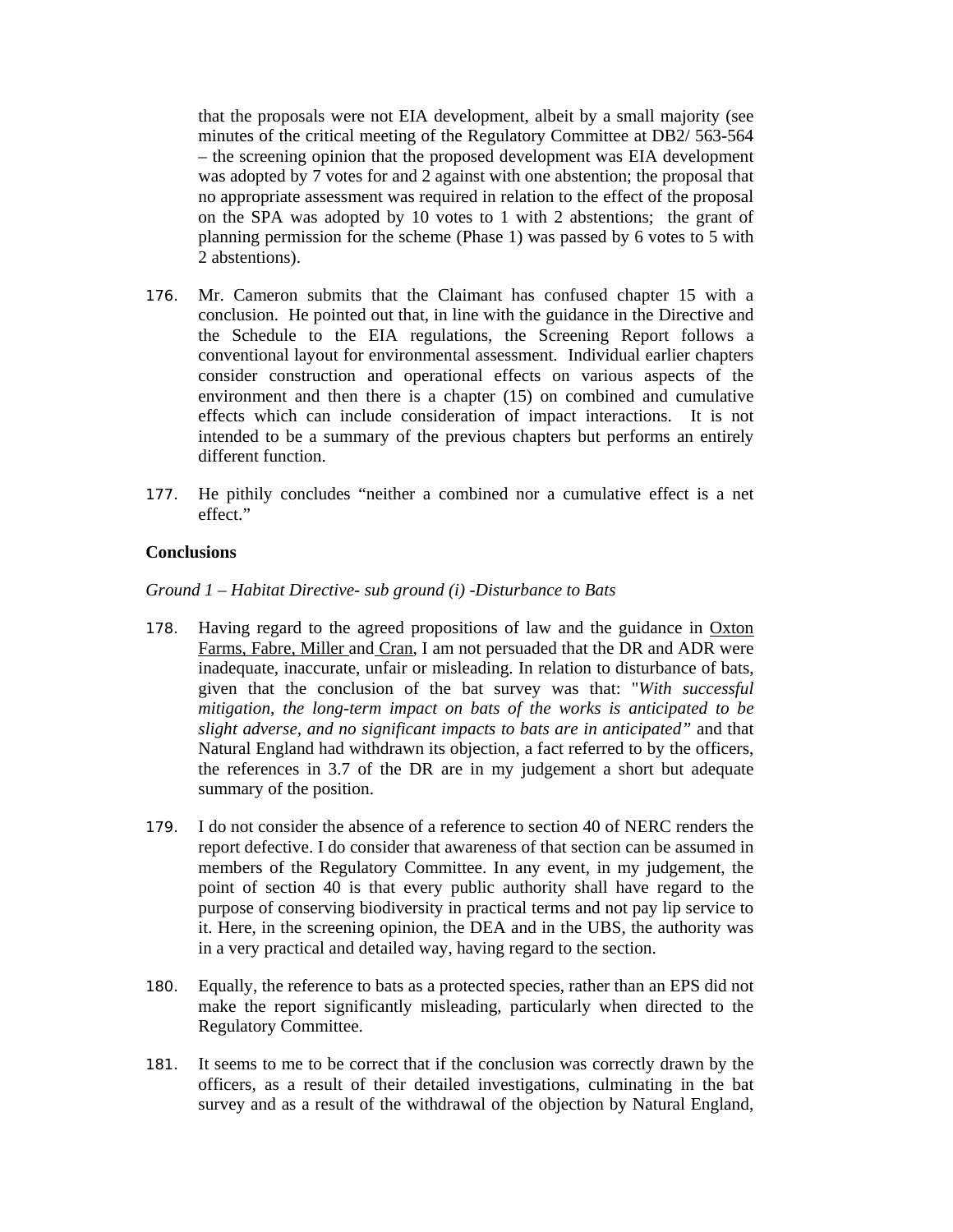that there would be no disturbance of the bats, within the meaning of the Habitat Regulations and the Directive, then no question of derogation under Article 16 arose and it was quite unnecessary to make reference to Article 12 of the Directive. Equally, if their conclusion that there was no such disturbance was incorrect, then, patently, the members should have been advised that a derogation should be sought, the DR and ADR would have been inadequate, and there would have been insufficient engagement with the Directive and the granting of planning permission would have been clearly unlawful.

- 182. The fundamental issue, therefore, recognised as such by both parties to be a central issue in this case, is whether the proposals **did** lead, directly or indirectly, to disturbance of bats within the meaning of Article 12.
- 183. In my judgment, having regard to the inclusive definition of disturbance in Article 12 (1) transposed precisely by regulation 39 further definition by the Court is both unnecessary and unlikely to be helpful, particularly in the light of the Commission Guidance. It is, however, in my judgment, important that any authority should approach the question in the correct way. In relation to a substantial project such as this, detailed expert evidence and a thorough survey of the area affected will almost certainly be essential and the planning officers of an authority which insists on such evidence and survey must accurately and fairly summarise the conclusions of the report in which the evidence is contained.
- 184. Once the evidence is available to the authority and its officers, the authority and officers must have regard to the aims of the Directive set out in the preamble, namely, the maintenance of biodiversity and the need to take measures to conserve certain threatened species.
- 185. Thus, as Article 12 (1) (b) makes clear, any authority considering whether proposals for works may involve disturbance to an EPS will first need to consider whether there is evidence that the disturbance affects adversely the breeding, rearing, hibernation or migration of the EPS concerned. In this case, the detailed findings of the UBS do not support any such adverse effects and none is argued on behalf of the Claimant.
- 186. Third, the authority should have regard to the Commission Guidance.
	- i) In particular, it should first be mindful that disturbance may have indirect as well as direct negative effects on the species concerned as explained in paragraph 37 of the Guidance. There is no doubt that the UBS considered such indirect negative effects (see, for example, the first paragraph of section 9.2.6 – Potential Impacts to Bats from Noise and Vibration – the waking of bats in hibernation may result in the use of fat reserves, reducing the condition of the bats; disturbance during daylight hours increases the risk of predation).
	- ii) Second, it must bear in mind that while "disturbance" under article 6 (2) (which is concerned with the preservation of special areas of conservation) must be significant, the legislator did not explicitly add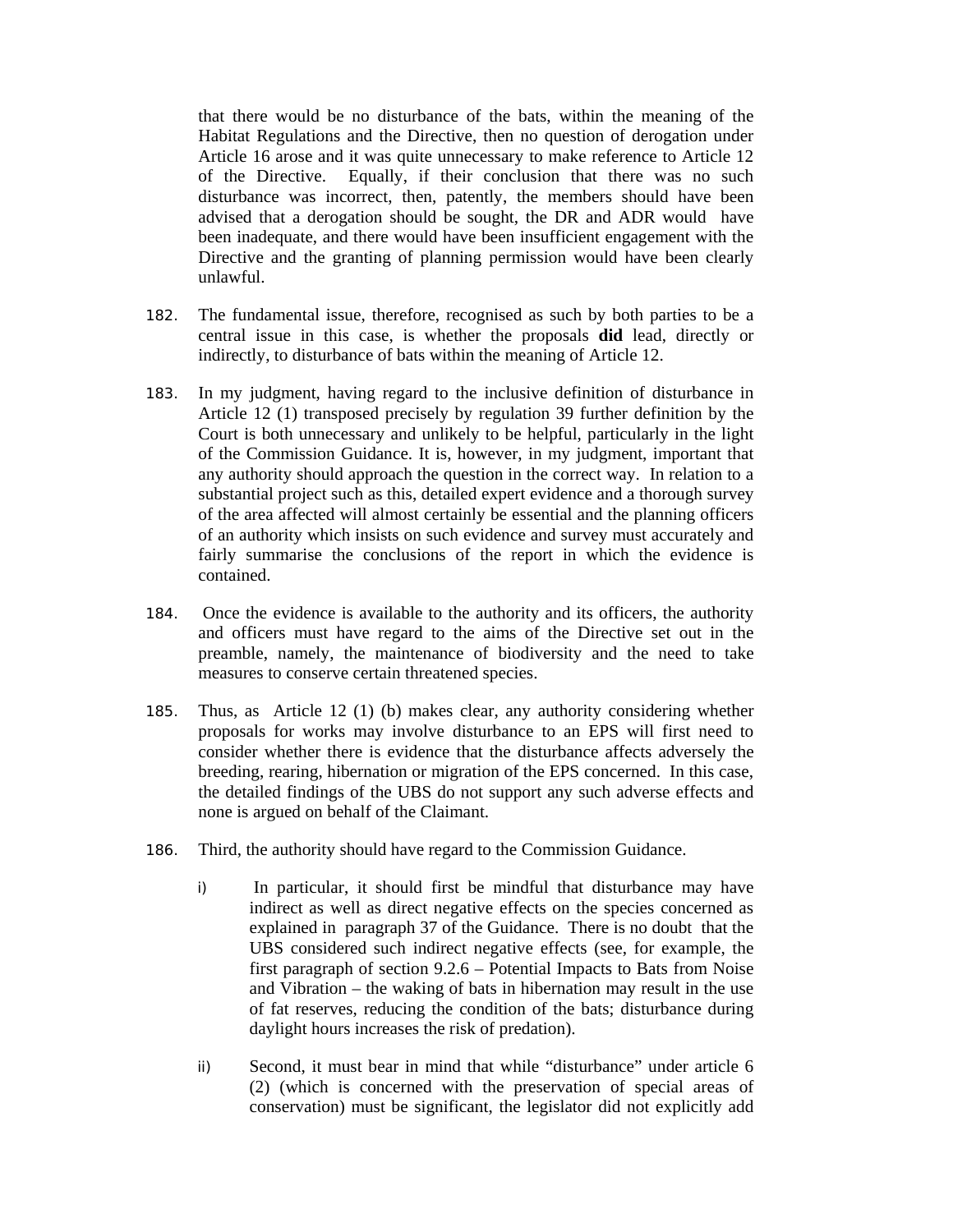that qualification to Article 12 (1) (b). However, logically, having regard to the aims of the Directive, for disturbance of a protected species to occur a "certain negative impact likely to be detrimental" must be involved.

- iii) Third, in order to assess a disturbance, consideration must be given to its effect on the conservation status of the species at population and biogeographic level in a Member State. Because it is necessary to look at that level of threat, it is inevitable that a planning authority will be reliant on expert advice, and understandable that it will be particularly concerned to ascertain the views on Natural England, which body is in a better position than a local planning authority to take an overview of the impact of a project on an EPS.
- 187. The 2 examples given in the Guidance represent close to 2 extremes of what might or might not constitute disturbance; scaring away a wolf from a sheep enclosure to avoid damage, though deliberate, does not amount to disturbance. It is obvious that there is no negative impact likely to be detrimental to the species involved. On the other extreme, disturbance of egg laying turtles by the driving of mopeds on their breeding beaches, was very likely to have a negative impact likely to be detrimental to the species. The Guidance recommends a careful case by case approach to consideration of the level of harmful disturbance taking into account the specific characteristics of the species involved.
- 188. Here the Defendant notified Natural England of the proposals and responded to their specific objections by commissioning the detailed and expert UBS. The detail of the survey shows the careful consideration of potential direct and indirect harm to the EPS, considering, as the authority is entitled to do, the methods of mitigation which could reduce the potential for harm. The executive summary (DB2/456) makes it clear, in my judgment, that the proposals did not involve deliberate disturbance of this EPS within the meaning of Article 12 (1) (b) or regulation 39 of the Habitat Regulations. The officers' conclusions on that issue were supported, most importantly, by the withdrawal of the objection of Natural England. They were right not to invite the members to consider derogation because the proposals did not involve deliberate disturbance. On this issue I should not consider questions of Wednesbury unreasonableness but the issue of whether Article 12 (1) (b) and regulation 39 (1) (b) would be contravened by the proposals. I am satisfied that they would not and that the decision of the Defendant on this issue cannot be regarded as unlawful.

#### *Sub Ground (ii) – damage or destruction of a breeding site or resting place of bats*

189. In my judgment, this is a pure question of fact which has been decided by the updated bat surveys. The Claimant's representatives were misled into thinking that trees in Phase 1B had not been surveyed whereas, as Mr. Chadwick's third statement makes clear, they had been. No breeding sites or resting places were found within the footprint of the works.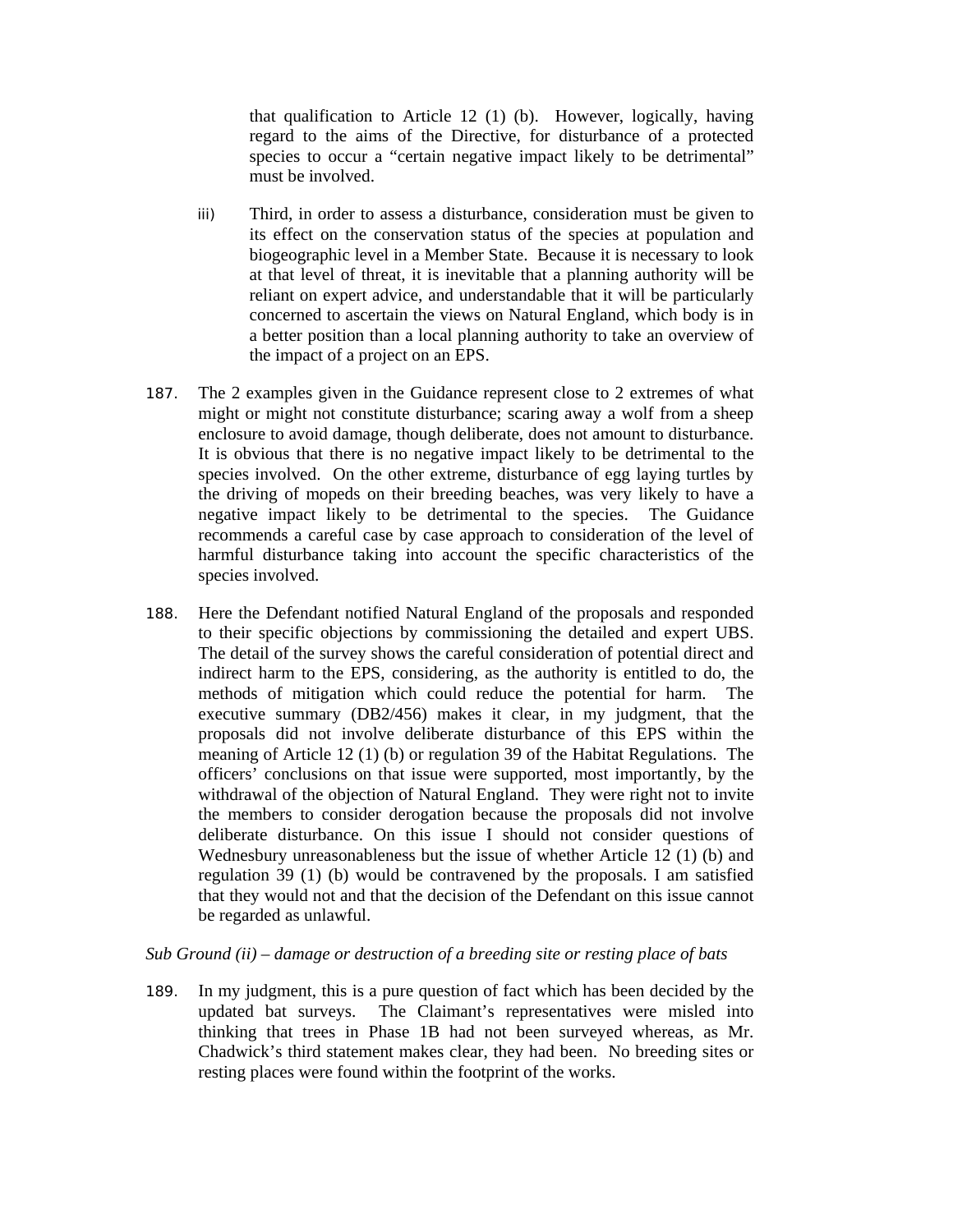- 190. I do not accept that Article 12 (1) (d) is concerned with an "indirect" effect such as the obstruction of bats commuting to and from a roost not within the works footprint. Such obstruction does not amount to deterioration or damage or destruction of a breeding site or resting place.
- 191. Of course bats move their roosts from time to time. It may be that during construction a tree within the footprint of the works will be found to have bats roosting in it. If that is the case, those undertaking the works will have to comply with the licensing regime under the Habitat Regulations, if they can. That does not mean that the grant of planning permission for the scheme is unlawful for a breach of Article 12 (1) (d).
- 192. In my judgment, therefore, Ground 1 of the Claimant's Amended Grounds (I granted permission to amend at the hearing) is not made out.

### *Ground 4 – Failure to take account of the extent of harm caused by the proposals to badgers*

- 193. The preliminary issue here is whether the DR was a fair and accurate summary of the background information and whether it was misleading. The Defendant has accepted an inconsistency between the DR and the DEA in relation to the number of setts but in my judgment, in context, that, in itself would not render the DR significantly misleading about a material matter.
- 194. I have re-read the entire sections of the DEA dealing with badgers, the letter from Natural England referred to by the Claimant and also the sections of the DR. With mitigation, which is specifically explained in the DEA, the effect on the badger population overall is considered in the DEA to be "slight adverse". The Natural England letter stresses that the mitigation in the DEA must be completely effected, but then accepts the proposals. The DR, in my judgment, produces a short but substantially accurate summary of several pages of the DEA and while there remained a risk to individual badgers even with the mitigation measures, I consider that the DR provided sufficient information and guidance to be able to reach a decision applying the relevant statutory criteria and did not mislead. The source material was, in any event, readily available to the Regulatory Committee and was flagged up in the DR
- 195. As to the decision, the Claimant must establish that it was Wednesbury unreasonable. Having regard to the conclusions of the DEA, the mitigation measures adopted, the contents of the DR and the acceptance of the proposals by Natural England referred to in the DR, in my judgment, the Defendant had adequate material upon which to base their decision on this issue and that decision cannot be regarded as an irrational one.

### *Ground 2 – failure to treat the proposal as an "EIA" development under the EIA Regulations 1999*

### *Sub-ground (i) – failure to consider the effect on bats*

196. The passage in Hooper J's judgment in the St. Edmundsbury case (page 891 from "*Mr. McCracken submitted*" to "*whether an environmental statement*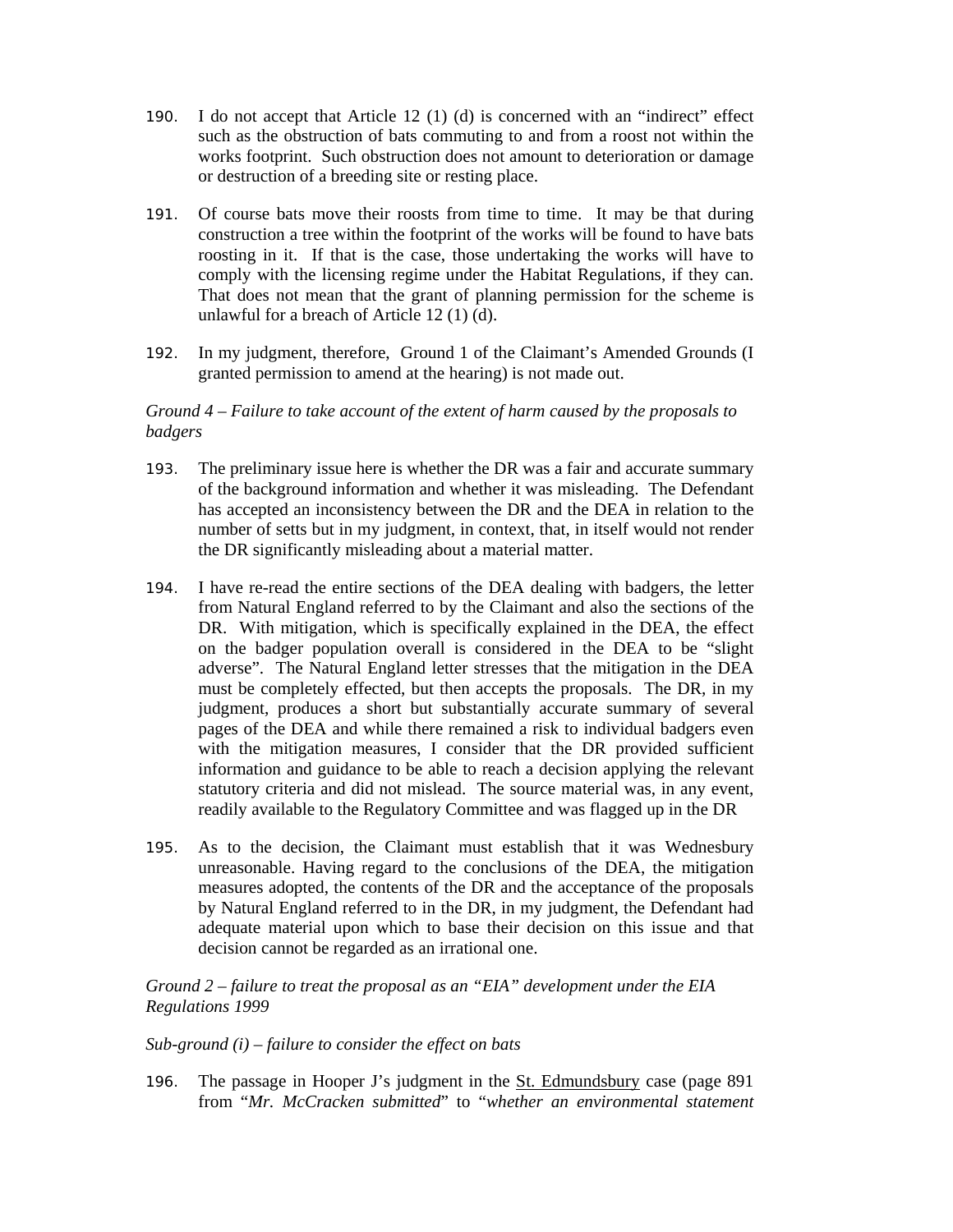*should be required*" does, in my judgment, make it clear that His Lordship was rejecting an almost identical submission about the effect of the presence of an EPS on the necessity for an environmental statement as is being made by Mr. George in the current case. It does not seem to me that the later amendment of the Regulations to comply with Commission v UK in any sense undercuts the reasoning of Hooper J which appears to me to be based on his construction of the 1988 Regulations, in particular the issue of whether the presence of an EPA must mean that the development would have significant effects on the environment.

- 197. As to Hardy, if one reads the judgment of Harrison J. from paragraph 56 to the passage quoted by the Claimant (paragraph 61) it is absolutely clear that Mr. Cameron is correct in his submission that Harrison J. was referring, not to the issue of whether an EIA was required, but to the issue of whether its contents, if required, should include an assessment of the effect of the development on bats. The passage does not, therefore, assist Mr. George.
- 198. That said, St. Edmundsbury is only persuasive authority on me, but, I should indicate that, on the issue of the construction of Regulation 2(1) of the 1999 Regulations and the phrase "*likely to have significant effects on the environment by virtue of factors such as its nature, size or location*" I respectfully agree with Hooper J's construction of those identical words in the 1988 Regulations. It was open to the legislator to make the presence of EPS a trigger for an EIA. That was not done. I entirely accept that the presence of EPS is a weighty factor for the authority to take into account, but I do not accept, as a matter of law, that where there is a risk of, or potential for any, save an absolutely minimal impact on EPS, there must be the likelihood of a "significant effect on the environment".
- 199. Thus, I do not consider that the authority were, as a matter of law, obliged to consider the scheme as EIA development. In my judgment, they had ample detailed information available to them, in the screening report, the DEA and, in particular, in the UBS to make their judgment on regulation 2 in relation to bats. They were entitled to take account of clear and tested mitigation measures. The conclusion of the executive summary to the UBS was a clear one. That survey satisfied Natural England. As I have already indicated, I do not consider that the DR and ADR misled the members or were not fair summaries of the background material, which was, in any event, easily available to the members. On this issue and taking the approach enunciated by Laws LJ in Dicken, I consider it is impossible to conclude that the decision made by the members was not within the bounds of reason and within the four corners of the evidence before them and I am unable to categorise their decision as unlawful.

*Sub-ground (ii) – failure to consider the environmental impact of the wider bus transit scheme – "splitting"* 

200. I agree with Mr. Cameron's submissions that the heart of the challenge on this issue is to the Defendant's judgment when carrying out its screening of the development. Schedule 3 paragraph 1 (b) requires that the "*cumulation with other development*" must be considered as one of the selection criteria for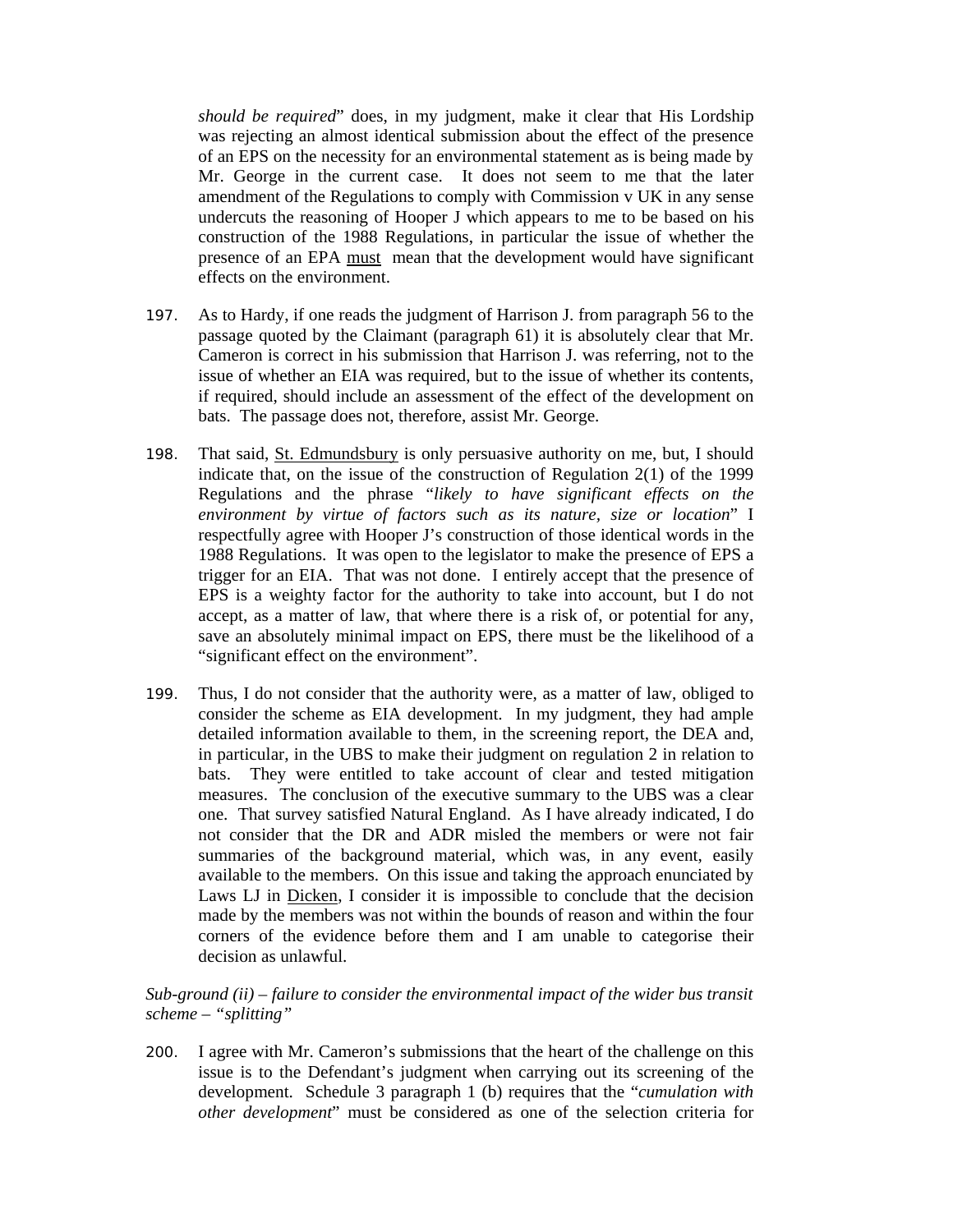screening Schedule 2 development. He gives the example of a proposal for a tall building in the City of London. An environmental statement would be likely to include a photomontage showing the proposed building together with other such proposed buildings for which planning permission had been granted, so as to allow cumulative effects to be considered. Schemes which were no more than a "glimmer in the eye" would not be included.

- 201. I accept his contention that, while the principles enunciated by the European cases cited by Mr. George are important, the actual facts of those cases are very different from the current case.
- 202. While Swale is now an elderly case, the proposition in Swale that a proposal should not be regarded in isolation if in reality it is properly to be regarded as an integral part of an inevitably more substantial development has been adopted in the 1999 Circular which is still extant. In my judgment, it is wrong to criticise the Defendant for relying on that Circular's advice when adopting the screening opinion. Indeed, even if the more precautionary "likelihood" was adopted it still seems to me that the evidence is genuinely of mere projections for a more extensive scheme as opposed to a clearly discernible and defined project which has been divided into separate smaller projects. As Mr. Cameron pointed out, there is no money for any wider scheme, no decision had been made as to future routes of which a large number of route options had been floated. There were no proposals from any responsible authorities nor any proposals from Transport for South Hampshire. The references to future Phases and an interchange at Fareham Station were no more than aspirations for which there were no plans. In my judgment, there was no wider scheme which was practically capable of assessment, distinguishing this case from the various European authorities. In those circumstances this does not seem to me to be a finely balanced case where an article 234 reference would be helpful.
- 203. There is also force , in my judgment, in the Defendant's contention that there is no evidence to support the Claimant's contention that any wider scheme would have significant environmental effects. It does not seem to me that that can be assumed. One might, for example, predict a similar level of environmental effects along any extended corridor.
- 204. I am satisfied, moreover, that when the screening report is properly considered, the adverse effects of a wider scheme, as well as the cumulative impact with the current scheme of the wider scheme were considered, so far as it was practicable to do.
- 205. Members' attention was drawn to the advice in the screening report in the DR which followed the Circular and fairly summarised the advice. It also referred to the particular facts of this case.
- 206. Thus I am satisfied that there was no error of law in the approach of the Defendant on this issue and that there was material upon which they could have reached the decision they did and that that decision simply cannot be described as irrational.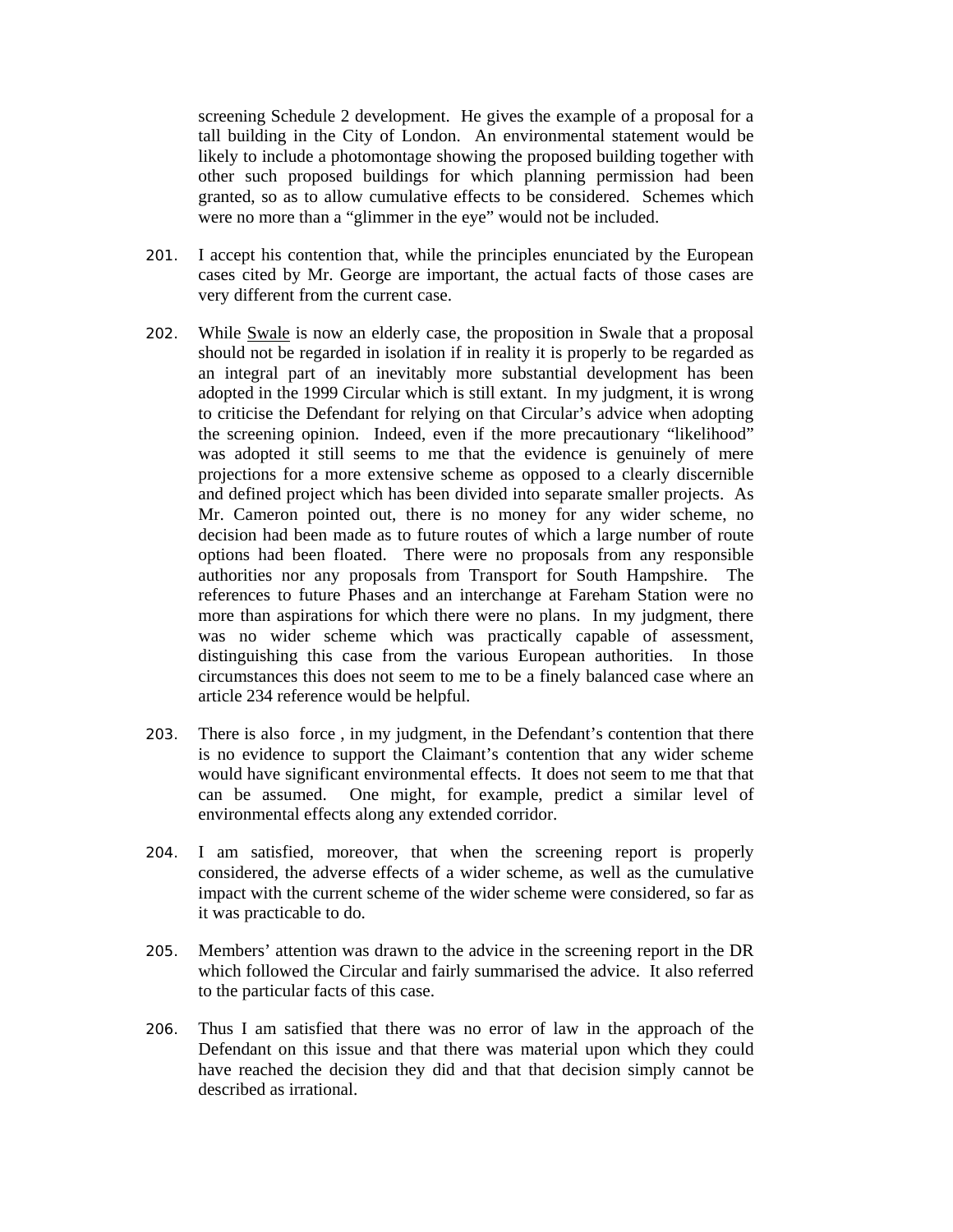# *Sub-Ground (iii) - did the Defendant fail to consider the potential for significant effects on the Portsmouth Harbour SPA*

207. Despite the expansion of his argument set out in Mr. George's original skeleton, in his reply and oral submissions my clear view is that the DEA and AASM fully considered the risks to the SPA and found them not to be significant. The DR summarised the conclusions of that research fairly and accurately and the ADR properly notified the members of the very important advice from Natural England which entirely supported the advice of their officers. The mere fact of the imposition of a condition does not mean that with mitigation measures there was likely to be a significant effect on the SPA. The correct test was set out in the DR (8.18) and was applied by Natural England. There was ample material for the Defendant to have come to its conclusion in relation to the SPA and it cannot be said to be irrational.

### *Sub-ground (iv) – did the Defendant fail to take account of the significant effect on bats?*

- 208. The dicta in Hardy are clearly not wholly appropriate to this case in that, as the summary to the UBS makes clear, it was not the case that bats were likely to be significantly "adversely" affected by the proposals. I have already ruled that, in my judgment, the DR and ADR were a fair and accurate summary of the UBS and were not misleading to the members of the Regulatory Committee.
- 209. There is no doubt that the DR omitted many of the findings of the UBS but if a Planning Officer's Report is to be of real utility to busy members of a regulatory committee it has to be selective. As it is the case that at the screening stage mitigation measures can be taken into effect, the summary of the officers in the DR of the effects of the UBS is even more appropriate. It should also be noted that the minutes of the meeting record that the reports had been taken into account (DB2:563).
- 210. There is, on this sub-ground, in my judgment, no arguable basis for any error of law by the Defendant.

### *Sub-ground (v) – failure to take account of the extent of the impact on badgers, a National Protected Species (NPS);*

211. I am afraid I cannot agree with Mr. George that members were not provided with sufficient information to allow them to consider whether there was no likely significant effect on the environment as a result of the proposal's impact on badgers. The contents of the DEA were available to the Defendant's officers so as to allow the Defendant to adopt a screening opinion in April 2009 and the conclusion of the DEA was that the overall impact would be slight adverse, i.e. not significant. Given that there was that available information (to which I have already made reference) it seems to me that it is impossible for the Claimant to argue that, in relation to the impact on badgers, the decision to conclude that the proposals did not constitute EIA development even approached irrationality.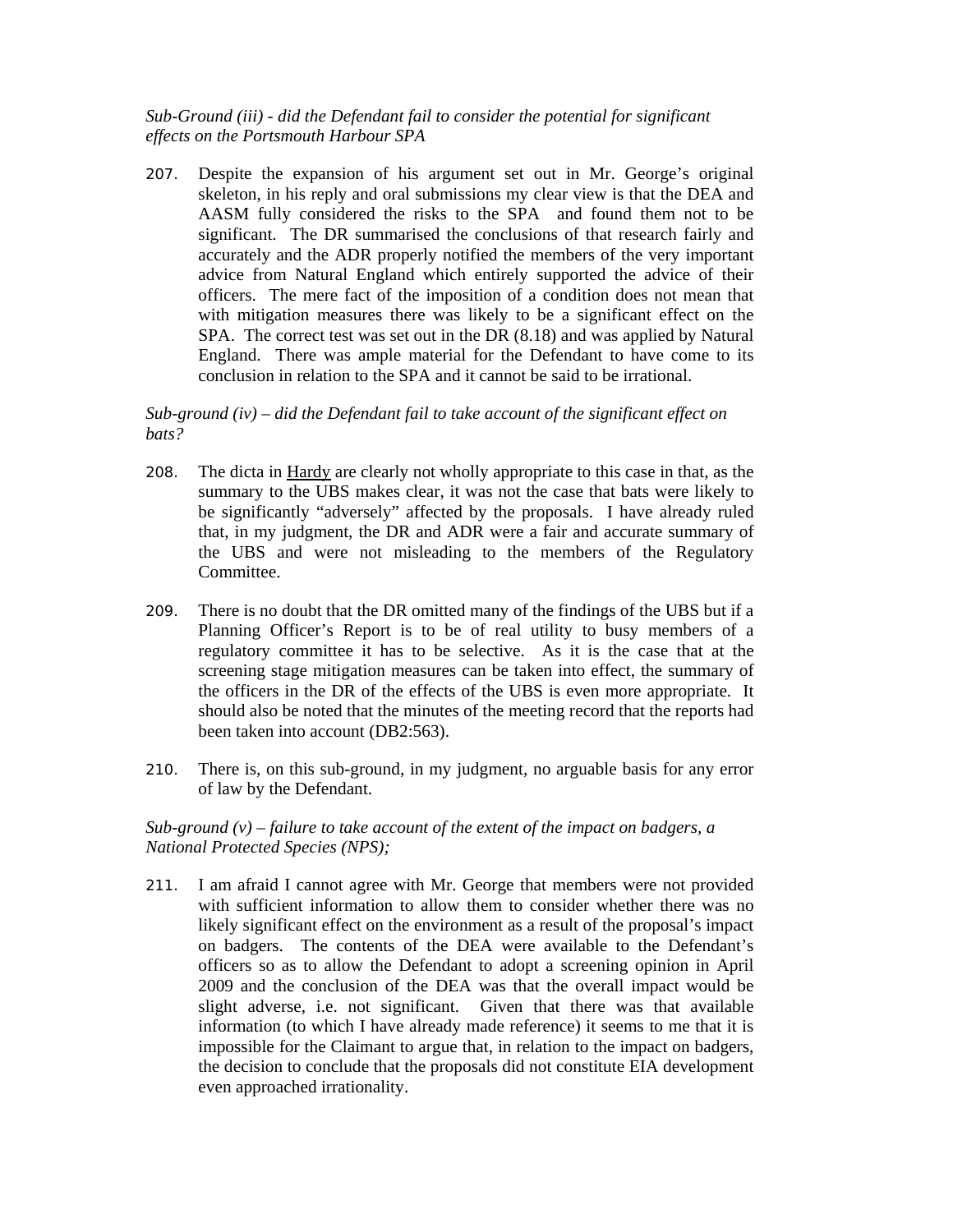*Sub-ground (vi)- failure properly to consider the visual, noise and contamination impacts of the scheme on the environment – did the Defendant concentrate on the overall net impact of the scheme.* 

- 212. Again, given that it is permissible, when considering whether the impacts of a proposal will or will not have significant effects on the environment, to have regard to mitigating measures, I am not persuaded, on an overview of the background material which both parties have helpfully summarised and pinpointed in their skeletons and to which they took me in oral argument, that the DR is anything other than a fair and accurate, though concise, summary of that background material. Neither that material nor the DR suggest that because impacts are local they may not be significant, but the fact that they are localised in effect is clearly a very relevant factor to consider when looking at a schedule 2 development.
- 213. I do not understand Mr. Cameron to be contending that, merely because many of the local impacts of the scheme are temporary (and he himself accepts that they are long-term, though temporary) they could not have been regarded as significant. Here, it seems to me that Mr. George was erecting an Aunt Sally in order to knock it down. On the other hand, it must surely be very relevant for the members to distinguish between temporary and permanent effects when considering significance.
- 214. Mr. Cameron summarises in his skeleton, in my judgment, correctly, the way in which individual chapters of the screening report for environmental effects of the scheme identify the effects of different constructional and operational effects of the project. It is not really alleged by the Claimant that those chapters are guilty of "netting off" those effects and I am satisfied that they do not. I am equally satisfied that the Claimant did, indeed, misunderstand the purpose of the heading and contents of chapter 15 of the Screening Report which is intended to summarise cumulative and combined effects of earlier mentioned net effects. That is in line with the Schedule to the EIA Regulations. Unless those combined and cumulative effects are considered the members would not be able to consider whether the project had a significant impact on the environment. I agree with Mr. Cameron that the SR as a whole considers quite clearly impact and then mitigation in relation to each aspect of the environment,
- 215. That, I agree, is also true of the DEA, which clearly separates impact from mitigation. I am satisfied, finally, that the DR, read in its entirety, summarises in an accessible, fair and accurate way what the background reports in detail indicated was the impact on the environment, in particular, at paragraph 3.11 of the DR:

"*The applicant comments that the proposal has been screened under the Environmental Impact Assessment Regulations and it was concluded the proposal is not an EIA development as it is not likely to cause significant effects on the environment. The screening opinion was requested before the application was submitted and was accompanied by a comprehensive Screening Report which concluded that there would not be significant environmental effects, but also identified the specific area where detailed*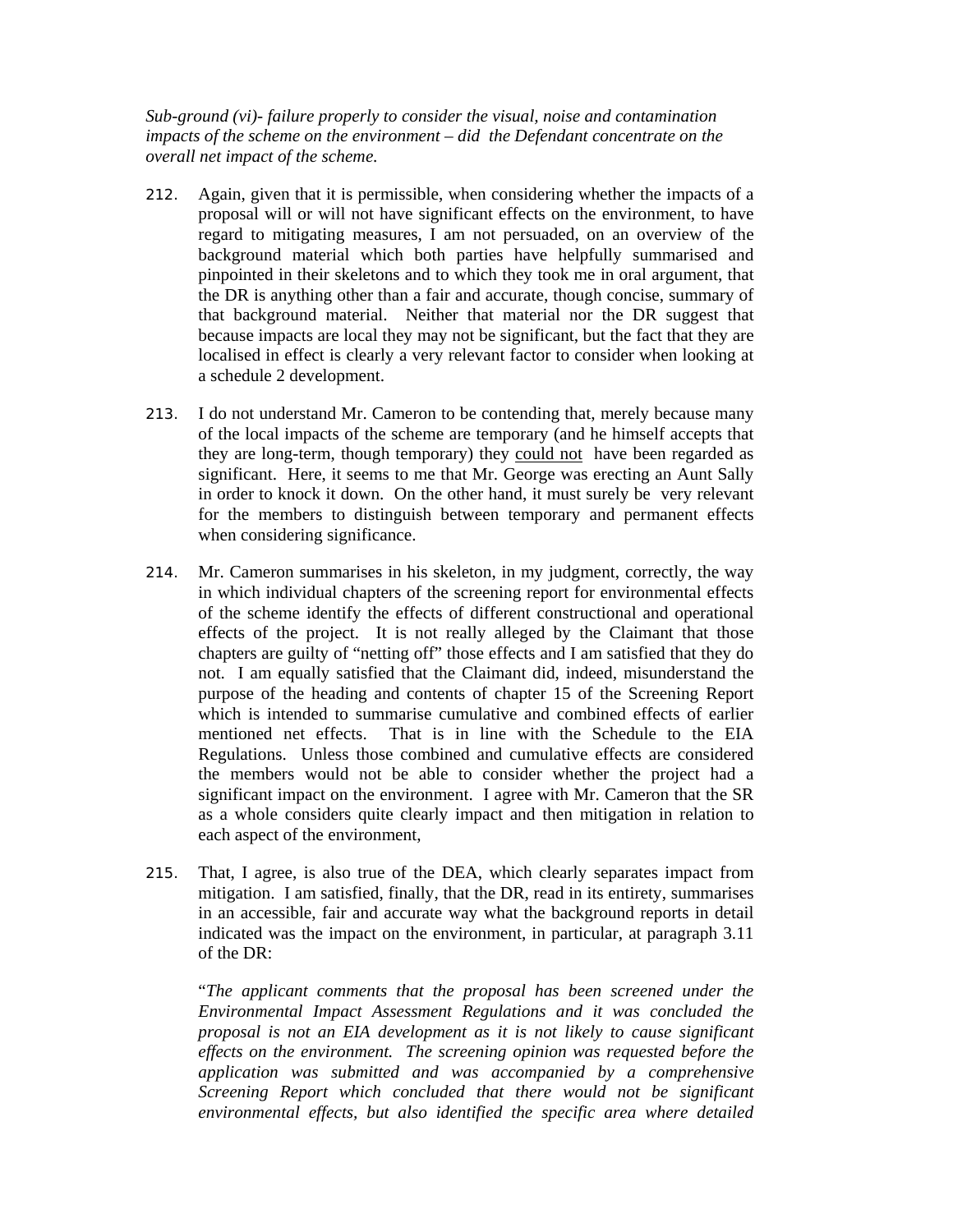*environmental information was required to accompany the planning application. These specific areas were nature conservation and biodiversity, landscape and visual impact, contaminated land, noise and air quality. The proposals subject to this planning application are not significantly different to the proposals put forward in the Screening Report and the application is accompanied by an environmental report covering the areas identified."* 

- 216. Not only does that paragraph accurately, in my judgment, summarise the background material, it indicates the statutory test to be applied by the members, draws their attention to the specific areas of concern and also to the background reports, which reports were easily available to them.
- 217. As the authorities make clear, the decision as to whether a project is EIA development is not a question of hard fact but involves an exercise of judgment or opinion. On the issue of local impacts, I am satisfied that there was ample material for the members to make the judgment they did and they were entitled to reach the conclusion that they did, which conclusion was not, in my judgment, irrational.
- 218. I have dealt above with each individual aspect of the EIA development issue, finding in each case that the members were not misled by the officers' reports, nor were those reports other than concise but accurate and fair summaries of most detailed and careful background material which were easily available to members. I have also found that the members were entitled to reach their conclusions on the available material and that those conclusions were not irrational.
- 219. I have, however, stepped back and taken an overview of the decision on whether or not the proposal was EIA development. It is right, as Mr. Cameron contends in his skeleton argument, that the Claimant does not contend that the Defendant had insufficient information to allow its members to adopt the screening opinion. Indeed, having considered the screening report and the other background reports, I consider any other position would have been unsustainable. If the DR cannot, as I judge it cannot, be criticised as a fair and adequate summary, the issue must be whether the members exercised their judgment, on a matter that is not a "hard-edged question of fact" completely unreasonably. Mr. Cameron is right to describe that as a high hurdle for the Claimant to clear and I consider she has not cleared it.
- 220. As I have come to the conclusion that the Defendant did not err in law in making the decision to grant planning permission nor did it act irrationally in doing so, I am of the view that it is both unnecessary and inappropriate for me to speculate how I might have exercised my discretion had the Claimant persuade me that the Defendant had made an error of law, particularly had that involved a breach of either of the critical European Directives. I need only say that, having regard to the judgments of the House of Lords in Berkeley v Secretary of State for the Environment [2001] 2 AC 603 it is clear to me that any discretion I may have had would have to be confined within the narrowest possible bounds and that I would have found very great difficulty in coming to the conclusion that this would have been an appropriate case to exercise the discretion in favour of the Defendant.